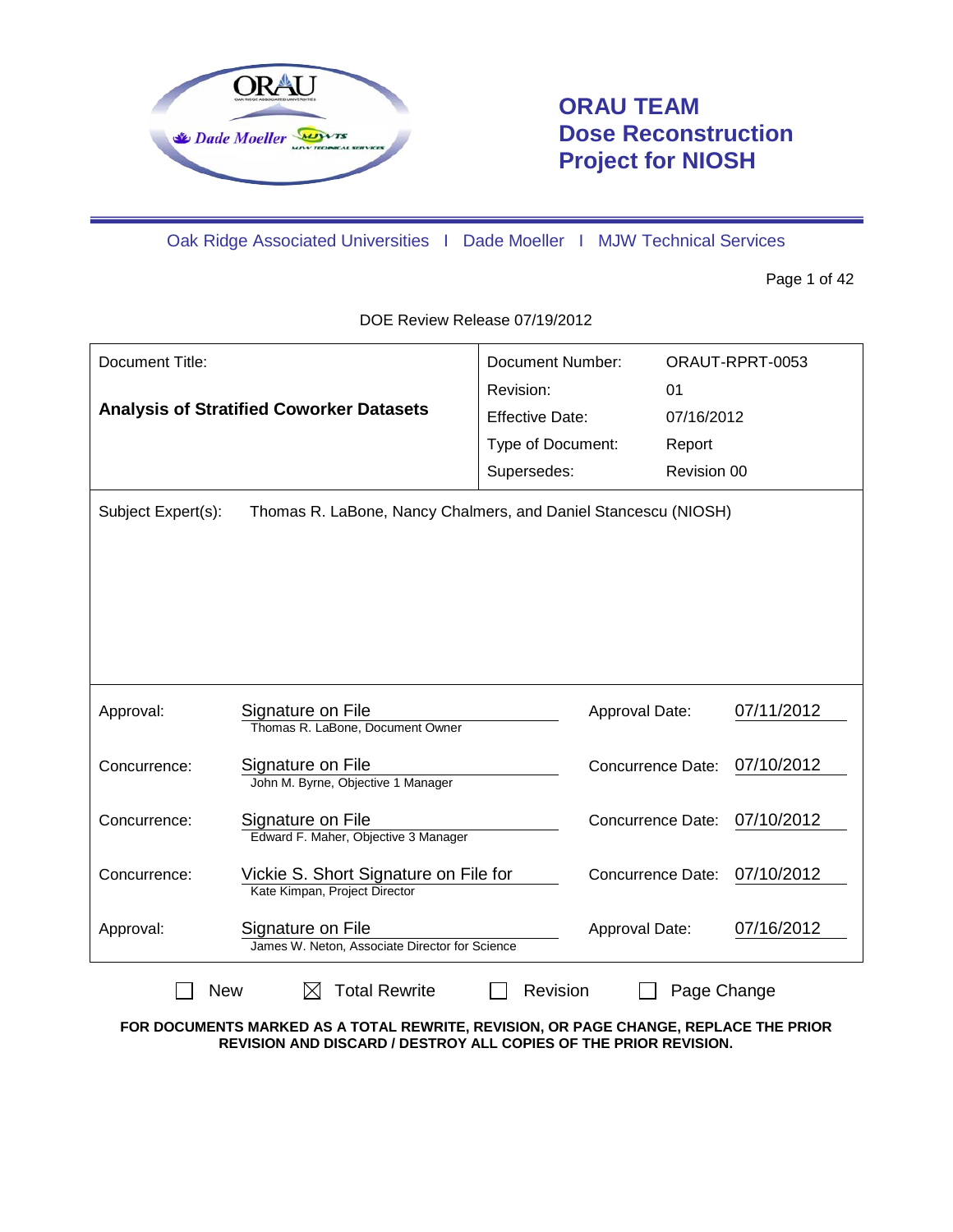| -0053<br>ORAUT-RPRT<br>Document No. | No.<br>Revision, | <b>Effective Date:</b><br>07/16/2012 | 42<br>οt<br>$\mathsf{a}$ ade $\mathsf{b}$ |
|-------------------------------------|------------------|--------------------------------------|-------------------------------------------|

## **PUBLICATION RECORD**

| <b>EFFECTIVE</b> | <b>REVISION</b> |                                                                                                                                                                                                                                                                                                                        |
|------------------|-----------------|------------------------------------------------------------------------------------------------------------------------------------------------------------------------------------------------------------------------------------------------------------------------------------------------------------------------|
| <b>DATE</b>      | <b>NUMBER</b>   | <b>DESCRIPTION</b>                                                                                                                                                                                                                                                                                                     |
| 10/28/2011       | 00              | New report initiated to discuss methods for analyzing stratified<br>coworker datasets. Incorporates formal internal and NIOSH review<br>comments. Training required: As determined by the Objective<br>Manager. Initiated by Thomas R. LaBone.                                                                         |
| 07/16/2012       | 01              | Revision initiated to add methods for handling multiple comparisons<br>and for comparing chronic intake rates. Incorporates formal internal<br>and NIOSH review comments. Constitutes a total rewrite of the<br>document. Training required: As determined by the Objective<br>Manager. Initiated by Thomas R. LaBone. |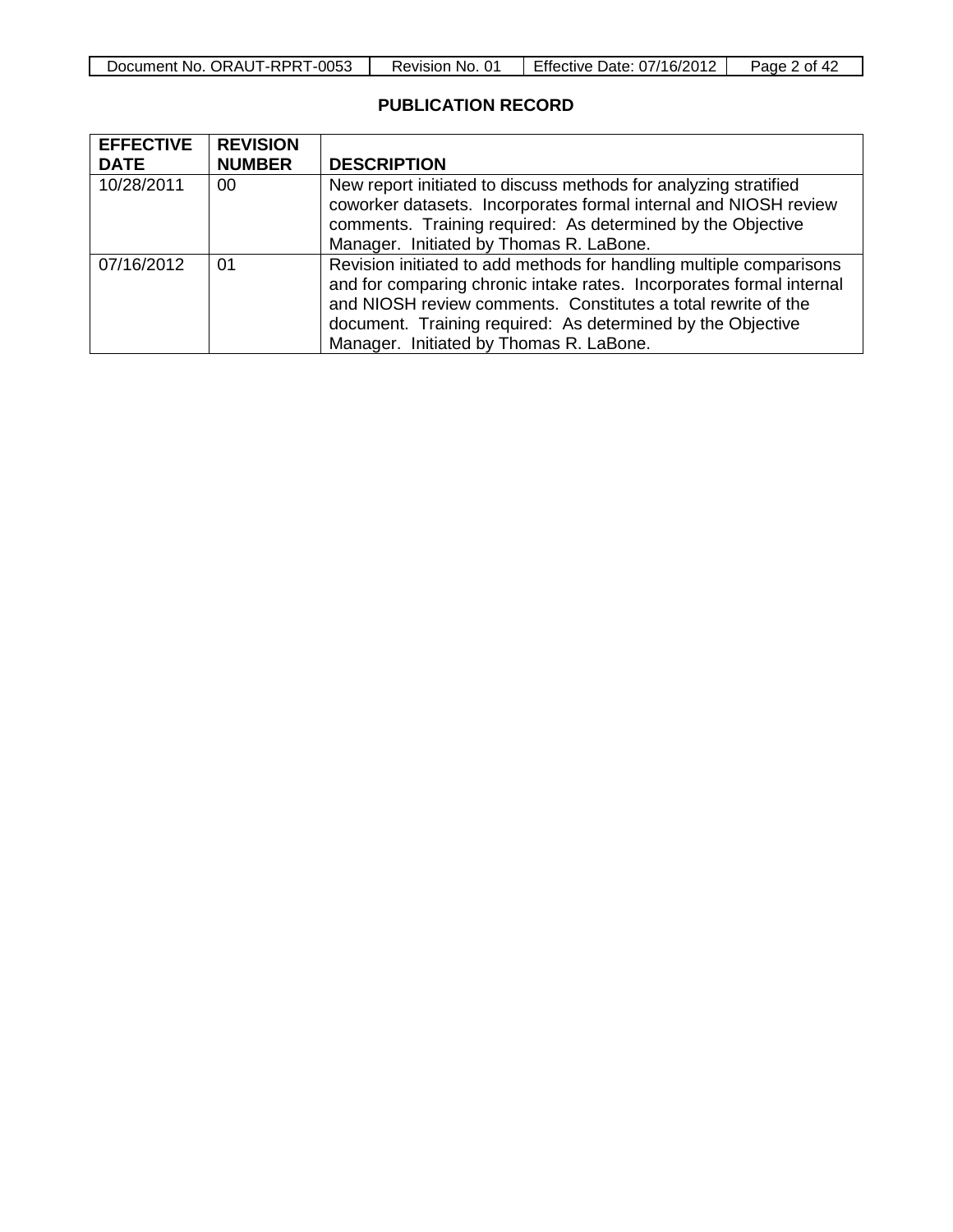| -0053<br>ORAUT-RPRT<br>Document No. | No.<br>Revision, | <b>Effective Date:</b><br>07/16/2012 | 0t<br>Page |
|-------------------------------------|------------------|--------------------------------------|------------|

### **TABLE OF CONTENTS**

| <b>SECTION</b> |                   | <b>TITLE</b>                                                    | <b>PAGE</b> |
|----------------|-------------------|-----------------------------------------------------------------|-------------|
|                |                   |                                                                 |             |
| 1.0            |                   |                                                                 |             |
| 2.0            |                   |                                                                 |             |
| 3.0            |                   |                                                                 |             |
| 4.0            | 4.1<br>4.2<br>4.3 |                                                                 |             |
| 5.0            | 5.1<br>5.2<br>5.3 | Comparison of Strata at Step 3: Monte Carlo Permutation Test 10 |             |
| 6.0            |                   |                                                                 |             |
| 7.0            |                   |                                                                 |             |
|                |                   |                                                                 |             |
|                |                   |                                                                 |             |
|                |                   | ATTACHMENT B, DISCUSSION OF THE TWO-GROUPS COMPARISON TESTS     |             |

# **LIST OF TABLES**

| $5 - 1$ |                                                                                          |  |
|---------|------------------------------------------------------------------------------------------|--|
| $5-2$   | p-values and Holm cutoff values (sorted and unsorted) for Peto-Prentice tests            |  |
|         |                                                                                          |  |
| $6 - 1$ | Median <sup>241</sup> Am urinary excretion rates and associated chronic intake retention |  |
|         |                                                                                          |  |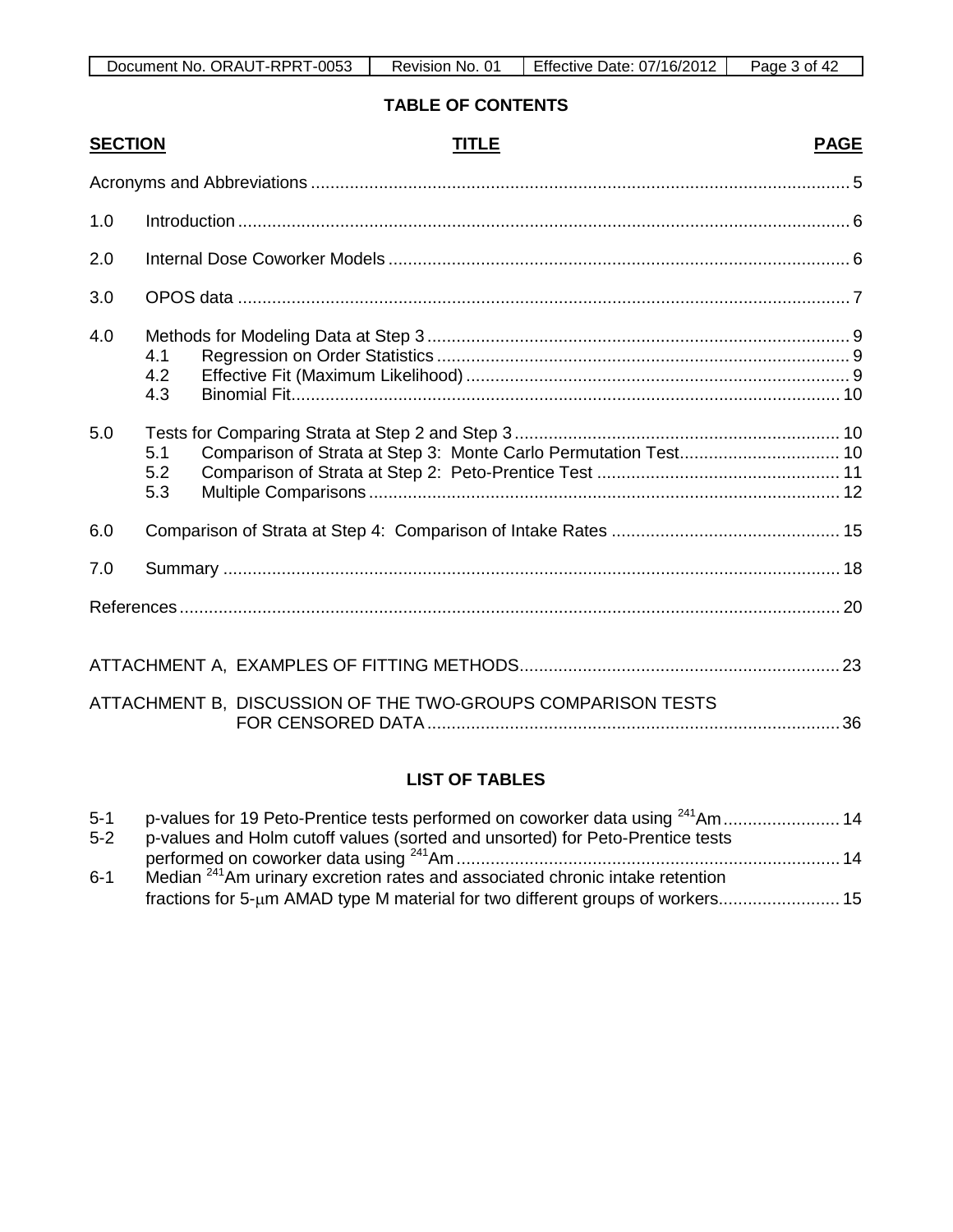| Document No. ORAUT-RPRT-0053 | Revision<br>No. | Effective Date: 07/16/2012 | Page<br>0t<br>$\Delta$ |
|------------------------------|-----------------|----------------------------|------------------------|

## **LIST OF FIGURES**

# **FIGURE TITLE PAGE**

| $2 - 1$ |                                                                                  |  |
|---------|----------------------------------------------------------------------------------|--|
| $6 - 1$ | Regression of median excretion rate on chronic intake IRF for Group A  16        |  |
| $6 - 2$ | Regression of median excretion rate on chronic intake IRF for Group B  17        |  |
| $6 - 3$ |                                                                                  |  |
| $6 - 4$ | Regression of median excretion rate on chronic intake IRF for Group A  18        |  |
| $6-5$   |                                                                                  |  |
| $A-1$   | ROS fit of lognormal distribution to the OPOS data for all monitored workers  23 |  |
| $A-2$   |                                                                                  |  |
| $A-3$   |                                                                                  |  |
| $A-4$   | Monte Carlo permutation test of coworker models for Stratum A and Stratum B      |  |
|         |                                                                                  |  |
| $A-5$   | Monte Carlo permutation test of coworker models for Stratum A and Stratum B      |  |
|         |                                                                                  |  |
| $A-6$   | EDF plots and results of Peto-Prentice Test on OPOS statistics for Stratum A     |  |
|         |                                                                                  |  |
| $A-7$   |                                                                                  |  |
| $A-8$   |                                                                                  |  |
| $A-9$   | Monte Carlo permutation test of coworker models for Stratum A and Stratum B      |  |
|         |                                                                                  |  |
| $A-10$  | Monte Carlo permutation test of coworker models for Stratum A and Stratum B      |  |
|         |                                                                                  |  |
| $A-11$  | EDF plots and results of Peto-Prentice Test on OPOS statistics for Stratum A     |  |
|         |                                                                                  |  |
| $A-12$  | ROS fit of lognormal distribution to the OPOS data for all monitored workers  31 |  |
| $A-13$  |                                                                                  |  |
| $A-14$  |                                                                                  |  |
| $A-15$  | EDF plot and results of Peto-Prentice Test on OPOS statistics for Stratum A and  |  |
|         |                                                                                  |  |
| $A-16$  |                                                                                  |  |
| $A-17$  | P-P plot where the dark points are the uncensored data and the smaller light     |  |
|         |                                                                                  |  |
| $A-18$  | Effective fit to the uncensored data and imputed values of the censored data 34  |  |
| $A-19$  |                                                                                  |  |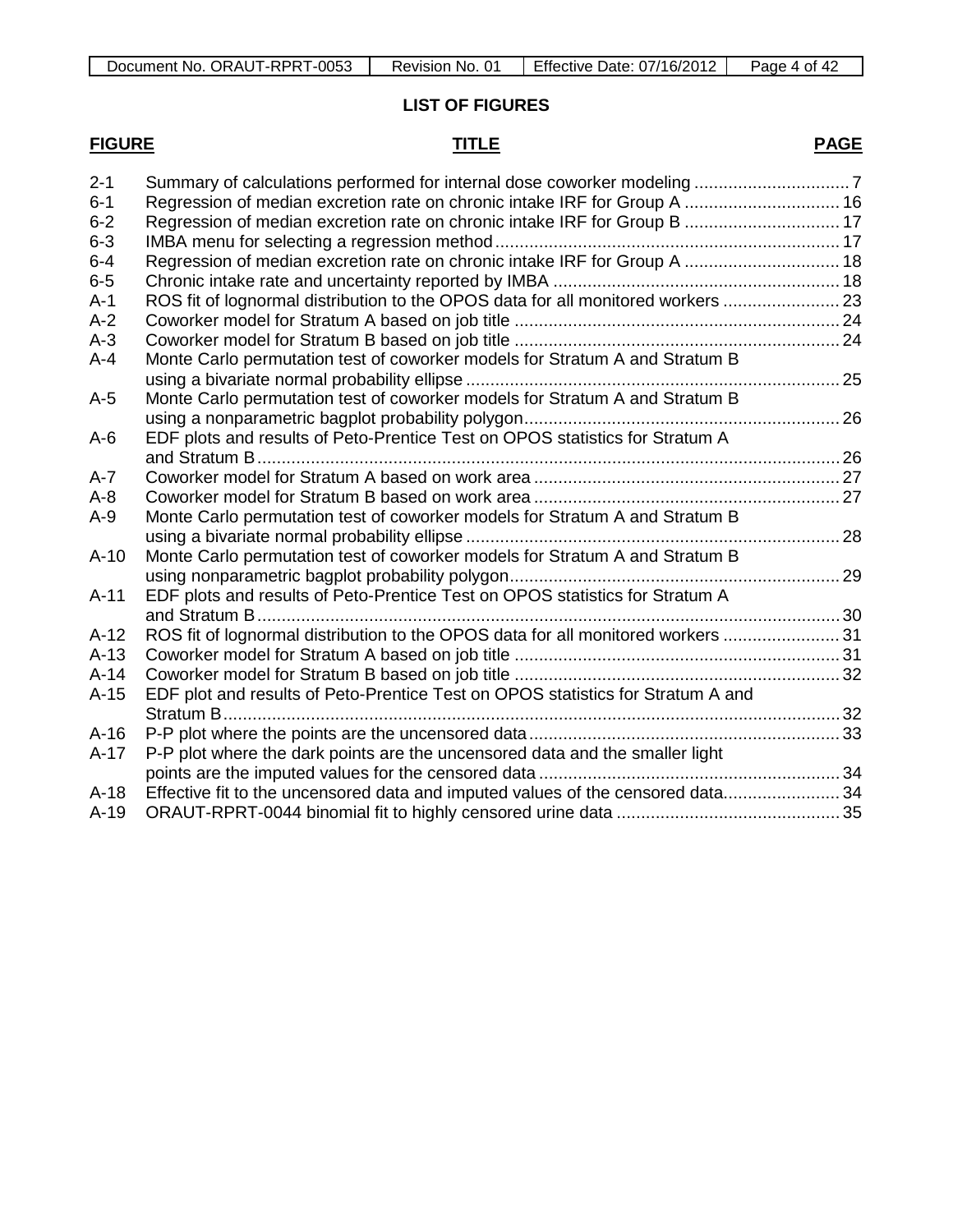### **ACRONYMS AND ABBREVIATIONS**

| <b>AMAD</b>                              | activity median aerodynamic diameter                                                                                     |
|------------------------------------------|--------------------------------------------------------------------------------------------------------------------------|
| <b>CDF</b>                               | cumulative distribution function                                                                                         |
| dpm                                      | disintegrations per minute                                                                                               |
| <b>EDF</b>                               | empirical distribution function                                                                                          |
| <b>FWE</b>                               | family-wise error                                                                                                        |
| <b>GM</b><br><b>GSD</b>                  | geometric mean<br>geometric standard deviation                                                                           |
| <b>HTO</b>                               | tritium oxide (water or water vapor)                                                                                     |
| <b>IMBA</b><br><b>IREP</b><br><b>IRF</b> | <b>Integrated Modules for Bioassay Analysis</b><br>Interactive RadioEpidemiological Program<br>intake retention fraction |
| <b>KM</b>                                | Kaplan-Meier                                                                                                             |
| <b>MPM</b>                               | maximum possible mean                                                                                                    |
| <b>OPOS</b>                              | one person – one sample                                                                                                  |
| $P - P$<br><b>POC</b>                    | probability - probability<br>probability of causation                                                                    |
| <b>ROS</b>                               | regression on order statistics                                                                                           |
| <b>TLD</b>                               | thermoluminescent dosimeter                                                                                              |
| μm                                       | micrometer                                                                                                               |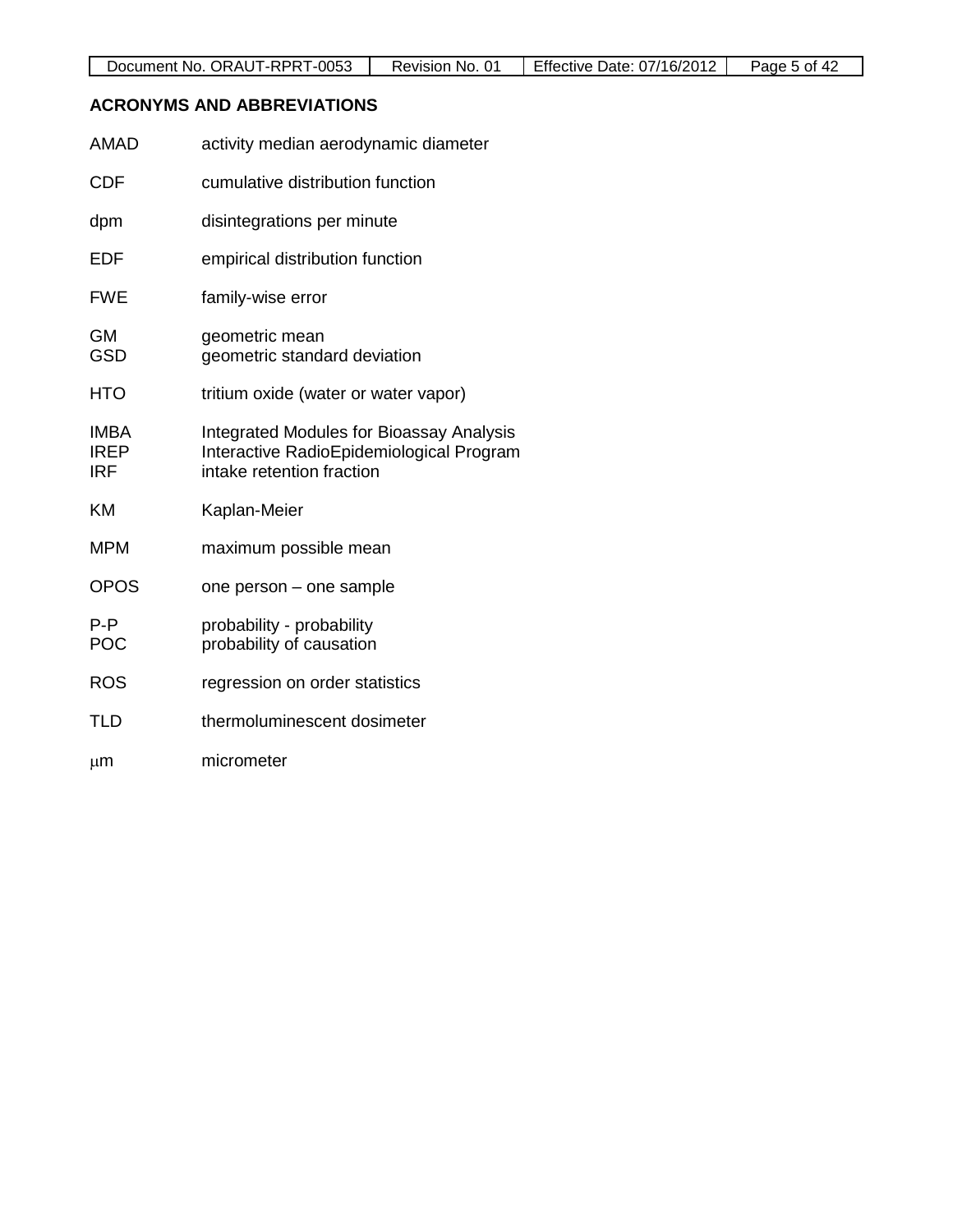|  | Document No. ORAUT-RPRT-0053 | Revision No. 01 | Effective Date: 07/16/2012 | Page 6 of 42 |
|--|------------------------------|-----------------|----------------------------|--------------|
|--|------------------------------|-----------------|----------------------------|--------------|

#### **1.0 INTRODUCTION**

Coworker models are used to estimate doses for workers who were not monitored for exposure to radioactive materials and external sources of radiation but, in retrospect, perhaps should have been (ORAUT 2007, p. 13). Such a dose is referred to as *unmonitored dose*. Coworker models are typically constructed using data from all monitored workers by fitting a lognormal probability distribution to the data (ORAUT 2005, 2006) to estimate the geometric mean (GM) and geometric standard deviation (GSD) of the doses. This procedure was extended to use a simple random sample of the monitored workers if a complete dataset was not available (ORAUT 2009a). Coworker models for external dose are usually constructed from external doses assigned to individuals with film badges and thermoluminescent dosimeters (TLDs). Coworker models for internal dose are calculated using bioassay data that are later evaluated in terms of chronic intake rates and, ultimately, internal doses.

It is reasonable to postulate that the population of all monitored workers is a conglomeration of a number of smaller subgroups of monitored workers, where the subgroups could receive significantly different average doses. For example, the group of workers who routinely make process line breaks in a heavy-water-moderated reactor might be expected to have a significantly different average tritium dose than the group of workers who worked in the control room of the reactor. In sampling theory, these relatively homogeneous subgroups are called *strata*.

Breaking a truly heterogeneous population into a number of relatively homogeneous strata is often desirable because the variance of the estimated parameters<sup>[1](#page-5-0)</sup> will be smaller than the variance of the parameters estimated for the whole population of monitored workers (Lohr 2010, p. 74) and in general the parameter estimates will be more accurate. However, there are issues associated with stratified sampling. For example, criteria are needed to identify meaningful strata<sup>[2](#page-5-1)</sup> and assign workers to the appropriate stratum. The term *meaningful* refers to the assumption that there are groups in the population of monitored workers that have significantly different average doses and that we know how to identify these groups. This is important because, if there is no real difference in the strata, the estimates of coworker dose made from the strata will be less precise than those obtained by using all monitored workers (i.e., from simple random sampling) because of the smaller sample size. Thus, it is important to decide if strata constructed from a population of monitored workers are significantly different before constructing coworker models for each stratum.

The purpose of this report is to detail statistical tests that can be used to decide if two strata from a given group of monitored workers are significantly<sup>[3](#page-5-2)</sup> different. Significantly different strata could warrant coworker models based on the strata rather than the entire population of monitored workers if the difference is of practical significance.

#### **2.0 INTERNAL DOSE COWORKER MODELS**

Consider the process of assigning unmonitored internal dose to an individual, as shown in Figure 2-1. The coworker model starts with all the bioassay data for the monitored workers, which are then summarized with the "one person, one sample" (OPOS) bioassay statistics (see the discussion in the next section). The OPOS bioassay statistics are modeled to give the 50th- and 84th-percentile bioassay values, which are derived from the GM and GSD of the fit to the bioassay statistics. In the final step of the coworker modeling (Step 4), the 50th and 84th percentiles are modeled with the Integrated Modules for Bioassay Analysis (IMBA) computer program to give 50th- and 84th-percentile

<span id="page-5-0"></span> $1 -$  Like the variance of GM estimate and the variance of the GSD estimate.

<span id="page-5-1"></span><sup>&</sup>lt;sup>2</sup> The strata need to be identified before seeing the bioassay data from the monitored population. To do otherwise can be considered to be a form of "data dredging" that invalidates the tests used to decide if the strata

<span id="page-5-2"></span><sup>&</sup>lt;sup>3</sup> In this report the term "significant" used by itself refers to statistical significance, which is not the same as practical significance.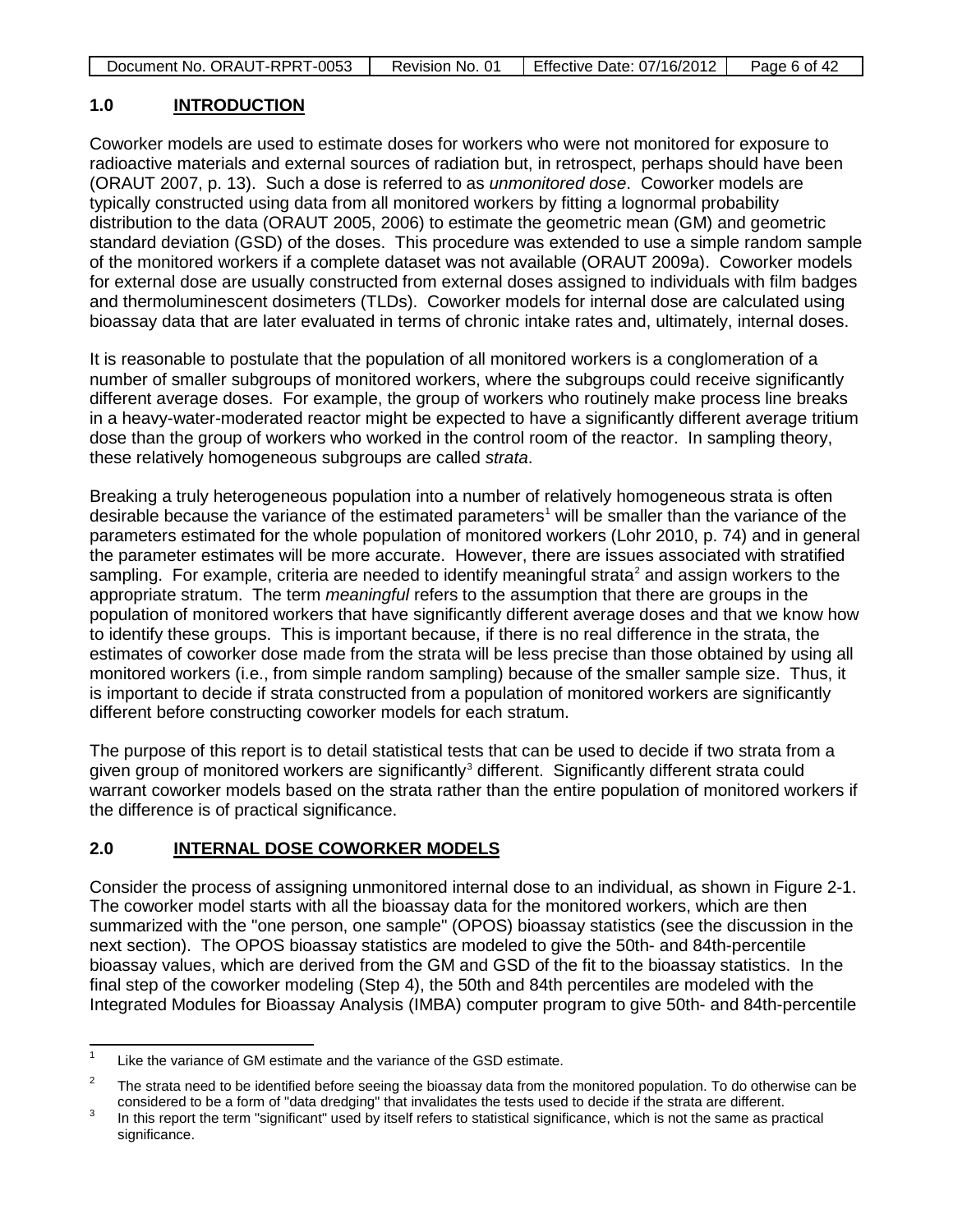

Figure 2-1. Summary of calculations performed for internal dose coworker modeling. Steps 2, 3, and 4 (shaded) are the stages of the process selected to compare strata.

chronic intake rates for each period of interest. These intake rates are used to calculate the GM and GSD of the intake rates, which are published for use by dose reconstructors who examine an individual's work history and assign chronic intakes to periods that are appropriate for that individual. The chronic intakes are then used to calculate organ-specific doses for each year, which are added to the Interactive RadioEpidemiological Program (IREP) along with doses from all other sources (e.g., external, environmental, medical) to calculate the probability of causation (POC) for the type of cancer in question.

The ultimate question here is: *Would the decision to compensate the individual be different if unmonitored dose was assigned using a coworker model based on Stratum A versus a coworker model based on the entire population of monitored workers*? The answer to this question depends on the POC assigned to the individual (Step 6 in Figure 2-1), which in turn depends in part on the intakes and doses assigned (Step 5). The compensation decisions in Steps 6 and 5 are very specific to the individual and, therefore, it is not feasible to compare strata in a general way at these stages of the process. At the other end of the process (Step 1), the comparison of strata is complicated because of the significant dependences that can exist in the data because one individual can have multiple bioassay results. This leaves Steps 2, 3, and 4 (the shaded boxes in Figure 2-1) as the best points at which to compare strata. Before discussing the pros and cons of performing the comparisons at each step, OPOS data will be discussed.

### **3.0 OPOS DATA**

Monitoring for workers potentially exposed to external radiation typically consists of a dosimeter (e.g., TLD or film badge) worn on the upper torso of the body. The dosimeter indicates the cumulative dose to the whole body received between readings of the dosimeter, creating monitoring intervals that can be anywhere from days to months in duration. A key property of the doses reported for each interval is that, for a given individual, the doses are statistically independent of each other. For example, by itself, the dose received in a given month provides no information about the dose that will be received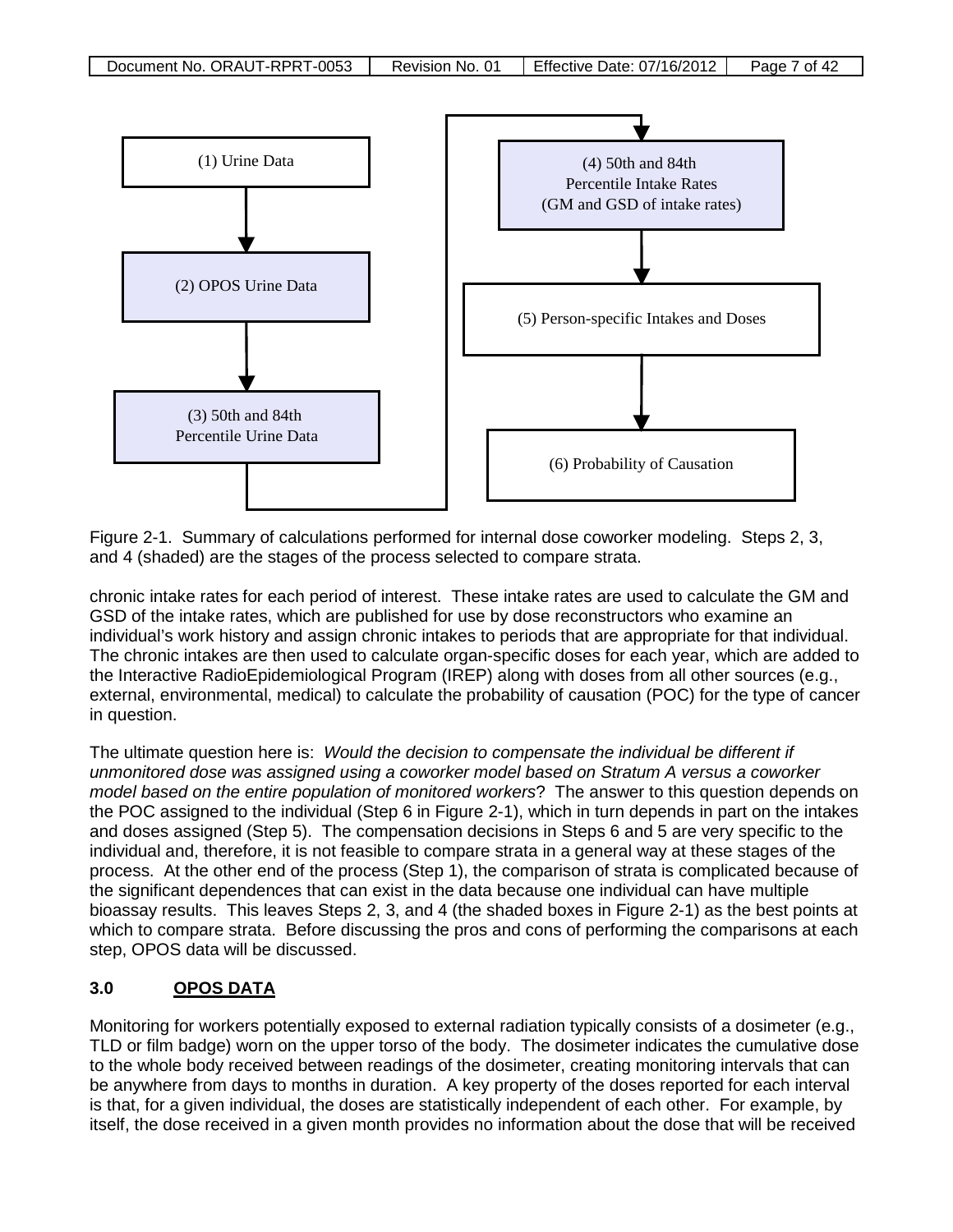| Document No. ORAUT-RPRT-0053 | Revision No. 01 | Effective Date: 07/16/2012 | Page 8 of 42 |
|------------------------------|-----------------|----------------------------|--------------|

in the next month and, similarly, the dose received in a given year provides no information about the dose that will be received in the next year.

Internal dose monitoring programs are in many ways similar to the external dose programs described above, except internal dose programs tend to be based on bioassay rather than dosimeters. This is an important difference because, if an individual had an intake of radioactive material such that a bioassay is positive at a given time, subsequent bioassay results could also be positive even if there are no additional intakes. This means bioassay results can be correlated with each other and are no longer statistically independent. This correlation could exist for a brief period, following a small intake of tritium oxide (HTO), for example, or for the length of a career, following a large intake of plutonium, for example.

Operational bioassay programs can generate multiple results for an individual in a given period (e.g., a year), which creates a related problem if an individual is involved in an incident and has more (potentially many more<sup>[4](#page-7-0)</sup>) bioassay results than other workers. If these are not accounted for, the problems of correlated data and unequal number of samples per person can violate the assumptions on which the linear regression used to model the data and the statistical tests used to compare strata in the population are based (see Fox 2008, p. 100).

The ultimate solution to this problem is to convert bioassay data to committed effective doses. Unfortunately, this is usually feasible only for workers exposed to materials such as HTO that have simple biokinetic models and short retention times in the body. A bigger problem in practice is that organ doses, not effective doses, are required for dose reconstruction. This significantly complicates coworker models because there is no easy way to go from effective dose to organ dose, which means a coworker model would be required for each organ of interest. The next best solution is to generate a single statistic that characterizes multiple bioassay results for each person in a given period. This is referred to as an OPOS statistic. Obvious choices for such a statistic are the mean bioassay result, the median bioassay result, and the maximum bioassay result. The choice of statistic is complicated by the presence of censored data (i.e., bioassay results reported as less than some analytical detection level).

When we are presented with more than one bioassay result, all of which are uncensored, it is reasonable to take the mean to be the best point estimate to characterize the data (see Example A below). If there are censored data, we can take the mean using the face value of the censored results and consider it to be *maximum possible mean* (MPM). If there are uncensored results in the dataset, the MPM would be used as an uncensored result (Example B), whereas if all data are censored, the MPM would be used as a censored result (Example C).

Example A: 10, 3, 5, 6  $Mean = 24/4 = 6 (report as 6)$ Example B: 10, <3, <5, 6 Maximum Mean =  $24/4 = 6$  (report as 6)

Example C: <10, <3, <5, <6 Maximum Mean =  $24/4 = 6$  (report as  $\lt 6$ )

For lognormally distributed data, the MPM will be greater than the true median and mean of the dataset. In short, the MPM has the desirable properties of being easy to calculate and applicable to all datasets and, at the same time, being conservative if censored data are present.

<span id="page-7-0"></span>One dataset we observed had 150 bioassay results in a given year, with 100 results from one individual.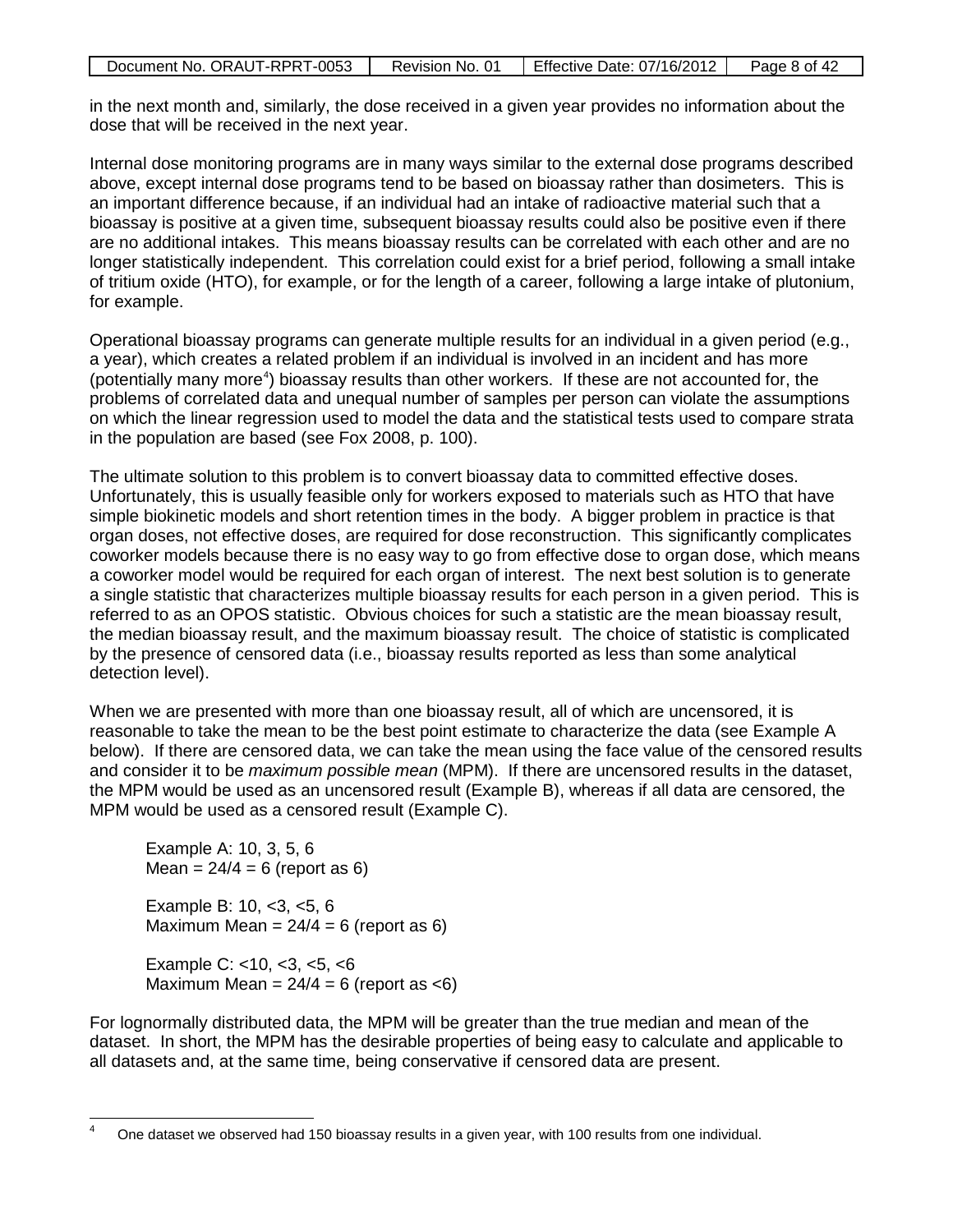| Document No. ORAUT-RPRT-0053 | Revision No. 01 | Effective Date: 07/16/2012 | Page 9 of 42 |
|------------------------------|-----------------|----------------------------|--------------|

### **4.0 METHODS FOR MODELING DATA AT STEP 3**

Step 3 is where the 50th and 84th percentiles of the OPOS data are calculated using a lognormal parametric model. The lognormal parametric model is used to fit the bioassay data because:

- Experience has shown that occupational dose and bioassay data are frequently fit well by a lognormal model.
- The lognormal model is one of the standard options in the IREP software; that is, the GM and GSD derived from the coworker model plug directly into IREP.

Three approaches used for fitting a lognormal model to bioassay data are discussed below. Detailed examples for all three methods, implemented in the R computer code (Helsel and Lee 2010), are in Attachment A. As a general guideline, the minimum sample size used for coworker modeling is 30 individuals (i.e., 30 OPOS results) in a given period.<sup>[5](#page-8-0)</sup> This minimum<sup>[6](#page-8-1)</sup> can be relaxed if, in the judgment of the statistician performing the analysis, the uncertainty in the resulting parameter estimates is not excessive. The minimum sample size applies to a *sample of the monitored workers* and does not apply to the *population of monitored workers*; for example, if the entire population of monitored workers at a given site in a given year is 25, the coworker model derived from this population is valid.

# **4.1 REGRESSION ON ORDER STATISTICS**

The method used in ORAUT-PROC-0095 (ORAUT 2006) to estimate the GM and GSD of a censored dataset is referred to as *regression on order statistics* (ROS) (Helsel 2005, Chapter 6; D`Agostino and Stephens 1986, Chapter 11; Cullen and Frey 1999, Chapter 5). In ROS the logs of the empirical quantiles (the observed bioassay results) are plotted against the theoretical quantiles from a standard normal distribution (the z-scores or standard deviations). If the points fall approximately along a regression line, the data are taken to be lognormally distributed with log of the GM given by the yintercept of the line and the log of the GSD given by its slope. ORAUT-PROC-0095 uses Hazen plotting points (Cullen and Frey 1999, p. 94), which are referred to as "percentile midpoints" in the procedure. Hazen plotting points are valid only for datasets with a single left-censoring level (i.e., where a single decision level is applied to all data in the dataset). Here, Helsel-Cohn plotting points are used (Helsel and Cohn 1988), which are suitable for single and multiple left-censoring (i.e., where multiple distinct decision levels are applied to the data in the dataset). With the exception of the plotting points, the ROS used here is the same as the ROS used in ORAUT-PROC-0095. ROS is the method of choice for estimating the GM and GSD of a dataset, but it can generate misleading results if the dataset is highly censored (more than ~80%; see Helsel 2005, p. 78) or consists of two or more distributions with significantly different GMs and GSDs. The following two methods should be considered for use on such datasets.

# **4.2 EFFECTIVE FIT (MAXIMUM LIKELIHOOD)**

The use of ROS on some datasets can yield excellent fits that nevertheless give estimates of GSD that are very large.<sup>[7](#page-8-2)</sup> These datasets are assumed to consist of two distinct groups: an analytical

<span id="page-8-0"></span> $5$  Data from multiple years (usually no more than 3) can be combined to achieve this minimum if the conditions in the workplace are reasonably constant over the period in question.

<span id="page-8-1"></span> $6$  The U.S. Environmental Protection Agency (Singh, Armbya, and Singh 2010, p. 27) discusses minimum sample size required for performing statistical tests on censored datasets and recommends ~15 results per sample (stratum) as a minimum. Here we are estimating parameters from the data, so the default minimum has been increased to 30.

<span id="page-8-2"></span> $7$  A GSD in excess of 6 is considered to be large based on ORAUT experience with developing coworker models. GSDs in excess of 1,000 have been observed.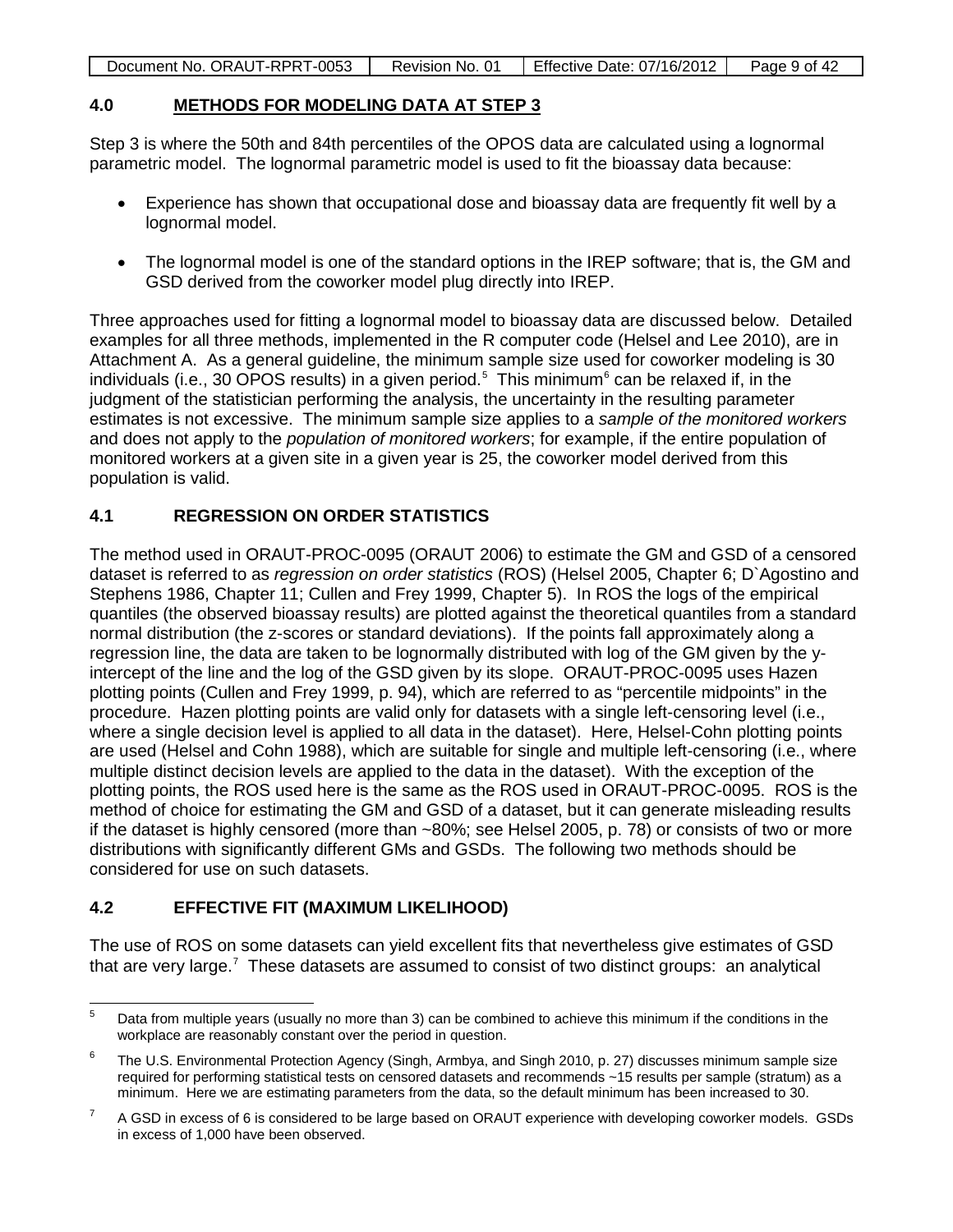| Document No. ORAUT-RPRT-0053 | Revision No. 01 | Effective Date: 07/16/2012 | Page 10 of 42 |
|------------------------------|-----------------|----------------------------|---------------|

background distribution that might be censored (in part or in whole) and an exposed worker distribution that has a GM considerably higher than that of the analytical background. In ORAUT-RPRT-0044 (ORAUT 2009b), maximum likelihood methods were used to decompose such datasets into the analytical background and the true exposed worker data. Here, the analytical background distribution determined from the maximum likelihood fit is used to impute the censored data (see Helsel 2005, p. 68). The combination of these imputed data and the observed uncensored data is modeled using standard ROS assuming a single lognormal distribution. This is referred to as an *effective fit*, and it gives estimates of the GM and GSD that reflect the relative proportions of censored and uncensored data. An effective fit should be considered if the GSD calculated with ROS exceeds 6.

### **4.3 BINOMIAL FIT**

Some datasets have a significant level of censoring, up to and including complete censoring (i.e., all bioassay results are reported as less than the detection level). Methods for estimating the GM and GSD of such highly censored datasets are presented in ORAUT-RPRT-0044 (ORAUT 2009b). The binomial fit should be considered for datasets if more than ~85% of the data are censored or the absolute number of uncensored data is small (e.g., in the range of 0 to 10). However, because it is difficult to give precise guidelines for when to apply the binomial fit that are appropriate for all datasets, the final decision on when to use it is determined on a case-by-case basis.

Only one censoring level can be used in the binomial fit because it dichotomizes the data into the number of data above the censoring level and the number of data below the censoring level. For datasets in which there are multiple censoring levels, ORAUT-RPRT-0044 suggests that the highest censoring level be used. This practice can be unreasonable if there is a single unusually high censoring level in the dataset.<sup>[8](#page-9-0)</sup> Here it is proposed to use the smallest censoring level such that at least 95% of the censored data are below that value. This ensures the use of at least 95% of the data in the binomial fits.

### **5.0 TESTS FOR COMPARING STRATA AT STEP 2 AND STEP 3**

Assume the monitored population is stratified into Stratum A and Stratum B and it is to be determined if Stratum A warrants having its own coworker model. To answer this question

- Compare Stratum A to Stratum B, or
- Compare Stratum A to the monitored population (the union of Stratum A and Stratum B).

The second option has the advantage of comparing one option to its alternative (i.e., for the individuals in Stratum A either a coworker model based on all the monitored workers will be used or a coworker model based on the workers in Stratum A will be used). The problem with this approach is that Stratum A is not independent of the population of all monitored workers (because the stratum is a subset of the population) and this dependence complicates the test. The first option does not have this complication because Stratum A and Stratum B are assumed to be independent of each other. For this reason, the statistical tests discussed below compare the strata to each other rather than comparing a stratum to the population of monitored workers from which it was drawn.

### **5.1 COMPARISON OF STRATA AT STEP 3: MONTE CARLO PERMUTATION TEST**

It is practical to compare strata at Step 3 as long as the bioassay data are fit using the ROS method. For bioassay data that require an effective fit, the comparison of strata is pushed upstream to Step 2 (for reasons discussed below). Datasets that are modeled using the binomial fit are considered to not

<span id="page-9-0"></span> $8$  For example, there can be a variety of censoring levels between 5 and 10 and a single censoring level at 100.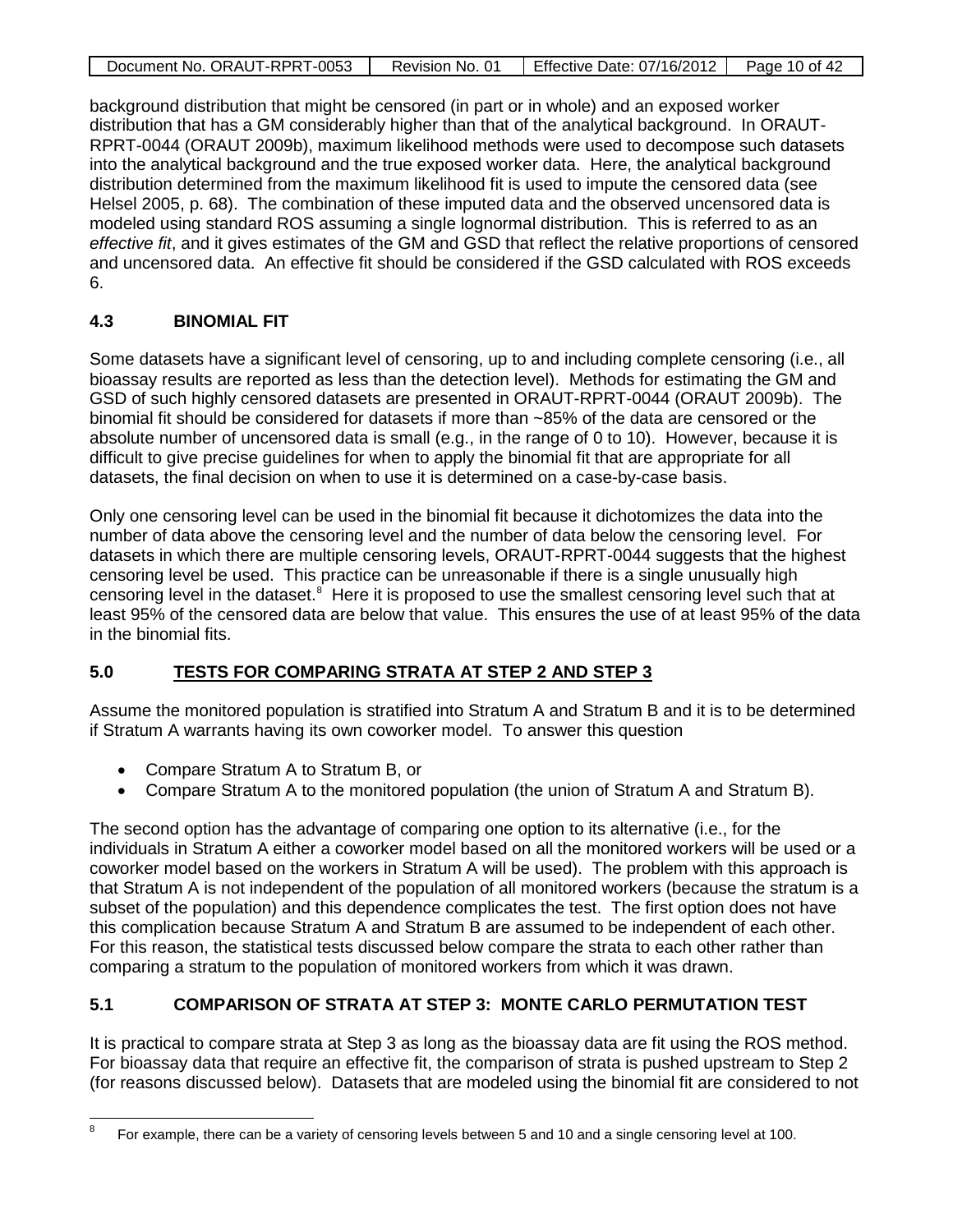| Document No. ORAUT-RPRT-0053 | Revision No. 01 | Effective Date: $07/16/2012$ | Page 11 of 42 |
|------------------------------|-----------------|------------------------------|---------------|
|                              |                 |                              |               |

contain enough information to decide if strata are different, and it is recommended that such datasets not be stratified.

The Monte Carlo permutation test described in ORAUT (2009a, 2010) and Noreen (1989, p. 43) is used here because it simultaneously compares the GM and GSD of the fits to the two strata and provides a very informative graphic that enables one to see if the strata are different. The technical specifications of the test are given below and it is implemented from first principles in the R code associated with this report (LaBone 2012).

#### **Null Hypothesis**  $H_0$ **:**

The GM and GSD of fits to Stratum A and Stratum B are the same. In other words, the coworker model derived from Stratum A is the same as the coworker model derived from Stratum B.

#### **Alternate Hypothesis** *HA***:**

Opposite of Hypothesis  $H_0$  – the GM or the GSD of the two strata is different.

#### **Test statistic**

The coworker model consists of the GM and GSD of a lognormal model fit to the ordered OPOS statistics for a given year. The test statistics used here are the differences between the GM and GSD from the two strata:

$$
\Delta_{gm} = GM_A - GM_B \tag{5-1}
$$

$$
\Delta_{gsd} = GSD_A - GSD_B \tag{5-2}
$$

The joint distribution of the Δ*gm* and Δ*gsd* under the null hypothesis is calculated using a Monte Carlo permutation test that looks at a large number of fits of the two strata (10,000 fits typically). For this reason, the permutation test can be performed only for datasets that can be modeled using ROS, which does not require manual intervention.

#### **Rejection Region**

For a single test (see section below on multiple comparisons), the null hypothesis is rejected if the confidence ellipse (based on the observed  $\Delta_{\text{qm}}$  and  $\Delta_{\text{gsd}}$  pair) is greater than 95%. The  $\Delta_{\text{qm}}$  and  $\Delta_{\text{gsd}}$ pair represents x and y coordinates of a point on a scatter plot. The simulation consists of 10,000 such points with a bivariate normal confidence ellipse (Fox 2008, p. 203; Monette 1990) constructed through the point at the observed  $\Delta_{qm}$  and  $\Delta_{qsd}$  pair. The probability of the ellipse is presented on the plot if it is less than 99%. The null hypothesis is rejected if this ellipse is greater than 95%. If the point defined by the observed  $\Delta_{gm}$  and  $\Delta_{gsd}$  pair falls outside the 99% confidence ellipse, a 99% confidence ellipse is presented on the plot and the null hypothesis is rejected.

#### **Alternate Rejection Region**

Some datasets containing censored data can generate an asymmetric cloud of Δ*gm* and Δ*gsd* points that is clearly not bivariate normal. In these cases a nonparametric bagplot (Rousseeuw, Ruts, and Tukey 1999), is used to construct an ~95% confidence polygon. If the point defined by the observed Δ*gm* and Δ*gsd* pair falls outside the ~95% confidence polygon, the null hypothesis for a single test is rejected. Examples of the Monte Carlo permutation test are given in Example 1 in Attachment A.

### **5.2 COMPARISON OF STRATA AT STEP 2: PETO-PRENTICE TEST**

Datasets that are highly censored can cause the Monte Carlo permutation test discussed above to fail because one or more of the 10,000 random draws results in a completely censored stratum that cannot be fit by ROS. In addition, strata modeled using an effective fit cannot be compared using the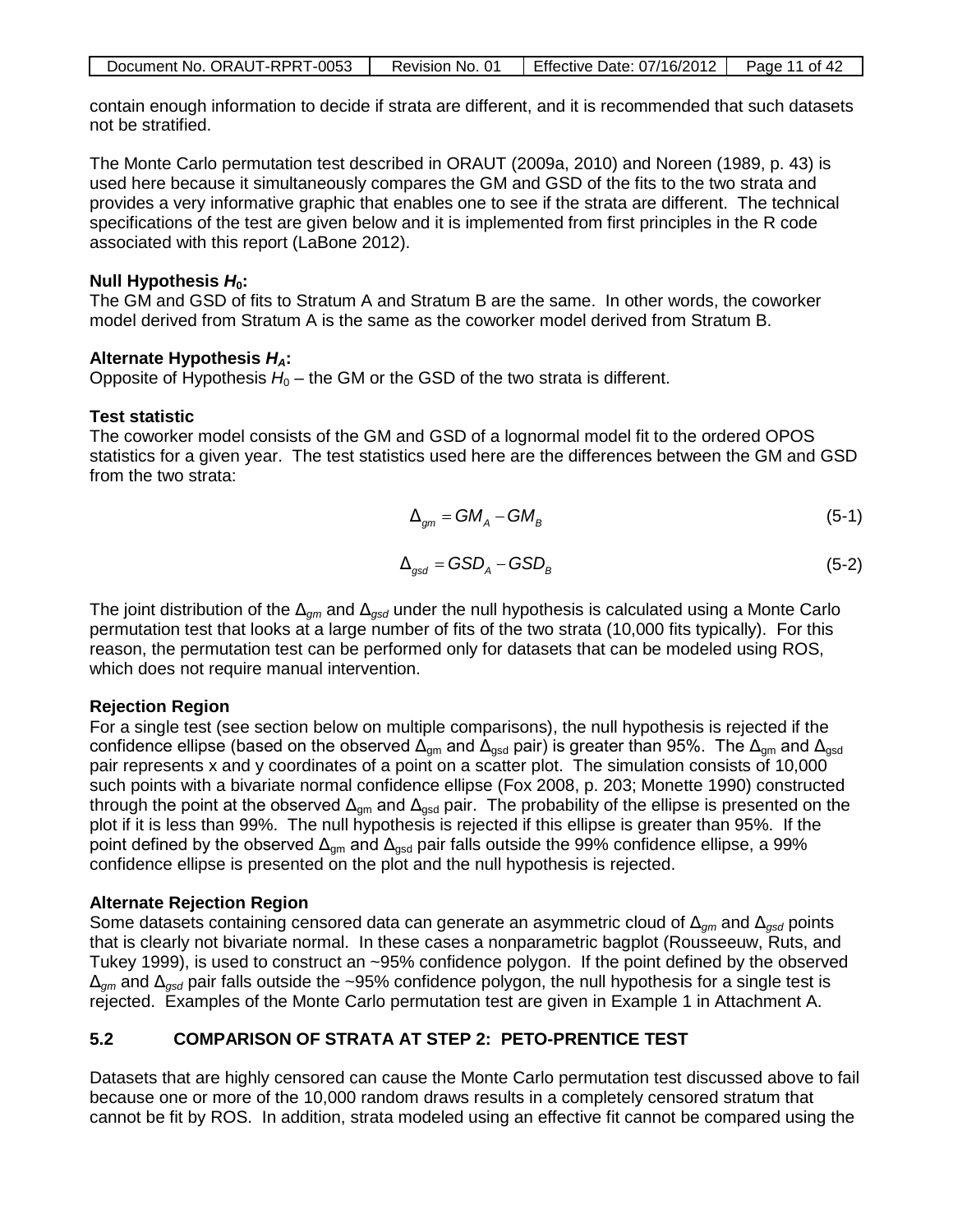| Document No. ORAUT-RPRT-0053 | Revision No. 01 | Effective Date: 07/16/2012   Page 12 of 42 |  |
|------------------------------|-----------------|--------------------------------------------|--|
|                              |                 |                                            |  |

Monte Carlo permutation test because the effective fitting procedure usually requires a considerable degree of manual intervention by the statistician (i.e., it is not feasible to perform 10,000 effective fits on random draws from the monitored population). Finally, it can be difficult to adjust for multiple comparisons for the tests performed at Step 3. For these reasons, a test for comparison of strata at Step 2 is presented.

A family of survival-analysis tests used to compare two sets of data to determine if they have the same statistical distribution includes the Gehan Test, Logrank Test, Peto-Prentice Test, and Tarone-Ware Test (Helsel 2005, Chapter 9; Millard and Deverel 1988; Klein and Moeschberger 2003, Section 7.3). These tests compare the survival curves<sup>[9](#page-11-0)</sup> of the two strata (for example, see Figure A-6 in Attachment A) at each point where there are uncensored data. The primary difference in these tests is that they give different weights to various portions of the survival curves for the two strata. For reasons discussed in Attachment B, the Peto-Prentice Test was selected to use for comparing strata at Step 2. The Peto-Prentice Test is implemented in the R package *NADA* (Helsel and Lee 2010) as well as in the SAS System software (SAS 2011). The formal specification of the test is shown below:

#### **Null Hypothesis**  $H_0$ **:**

The distribution of the OPOS bioassay data is the same in Stratum A and Stratum B.

#### **Alternate Hypothesis** *HA***:**

Opposite of Hypothesis  $H_0$  – the distribution of data is not the same in Stratum A and Stratum B.

#### **Test statistic**

The test statistic is either a Z-value or a chi-square value of the observed versus expected number of uncensored results in the two strata.

#### **Rejection Region**

If the two-sided p-value obtained from either the Z statistic or the chi-square statistic with 1 degree of freedom is less than  $\alpha$  = 0.05, the null hypothesis is rejected.

The Peto-Prentice Test typically leads to the same conclusion as the Monte Carlo permutation test for cases in which both are applicable. Examples of using the Peto-Prentice Test are in Examples 1 and 2 in Attachment A.

#### **5.3 MULTIPLE COMPARISONS**

In practice, the two strata are compared for a number of different consecutive time periods (e.g., years). When simultaneous multiple hypothesis tests like this are performed, an adjustment for multiple comparisons should be used. Let α*single* be the Type I Error rate (or false positive rate) for each of the *k* individual tests, and let α*family* be the false positive rate of the family of tests. A *family of tests* is defined as any set of tests for which it makes sense to consider a combined measure of error (Hochberg and Tamhane 1987, pg. 5). For simplicity, assume all *k* tests are independent. Then,

$$
\alpha_{\text{family}} = P(\text{at least one false positive among the } k \text{ tests})
$$
  
= 1 - P(no false positive among the *k* tests)  
= 1 - [1 - P(false positive for single test)]<sup>k</sup>  
= 1 - [1 - \alpha\_{\text{single}}]^k. (5-3)

<span id="page-11-0"></span>The term *survival curve* is used in survival analysis for right-censored data like the lifetimes of light bulbs or survival of patients after medical treatment for a disease. For bioassay data, which are left-censored, we refer to these curves as the empirical distribution function (EDF) plots.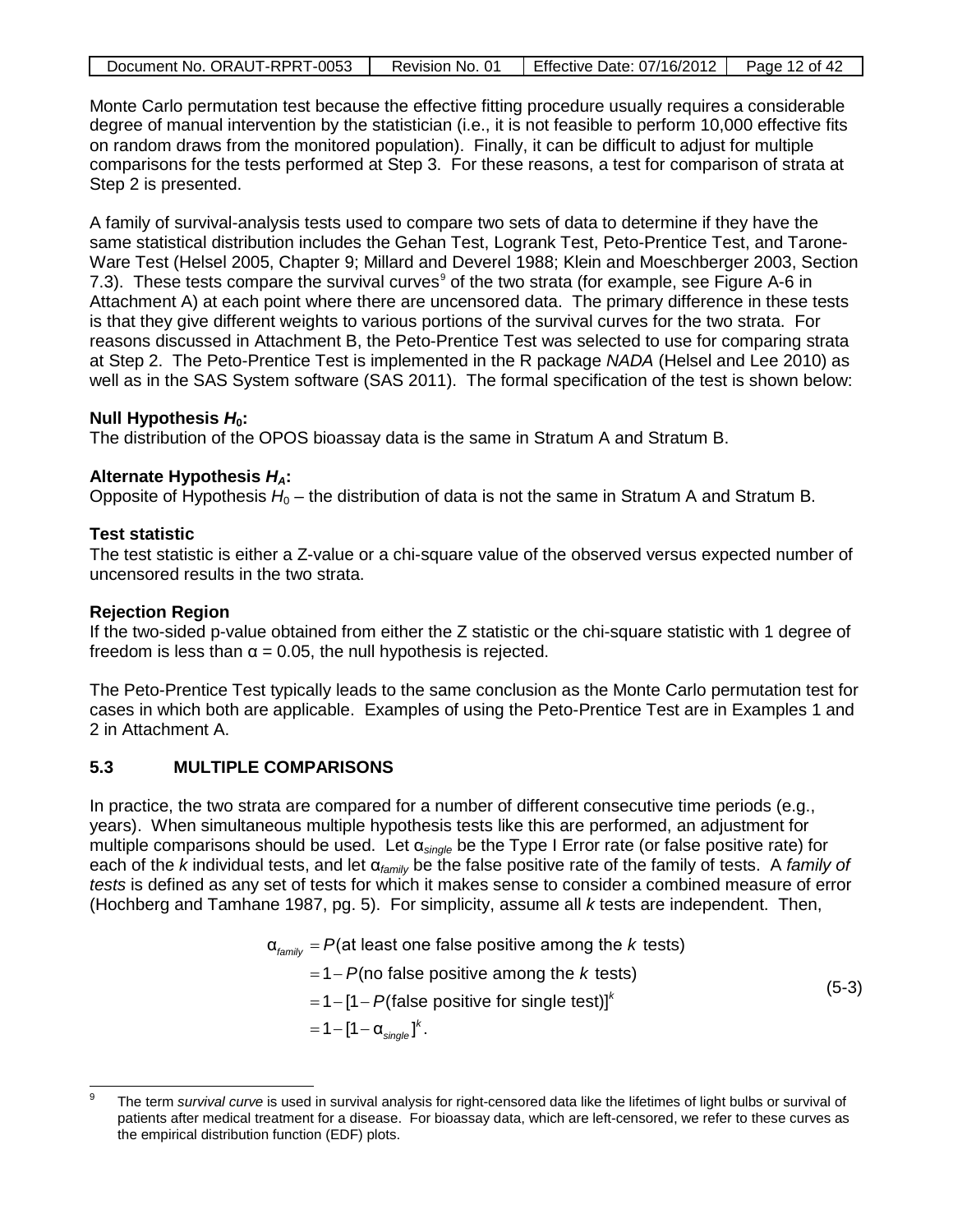| Document No. ORAUT-RPRT-0053 | Revision No. 01 | Effective Date: 07/16/2012   Page 13 of 42 |  |
|------------------------------|-----------------|--------------------------------------------|--|
|------------------------------|-----------------|--------------------------------------------|--|

For example, suppose 20 independent hypothesis tests are conducted simultaneously using a 0.05 significance level, meaning α*single* = 0.05. The probability of at least one false positive among the family of tests is

$$
\alpha_{\text{family}} = 1 - [1 - 0.05]^{20} = 0.6415 \,. \tag{5-4}
$$

This family of tests has a false positive rate of more than 64%, which is much larger than the singletest false positive rate of 5%.

#### **Bonferroni Correction**

To control the false positive rate for a family of tests, family-wise error (FWE) methods are employed. These FWE methods control the overall Type I Error rate for all the comparisons (i.e., the false positive rate for the family of tests). The most widely used FWE method is Bonferroni's correction (Rice 2007, p. 458). This correction uses Boole's inequality to control the FWE. Assuming each of the single tests has the same significance level and the *k* single tests not being necessarily independent,

$$
\alpha_{\text{family}} = P(\text{at least one false positive among the } k \text{ tests})
$$
\n
$$
= P\left(\bigcup_{i=1}^{k} \text{false positive for Test } i\right)
$$
\n
$$
\leq \sum_{i=1}^{k} P(\text{false positive for Test } i)
$$
\n
$$
= k\alpha_{\text{single}}.
$$
\n(5-5)

Therefore, the Bonferroni correction is

$$
\alpha_{\text{single}} = \frac{\alpha_{\text{family}}}{k} \,. \tag{5-6}
$$

The p-values from each test are compared to  $\alpha_{single}$ . Although it is simple, Bonferroni's method is very conservative due to the use of Boole's inequality in its derivation. The method's conservatism means the chance of Type II Errors (false negatives) is increased, which means the statistical power of the test is reduced. This means that legitimately significant results might not be detected. Note that the Bonferroni method and Holm method (discussed below) require the p-value for each test. In practice, this usually means that these methods can only be used with the Peto-Prentice test.

#### **Holm Method**

An alternative FWE procedure is the Holm method, a stepwise Bonferroni procedure that is less conservative and more powerful than the Bonferroni correction (Holm 1979). The Holm method still controls the probability of a Type I Error (false positive), but it is less likely to produce Type II Errors (false negatives). Because this is a stepwise procedure, the p-values from the *k* tests must be sorted from least to greatest. These ordered p-values are denoted as

$$
p_{(1)} \leq p_{(2)} \leq \ldots \leq p_{(k)} \,.
$$

In Step 1, the smallest p-value is compared to the ordinary Bonferroni cutoff above. If  $p_{(1)} > α_{fami}/k$ , then  $p_{(1)}$  is declared insignificant, and the procedure ends. If  $p_{(1)} \le \alpha_{\text{familiar}}/k$ , then  $p_{(1)}$  is declared significant and the stepwise procedure continues to Step 2.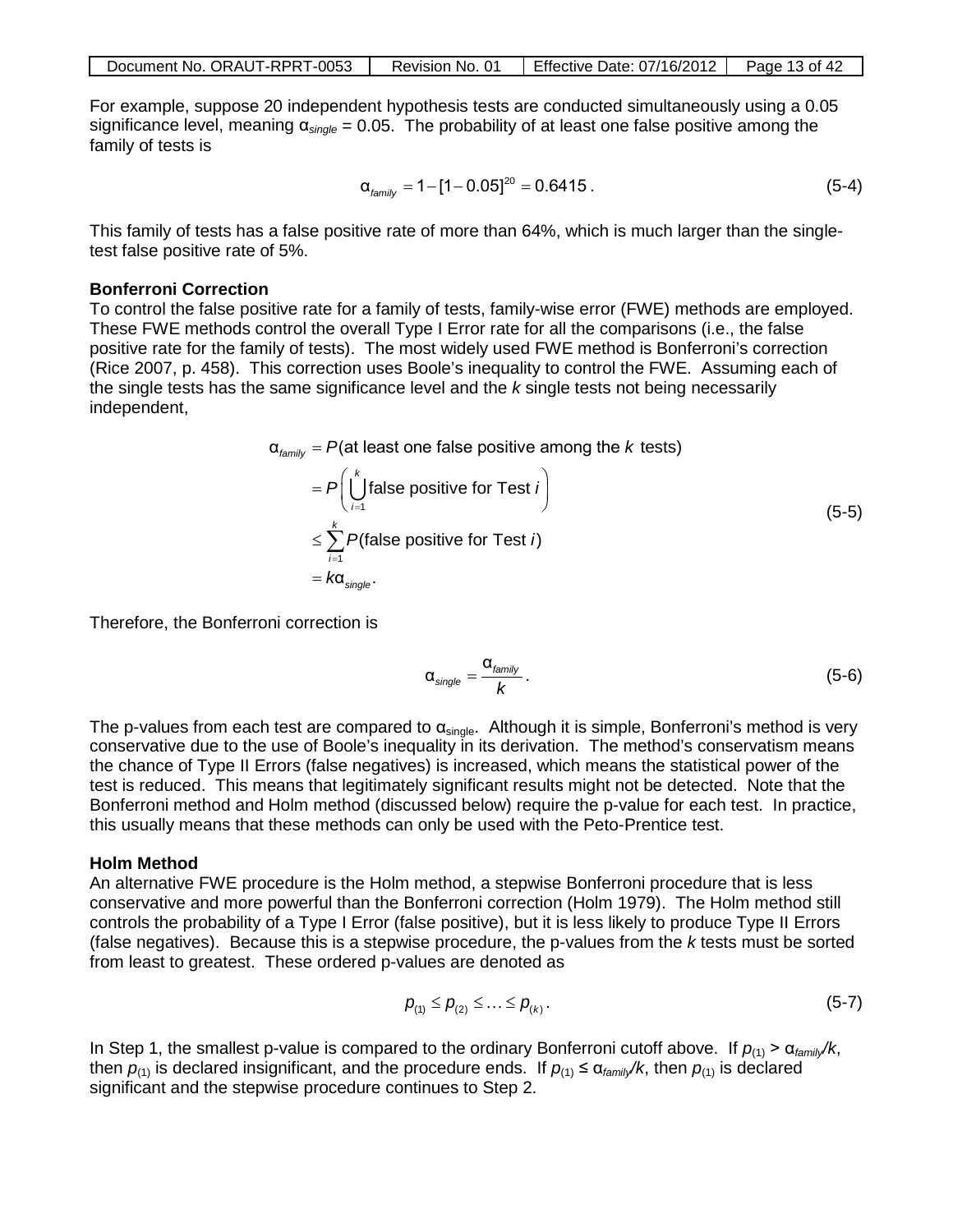| Document No. ORAUT-RPRT-0053 | Revision No. 01 | Effective Date: 07/16/2012 | Page 14 of 42 |
|------------------------------|-----------------|----------------------------|---------------|
|------------------------------|-----------------|----------------------------|---------------|

In Step 2, the next smallest p-value is compared to the Bonferroni cutoff assuming there are only *k* – 1 tests in the family, because the test in Step 1 has already been declared significant. If  $p_{(2)}$  > α<sub>family</sub>/(k – *1)*, then  $p_{(2)}$  is declared insignificant, and the procedure ends. If  $p_{(2)} \le \alpha_{\text{family}}/(k-1)$ , then  $p_{(2)}$  is declared significant and the stepwise procedure continues to Step 3.

This stepwise process continues until a p-value is declared insignificant. Once an insignificant p-value is discovered, all larger p-values are also insignificant, so the procedure ends.

Most often in coworker analyses, several periods are simultaneously tested using the Peto-Prentice test to determine whether the two strata are significantly different. The tests from these periods can be correlated because the individuals being monitored in one year could also be monitored in following years. Both the Bonferroni and Holm methods control the FWE at a given significance level  $\alpha_{\text{family}}$ , even if the tests are correlated (Schochet 2008, pg 10).

#### **Example**

The p-values for Peto-Prentice tests for a coworker analysis of  $^{241}$ Am are listed in Table 5-1. With no multiple comparisons adjustment, if the significance of each of these tests is determined by comparing the p-values to α*single*= 0.05, the three periods with shaded p-values (years 1981-1982, 1983, and 1985) are considered significant.

| penumied on coworker data dsing<br>AUL. |         |           |         |  |
|-----------------------------------------|---------|-----------|---------|--|
| Year(s)                                 | p-value | Year(s)   | p-value |  |
| 1966-1968                               | 0.375   | 1978      | 0.2186  |  |
| 1969                                    | 0.1787  | 1979      | 0.9082  |  |
| 1970                                    | 0.8923  | 1980      | 0.2646  |  |
| 1971                                    | 0.813   | 1981-1982 | 0.0315  |  |
| 1972                                    | 0.7053  | 1983      | 0.0074  |  |
| 1973                                    | 0.3383  | 1984      | 0.093   |  |
| 1974                                    | 0.8684  | 1985      | 0.0005  |  |
| 1975                                    | 0.5465  | 1986      | 0.1782  |  |
| 1976                                    | 0.3021  | 1987-1989 | 0.6796  |  |
| 1977                                    | 0.4499  |           |         |  |

| Table 5-1. p-values for 19 Peto-Prentice tests      |  |
|-----------------------------------------------------|--|
| nerformed on coworker data using <sup>241</sup> Am. |  |

The Holm method, with  $k = 19$  tests, gives the Holm cutoff values in Table 5-2 (sorted by p-value on left and sorted by year on right). With no adjustment for multiple testing, from Table 5-1, three periods (1981 to 1982, 1983, and 1985) were deemed significant. After the Holm method adjustment for simultaneously performing 19 Peto-Prentice tests, from Table 5-2, only 1985 is significant. In general, the Holm method is the preferred approach for adjusting for multiple comparisons, but the Bonferroni method is acceptable if it is not practical to use the Holm method.

Table 5-2. p-values and Holm cutoff values (sorted and unsorted) for Peto-Prentice tests performed on coworker data using <sup>241</sup>Am.

| Year(s)   | p-value | Holm cutoff | Year(s)   | p-value | Holm cutoff |
|-----------|---------|-------------|-----------|---------|-------------|
| 1985      | 0.0005  | 0.0026      | 1966-1968 | 0.375   | 0.0056      |
| 1983      | 0.0074  | 0.0028      | 1969      | 0.1787  | 0.0036      |
| 1981-1982 | 0.0315  | 0.0029      | 1970      | 0.8923  | 0.025       |
| 1984      | 0.093   | 0.0031      | 1971      | 0.813   | 0.0125      |
| 1986      | 0.1782  | 0.0033      | 1972      | 0.7053  | 0.01        |
| 1969      | 0.1787  | 0.0036      | 1973      | 0.3383  | 0.005       |
| 1978      | 0.2186  | 0.0038      | 1974      | 0.8684  | 0.0167      |
| 1980      | 0.2646  | 0.0042      | 1975      | 0.5465  | 0.0071      |
| 1976      | 0.3021  | 0.0045      | 1976      | 0.3021  | 0.0045      |
| 1973      | 0.3383  | 0.005       | 1977      | 0.4499  | 0.0062      |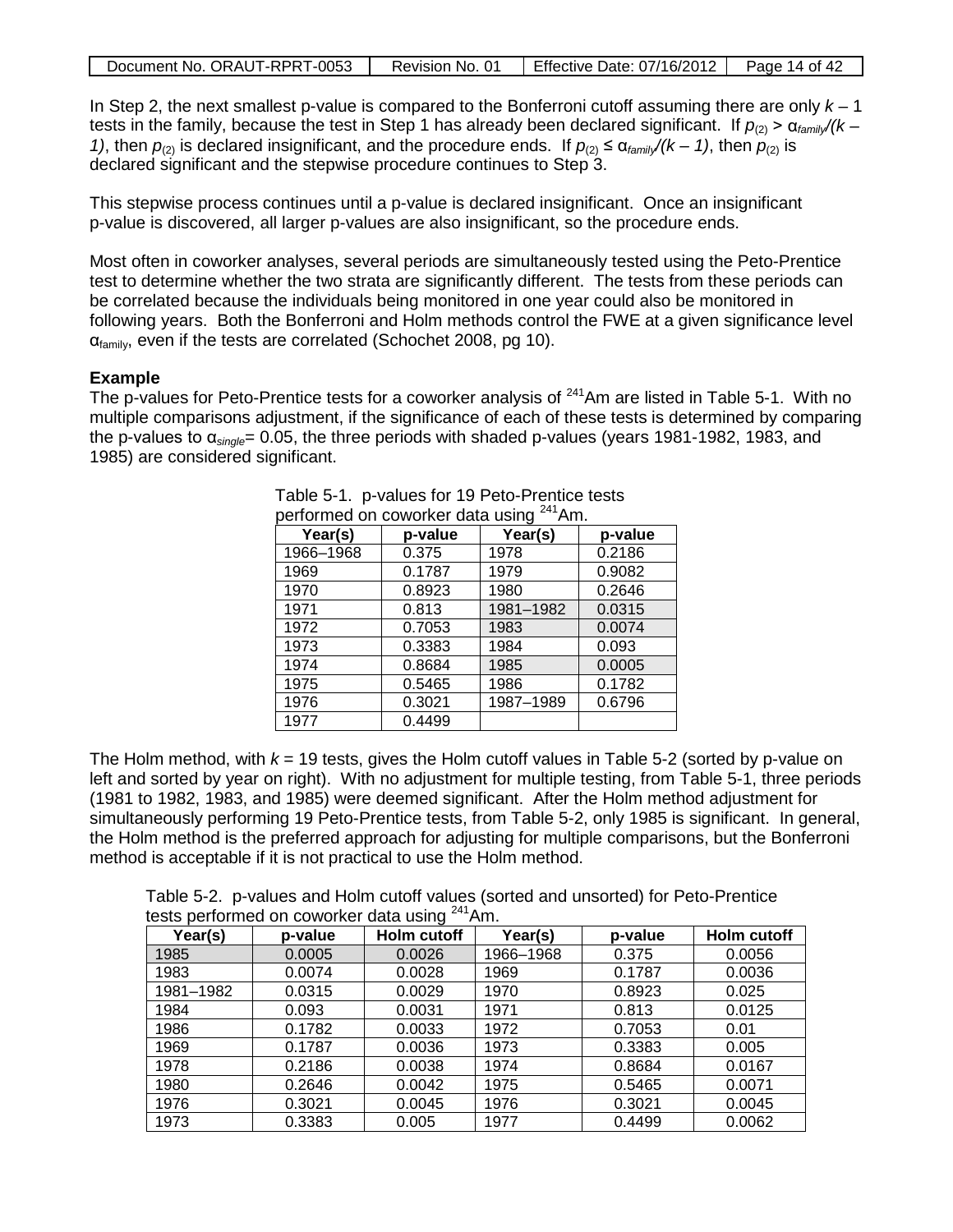Document No. ORAUT-RPRT-0053 | Revision No. 01 | Effective Date: 07/16/2012 | Page 15 of 42

| Year(s)   | p-value | Holm cutoff | Year(s)   | p-value | <b>Holm cutoff</b> |
|-----------|---------|-------------|-----------|---------|--------------------|
| 1966-1968 | 0.375   | 0.0056      | 1978      | 0.2186  | 0.0038             |
| 1977      | 0.4499  | 0.0062      | 1979      | 0.9082  | 0.05               |
| 1975      | 0.5465  | 0.0071      | 1980      | 0.2646  | 0.0042             |
| 1987-1989 | 0.6796  | 0.0083      | 1981-1982 | 0.0315  | 0.0029             |
| 1972      | 0.7053  | 0.01        | 1983      | 0.0074  | 0.0028             |
| 1971      | 0.813   | 0.0125      | 1984      | 0.093   | 0.0031             |
| 1974      | 0.8684  | 0.0167      | 1985      | 0.0005  | 0.0026             |
| 1970      | 0.8923  | 0.025       | 1986      | 0.1782  | 0.0033             |
| 1979      | 0.9082  | 0.05        | 1987-1989 | 0.6796  | 0.0083             |

#### **6.0 COMPARISON OF STRATA AT STEP 4: COMPARISON OF INTAKE RATES**

In the  $241$ Am example in the previous section, in one year out of the 19 years tested the strata were determined to be significantly different. The question at this point becomes *are the differences between the strata of practical significance*? One aid to help judge practical significance is to see if the constant chronic intake rates of the two strata calculated from the 50th and 84th percentiles of OPOS data (see Step 4 of Figure 2-1) are significantly different. Continuing with the <sup>241</sup>Am example, a test for equal intake rates is presented below.

The annual coworker <sup>241</sup>Am urinary excretion data for two strata (Group A and Group B) are listed in Table 6-1 along with the chronic intake retention fractions (IRFs) calculated for type M<sup>241</sup>Am. The regression through the origin of the median <sup>241</sup>Am excretion rate (in dpm/day) on the associated chronic intake retention fraction gives a line whose slope *b* is the chronic  $241\text{\AA}$ m intake rate (in dpm/day). The standard error of the slope is the uncertainty in the intake rate given that the uncertainty in the excretion rate is the only significant source of uncertainty.<sup>[10](#page-14-0)</sup> The regressions for Group A and Group B are shown in Figures 6-2 and 6-3, respectively. The slopes of the regression lines can be tested using a simple *t* test with the following null and alternate hypotheses:

- H<sub>0</sub>: The slopes of the two regression lines are equal.
- *Ha*: The slopes of the two regression lines are not equal.

The test statistic is

$$
t = \frac{b_{A} - b_{B}}{\sqrt{s_{A}^{2} + s_{B}^{2}}} = \frac{0.9861 - 0.731}{\sqrt{0.2222^{2} + 0.1598^{2}}} = 0.9321479
$$
 (6-1)

| Table 6-1. Median <sup>241</sup> Am urinary excretion rates (dpm/day) and |
|---------------------------------------------------------------------------|
| associated chronic intake retention fractions for 5-µm AMAD               |
| type M material for two different groups of workers.                      |

| Year | <b>Group A</b><br><b>Median</b> | <b>Group A</b><br><b>IRF</b> | <b>Group B</b><br><b>Median</b> | <b>Group B</b><br><b>IRF</b> |
|------|---------------------------------|------------------------------|---------------------------------|------------------------------|
| 1973 | 9.52E-03                        | 5.58E-03                     | 7.99E-03                        | 5.58E-03                     |
| 1974 | 1.37E-02                        | 8.28E-03                     | 8.59E-03                        | 8.27E-03                     |
| 1975 | 9.28E-03                        | 9.95E-03                     | 1.03E-02                        | 9.94E-03                     |
| 1976 | 1.53E-02                        | 1.13E-02                     | 1.23E-02                        | 1.13E-02                     |
| 1977 | 2.83E-03                        | 1.24E-02                     | 3.73E-03                        | 1.24E-02                     |
| 1978 | 1.51E-02                        | 1.33E-02                     | 3.01E-02                        | 1.33E-02                     |
| 1979 | 2.64E-02                        | 1.41E-02                     | 2.42E-02                        | 1.41E-02                     |
| 1980 | 8.99E-03                        | 1.49E-02                     | 9.62E-03                        | 1.49E-02                     |

<span id="page-14-0"></span><sup>10</sup> In other words we are assuming that the uncertainties in the biokinetic model that was used to generate the IRFs accurately describes the biokinetics of the "individual," the exposure to <sup>241</sup>Am was actually a constant chronic, etc.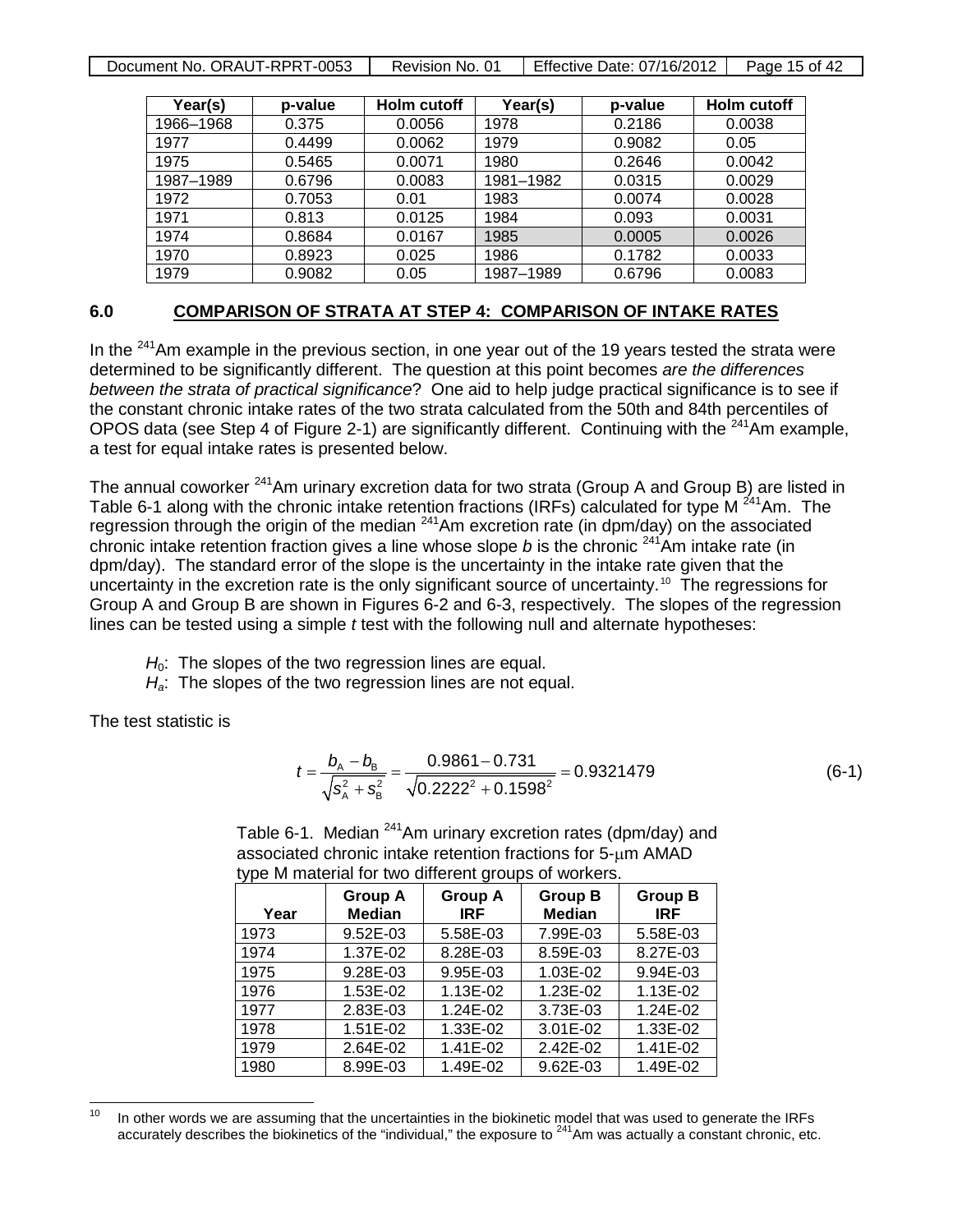| Document No. ORAUT-RPRT-0053 | Revision No. 01 | Effective Date: 07/16/2012 | Page 16 of 42 |
|------------------------------|-----------------|----------------------------|---------------|

| Year      | <b>Group A</b><br><b>Median</b> | <b>Group A</b><br><b>IRF</b> | <b>Group B</b><br><b>Median</b> | <b>Group B</b><br><b>IRF</b> |
|-----------|---------------------------------|------------------------------|---------------------------------|------------------------------|
| 1981-1982 | 6.66E-03                        | 1.59E-02                     | 2.50E-03                        | 1.59E-02                     |
| 1983      | 1.23E-02                        | 1.67E-02                     | 4.25E-03                        | 1.67E-02                     |
| 1984      | 1.22E-02                        | 1.73E-02                     | 7.06E-03                        | 1.72E-02                     |
| 1985      | 5.14E-02                        | 1.77E-02                     | 9.30E-03                        | 1.77E-02                     |
| 1986      | 4.87E-03                        | 1.82E-02                     | 4.89E-03                        | 1.82E-02                     |
| 1987-1989 | 9.43E-03                        | 1.90E-02                     | 1.86E-02                        | 1.90E-02                     |





For  $(14 + 14 - 2) = 26$  degrees of freedom, the p-value (two-sided) associated with this value of the test statistic is

$$
2[1 - P(t_{dt=26} < 0.9321479)] = 0.3598359
$$
 (6-2)

The null hypothesis is not rejected at a significance level of  $\alpha$  = 0.05, which means that there is nothing here to make us believe that the slopes of the two regression lines (the intake rates of the two groups) are significantly different. This test assumes that Group A and Group B have the same number of data, which would be the case most of the time.

Probably the easiest way to get the standard errors for the intake rates is with IMBA. IMBA offers three different regression methods for estimating the intake from a given set of bioassay data: *least squares*, *maximum likelihood*, and *Bayesian*. The IMBA menu for selecting the method is shown below in Figure 6-3.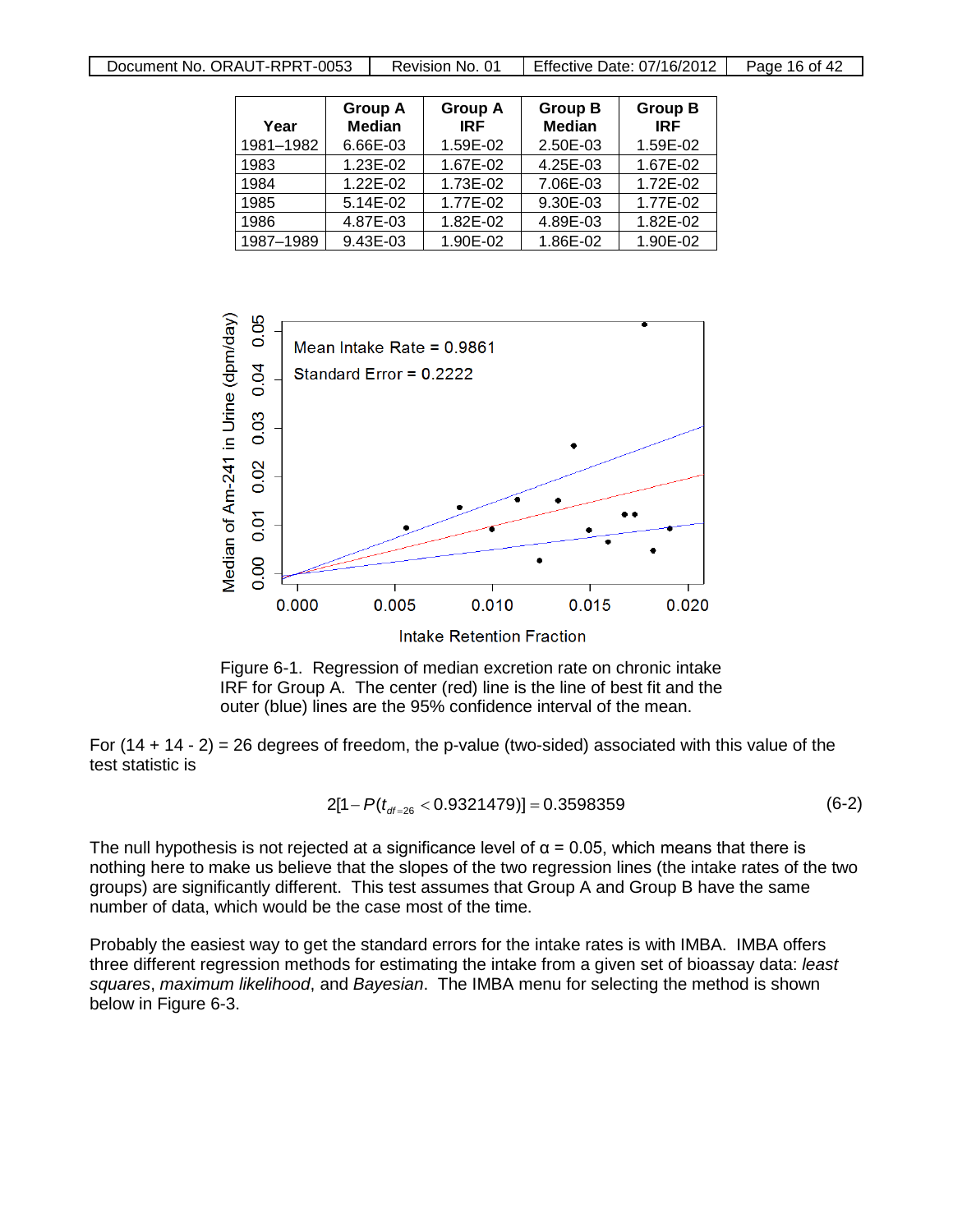

 Figure 6-2. Regression of median excretion rate on chronic intake IRF for Group B. The center (red) line is the line of best fit and the outer (blue) lines are the 95% confidence interval of the mean.

| ▣<br><b>Advanced Options</b><br>區              | х |  |  |  |  |  |
|------------------------------------------------|---|--|--|--|--|--|
| These options should be used with extreme care |   |  |  |  |  |  |
| Dose<br><b>Fitting</b><br>Bioassay<br>Misc     |   |  |  |  |  |  |
| Select Fitting Method                          |   |  |  |  |  |  |
| ⊙ Least Squares<br>C Maximum Likelihood        |   |  |  |  |  |  |
| <b>C</b> Bayesian                              |   |  |  |  |  |  |

Figure 6-3. IMBA menu for selecting a regression method.

The default method is *maximum likelihood*. The standard errors in the intake are not reported with this method. To get the standard errors the *least squares* method must be selected.[11](#page-16-0) For example, the least squares results for the Group A data are shown in Figure 6-4. The intake rate and standard error reported by IMBA (Figure 6-5) are the same as those calculated in R. The primary advantage of using IMBA here is that there is no need to export the chronic intake IRFs from IMBA that are required to do the calculation in R.

<span id="page-16-0"></span><sup>&</sup>lt;sup>11</sup> The maximum likelihood estimates of intake rate are the same as those obtained from least squares as long as there are no censored bioassay data, a single intake, and normally distributed bioassay measurement errors.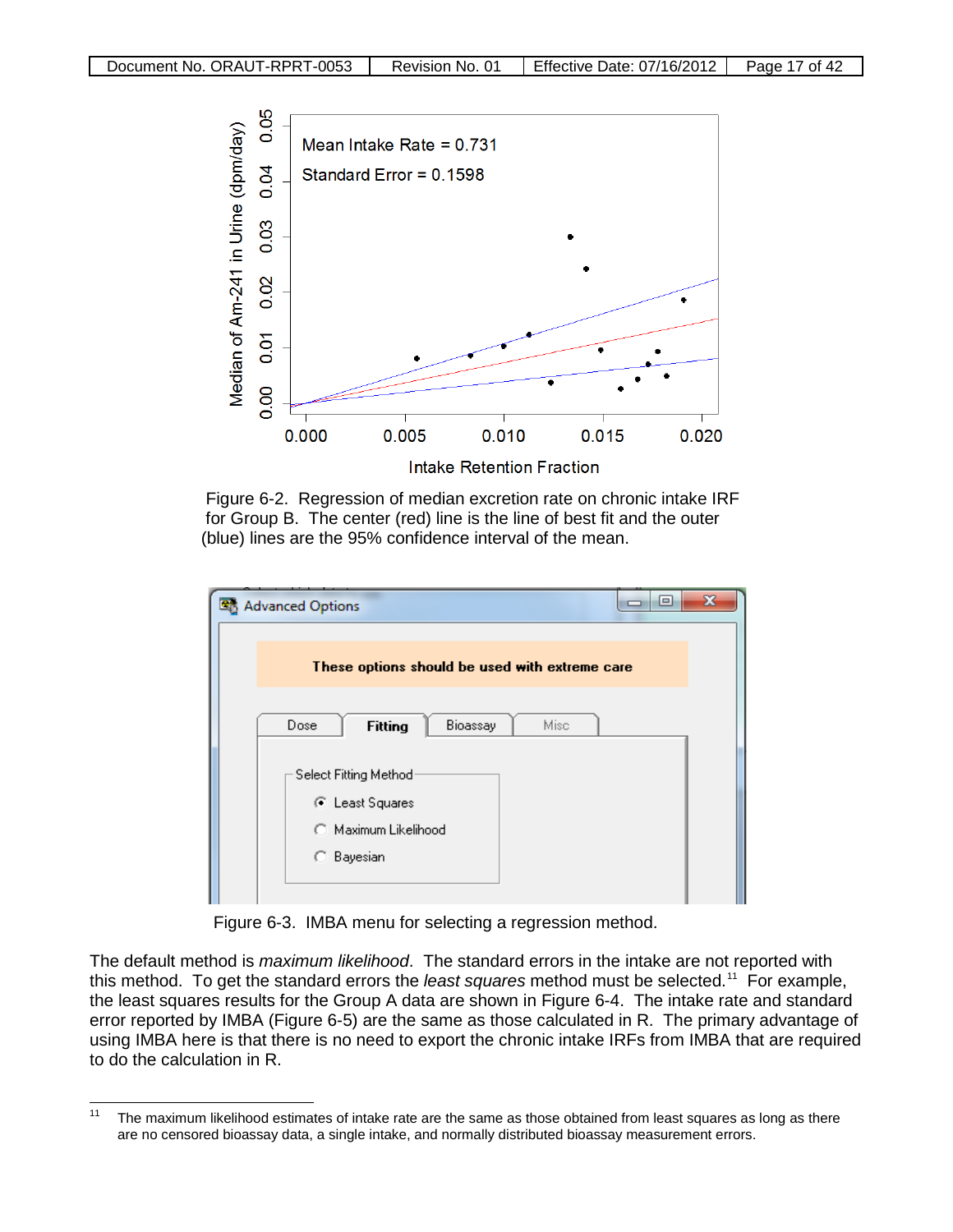

Figure 6-4. Regression of median excretion rate on chronic intake IRF for Group A (time series plot).



Figure 6-5. Chronic intake rate and uncertainty reported by IMBA.

It is probably fair to ask at this point why the test on chronic intake rates is not the only test performed. The main reasons are:

- The fitting of bioassay data to calculate intake rates is the most subjective of the steps discussed in this report. For example, the internal dosimetrist chose to fit the 1973 through 1989 data as one chronic intake period and the 1966-1972 data as another (see Figure 6-4). Thus, if the strata can be demonstrated to be basically equivalent at Step 2 or Step 3, tests at those steps are preferred.
- To use the methodology presented here the conditions of the simple-regression model must be met (Fox 2008, p 100). When these conditions are grossly violated the fits cannot be tested as described here.

#### **7.0 SUMMARY**

Statistical tests are presented in this report that can be used to decide if two strata from a given group of monitored workers are significantly different. Strata that are *statistically and practically* different might warrant coworker models based on the individual strata rather than the entire monitored group of workers. Specifically, the Monte Carlo permutation test described in ORAUT-RPRT-0049 (ORAUT 2010) is used to compare strata based on the parameters from fits of lognormal distributions to the strata. For cases in which the Monte Carlo permutation test cannot be used, the Peto-Prentice Test performed on the OPOS bioassay statistics from the two strata is offered.

Several important modifications to the existing coworker modeling methodology, which are needed to support the testing of strata, are introduced in this report. These include:

• The concept of summarizing multiple bioassay results for each worker in one statistic was formalized. This is the *one person - one sample* approach, and the *maximum possible mean* is offered as the statistic to use. Use of OPOS statistics for all individuals in a given period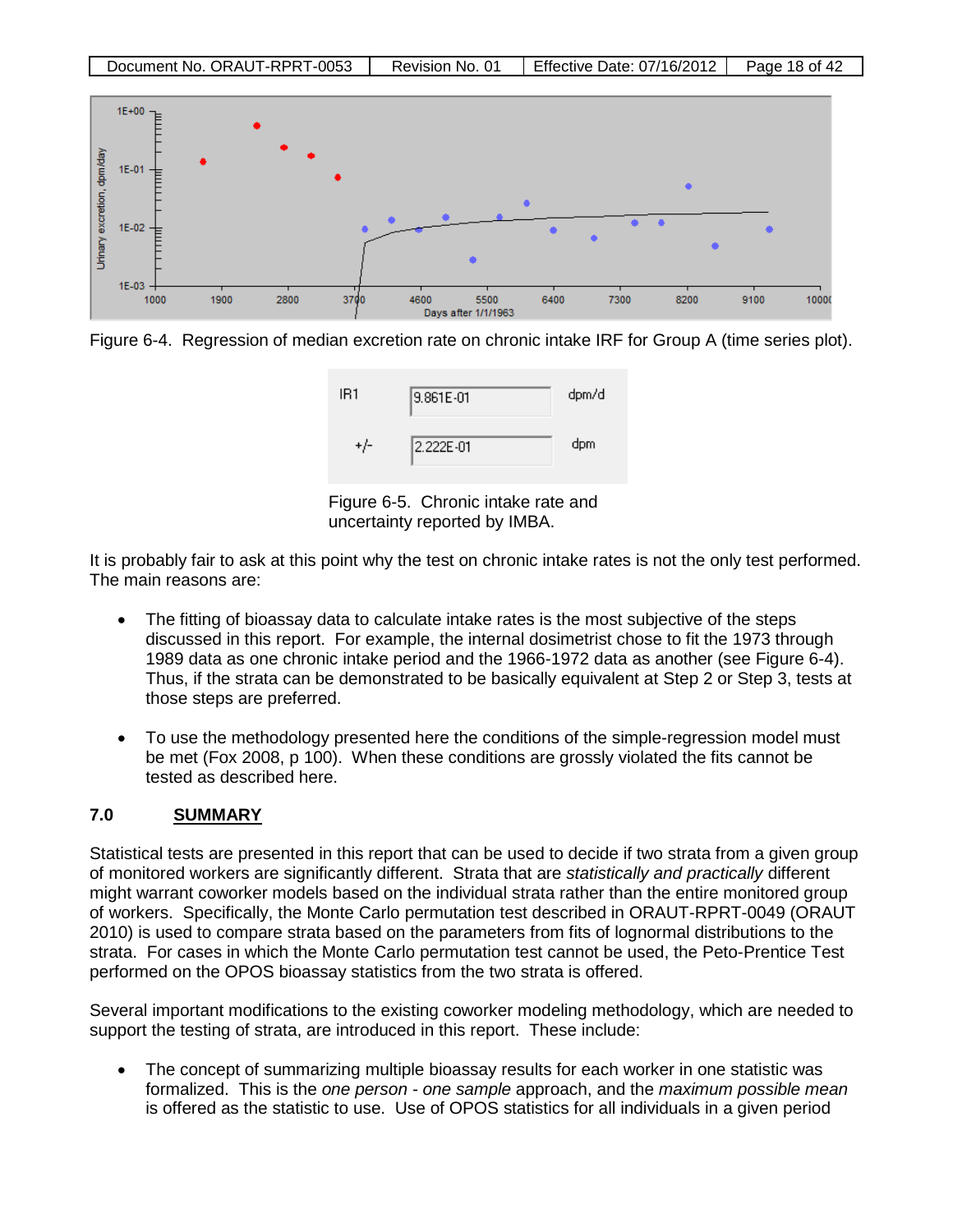eliminates dependencies in the data and improves the validity of statistical tests performed on the data.

- The methods in ORAUT-PROC-0095 (ORAUT 2006) for calculating the GM and GSD from a given set of bioassay data were extended to accommodate multiply left-censored data (i.e., bioassay data reported with different decision levels applied).
- The effective fit is described, which uses methods from ORAUT-RPRT-0044 (ORAUT 2009b) to model bioassay data that have excessively large GSDs.
- The issue of multiple comparisons (e.g., testing strata for a number of years) is addressed.
- A simple method for comparing two chronic intake rates is offered.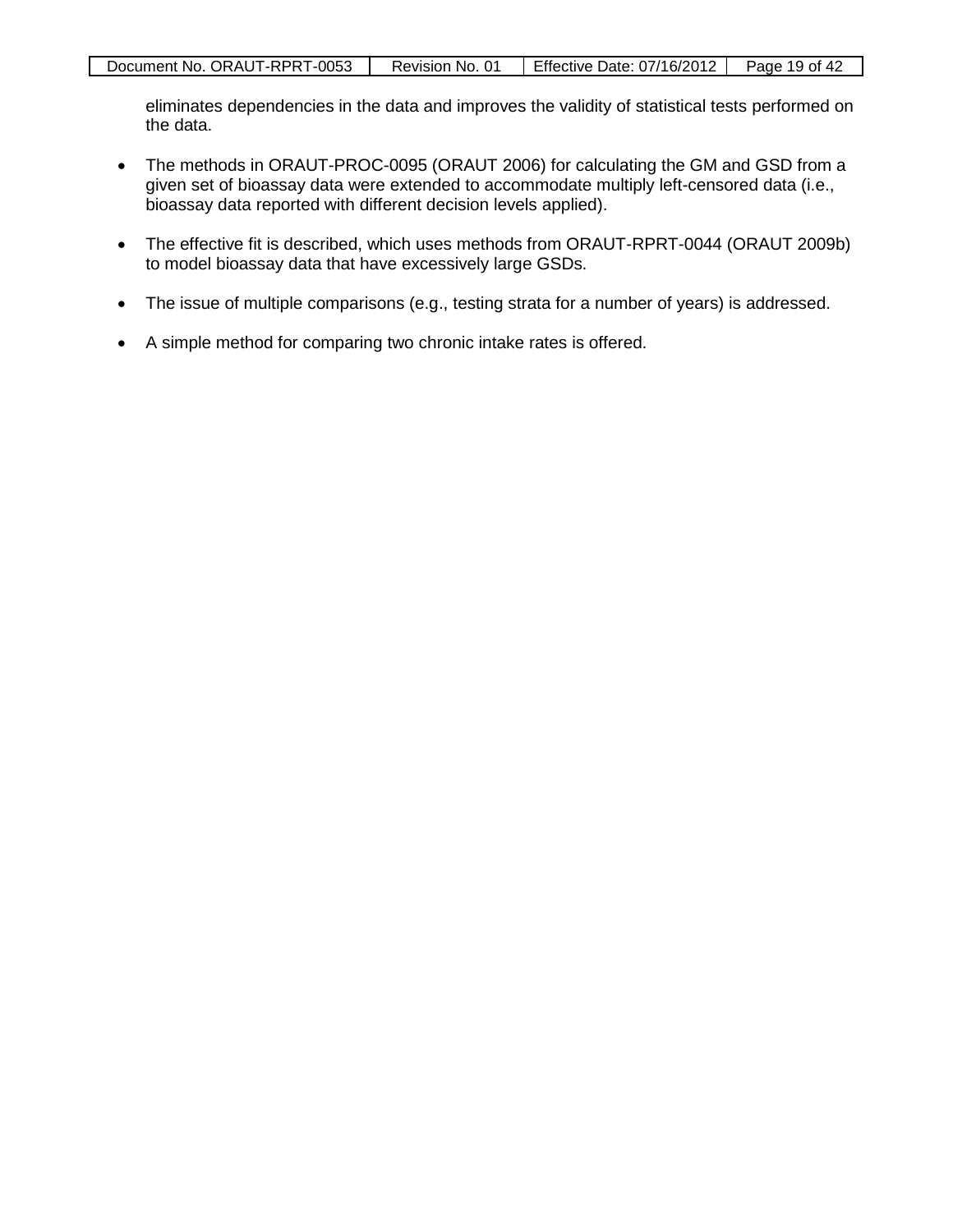| Document No. ORAUT-RPRT-0053 | Revision No. 01 | Effective Date: $07/16/2012$   Page 20 of 42 |  |
|------------------------------|-----------------|----------------------------------------------|--|
|------------------------------|-----------------|----------------------------------------------|--|

#### **REFERENCES**

- Brown, M., 1984, "On the Choice of Variance for the Logrank Test", *Biometrika*, volume 71, number 1, pp. 65–74.
- Cullen, A. C., and H. C. Frey, 1999, *Probabilistic Techniques in Exposure Assessment: A Handbook for Dealing with Variability and Uncertainty in Models and Inputs*, Plenum Press, New York, New York.
- D'Agostino, R. B., and M. A. Stephens, 1986, *Goodness-of-Fit Techniques*, Marcel Dekker, New York, New York.
- Desu, M. M., and D. Raghavarao, 2004, *Nonparametric Statistical Methods for Complete and Censored Data*, Chapman & Hall/CRC, Boca Raton, Florida.
- Fox, J., 2008, *Applied Regression Analysis and Generalized Linear Models*, Sage Publications, London, England.
- Gehan, E. A., 1965, "A Generalized Wilcoxon Test for Comparing Arbitrarily Singly-Censored Samples," *Biometrika*, volume 52, number1/2, pp. 203–223.
- Helsel, D. R., 2005, *Nondetects and Data Analysis: Statistics for Censored Environmental Data*, Wiley Interscience, Hoboken, New Jersey.
- Helsel, D. R., and T. A. Cohn, 1988, "Estimation of Descriptive Statistics for Multiply Censored Water Quality Data," *Water Resources Research*, volume 24, number 12, pp. 1997–2004.
- Helsel, D. R., and L. Lee, 2010, *R Package NADA Version 1.5-3*, December 22.
- Higgins, J. J,, 2004, *An Introduction to Modern Nonparametric Statistics*, Brooks/Cole-Thompson Learning, Pacific Grove, California.
- Hochberg, Y. and A. C. Tamhane, 1987, *Multiple Comparison Procedures*, John Wiley & Sons, New York, New York.
- Holm, S., 1979, "A Simple Sequentially Rejective Multiple Test Procedure," *Scandinavian Journal of Statistics*, volume 6, number 2, pp. 65–70.
- Klein, J. P., and M. L. Moeschberger, 2003, *Survival Analysis: Techniques for Censored and Truncated Data*, Springer, New York, New York.
- LaBone, T. R., 2012, *R Code Examples in ORAUT-RPRT-0053*, Oak Ridge Associated Universities Team, Oak Ridge, Tennessee, May 18. [SRDB Ref ID: 113404]
- Latta, R. B., 1981, "A Monte Carlo Study of Some Two-Sample Rank Tests with Censored Data," *Journal of the American Statistical Association*, volume 76, number 375, pp. 713–719.
- Lawless, J. F., 1982, *Statistical Models and Methods for Lifetime Data*, John Wiley & Sons, New York, New York.
- Letón, E., and P. Zuluaga, 2001, "Equivalence Between the Score and Weighted Tests for Survival Curves," *Communications in Statistics: Theory and Methods*, volume 30, part 4, pp. 591-608.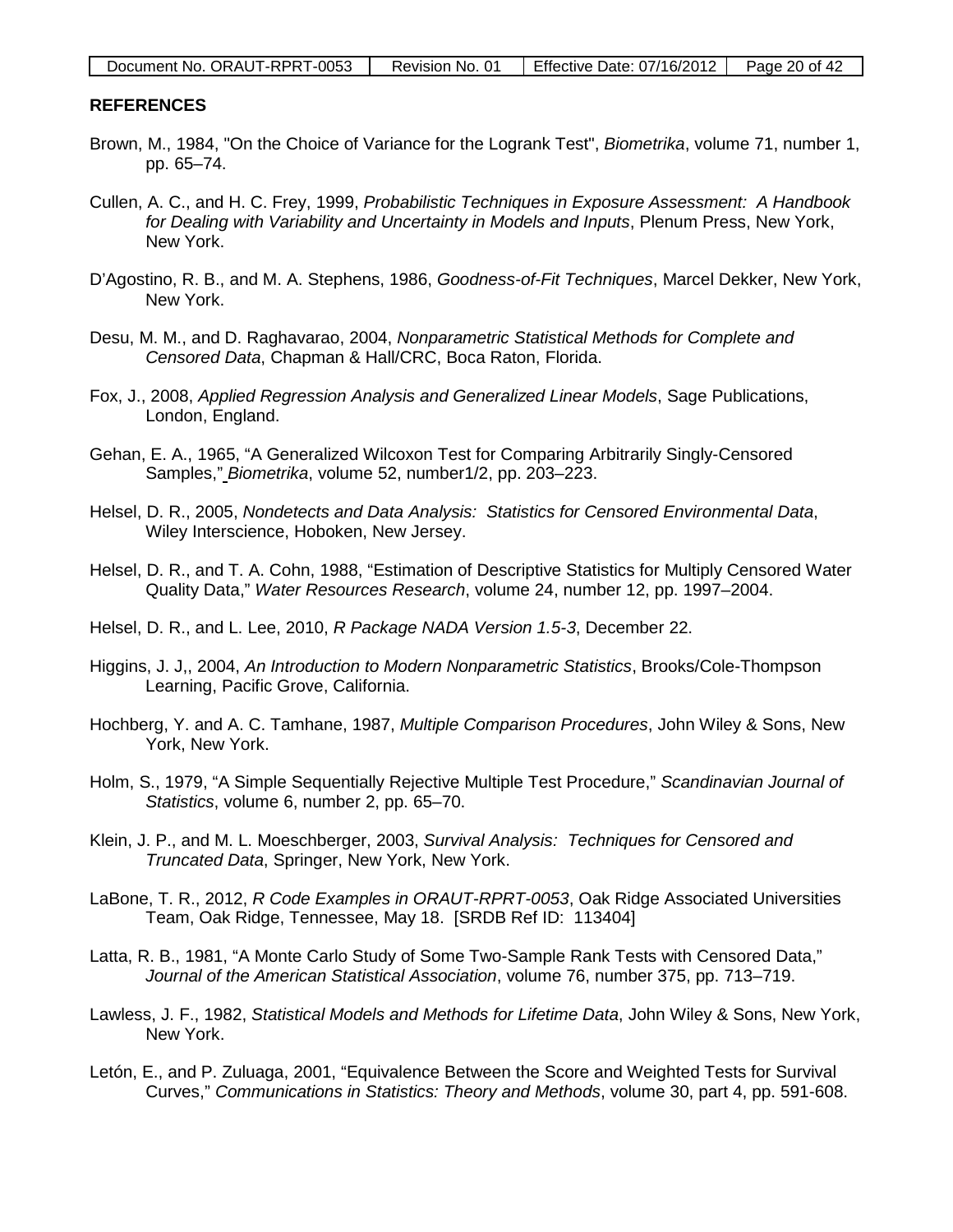- Letón, E., and P. Zuluaga, 2002, "Survival Tests for r Groups," *Biometrical Journal*, volume 44, number 1, pp. 15–27.
- Letón, E., and P. Zuluaga, 2008, "Unbalanced Groups in Nonparametric Survival Tests," *Statistics and Econometrics*, Statistics and Econometrics Series 15, Working Paper 08-52, Universidad Carlos III de Madrid, Madrid, Spain, October. [SRDB Ref ID: 113465]
- Lohr, S. L., 2010, *Sampling: Design and Analysis*, Brooks/Cole, Boston, Massachusetts.
- Millard S. P., and S. J. Deverel, 1988, "Nonparametric Statistical Methods for Comparing Two Sites Based on Data With Multiple Nondetect Limits," *Water Resources Research*, volume 24, number 12, pp. 2087–2098.
- Monette, G., 1990, "Geometry of Multiple Regression and Interactive 3-D Graphics," Chapter 5 in *Modern Methods of Data Analysis*, edited by J. Fox and J. S. Long, Sage Publications, Newbury Park, California.
- Noreen, E. W., 1989, *Computer Intensive Methods for Testing Hypotheses: An Introduction*, John Wiley & Sons, New York, New York.
- ORAUT (Oak Ridge Associated Universities Team), 2005, *Analysis of Coworker Bioassay Data for Internal Dose Assessment*, ORAUT-OTIB-0019, Rev. 01, Oak Ridge, Tennessee, October 7.
- ORAUT (Oak Ridge Associated Universities Team), 2006, *Generating Summary Statistics for Coworker Bioassay Data*, ORAUT-PROC-0095, Rev. 00, Oak Ridge, Tennessee, June 5.
- ORAUT (Oak Ridge Associated Universities Team), 2007, *Internal Dose Reconstruction*, ORAUT-OTIB-0060, Rev. 00, Oak Ridge, Tennessee, February 6.
- ORAUT (Oak Ridge Associated Universities Team), 2009a, *Use of Claimant Datasets for Coworker Modeling*, ORAUT-OTIB-0075, Rev. 00, Oak Ridge, Tennessee, May 25.
- ORAUT (Oak Ridge Associated Universities Team), 2009b, *Analysis of Bioassay Data with a Significant Fraction of Less-Than Results*, ORAUT-RPRT-0044, Rev. 00, Oak Ridge, Tennessee, August 7.
- ORAUT (Oak Ridge Associated Universities Team), 2010, *Discussion of Tritium Coworker Models at the Savannah River Site – Part 1*, ORAUT-RPRT-0049, Rev. 00, Oak Ridge Tennessee, November 23.
- Peto, R., and J. Peto, 1972, "Asymptotically Efficient Rank Invariant Test Procedures," *Journal of the Royal Statistical Society*, Series A, volume 135, number 2, pp. 185–207.
- Prentice, R. L., 1978, "Linear Rank Tests with Right-Censored Data," *Biometrika*, volume 65, number 1, pp. 167–179.
- Prentice, R. L., and P. Marek, 1979, "A Qualitative Discrepancy Between Censored Data Rank Tests," *Biometrics*, volume 35, number 4, pp. 861–867.
- Rice, J. A., 2007, *Mathematical Statistics and Data Analysis*, Duxbury Press, Belmont, California.
- Rousseeuw, P. J., I. Ruts, and J. W. Tukey, 1999, "The Bagplot: A Bivariate Boxplot," *American Statistician*, volume 53, number 4, pp. 382–387.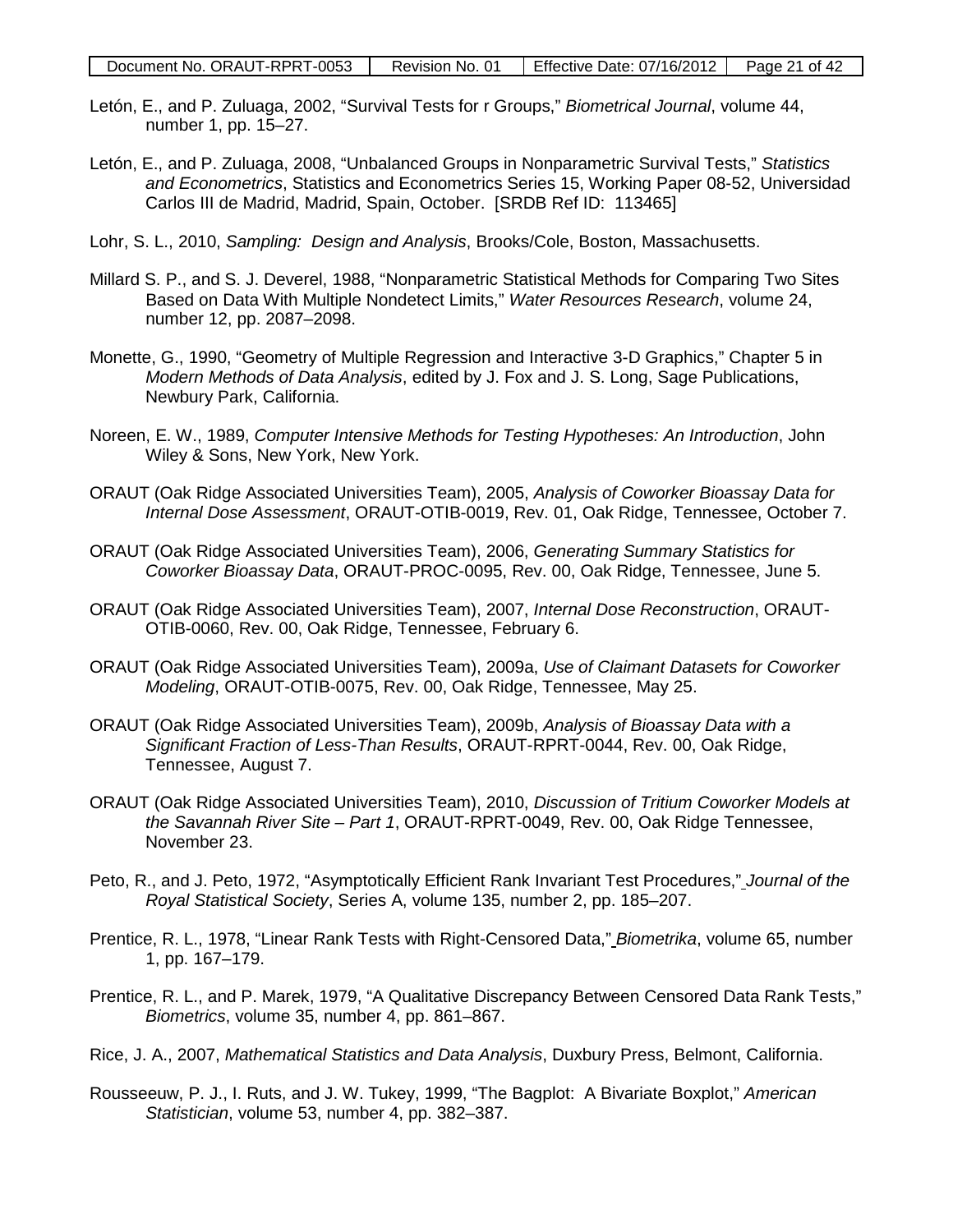- SAS (SAS Institute), 2011, *SAS/STAT User's Guide, Version 9*, Cary, North Carolina, http://support.sas.com/documentation.
- Schochet, P. Z., 2008, *Technical Methods Report: Guidelines for Multiple Testing in Impact Evaluations*, NCEE 2008-4018, Institute of Education Sciences, Washington, D.C., May. [SRDB Ref ID: 112834]
- Singh, A., N. Armbya, and A. K. Singh, 2010, *ProUCL Version 4.1.00 Technical Guide (Draft)*, EPA/600/R-07/041, U.S. Environmental Protection Agency, Office of Research and Development, Washington, D.C., May. [SRDB Ref ID: 113464]
- Wilk, M. B., and R. Gnanadesikan, 1968, "Probability Plotting Methods for the Analysis of Data," *Biometrika*, volume 55, number 1, pp. 1–17.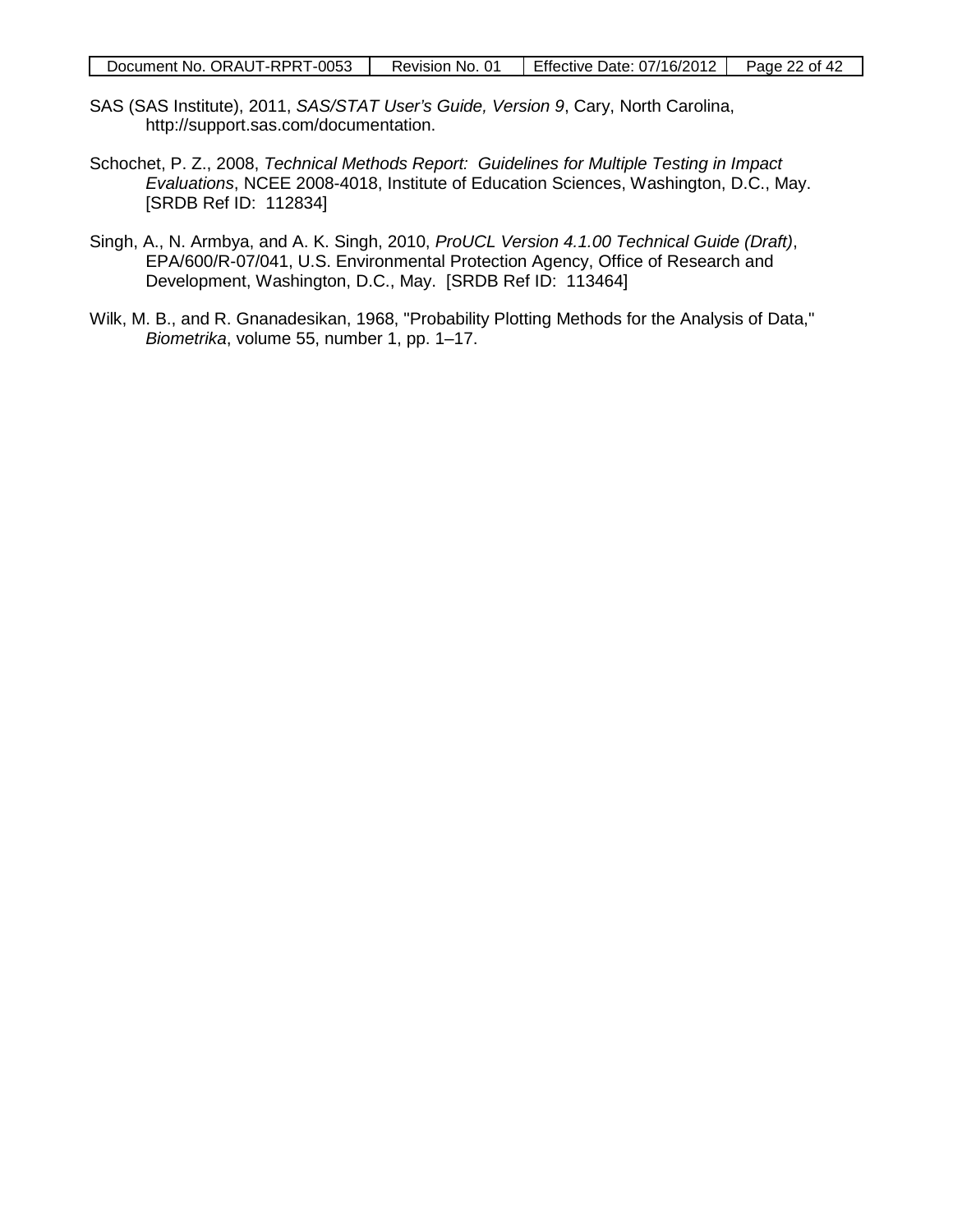#### **ATTACHMENT A EXAMPLES OF FITTING METHODS** Page 1 of 13

<span id="page-22-0"></span>The results in this attachment were calculated using the R code and data in LaBone (2012).

In Example 1, a group of *N* = 332 workers were monitored for a given radionuclide in urine, which yields 332 OPOS MPM statistics. There were  $n = 196$  uncensored OPOS statistics. The ROS fit of the lognormal model to the data is shown in Figure A-1 (the *empirical quantiles* on the *y-*axis are the ordered OPOS results). The 50th percentile used in the coworker model is the GM and the 84th percentile is the product of the GM and GSD.



Figure A-1. ROS fit of lognormal distribution to the OPOS data for all monitored workers.

The data were stratified into two groups based on job descriptions. The lognormal plots for the strata are shown in Figures A-2 and A-3. At first glance, the GM and GSD for the two fits do not appear to be significantly different. This is confirmed by the Monte Carlo permutation tests in Figure A-4 (bivariate normal ellipse) and Figure A-5 (nonparametric bagplot). The EDF plots for the two strata are shown in Figure A-6 along with the results of the Peto-Prentice Test ( $p = 0.17$ ), which indicates there is no reason to believe these curves are different (i.e., the strata are not different). Thus, in this case the coworker model shown in Figure A-1 would be appropriate to use because the strata are not significantly different.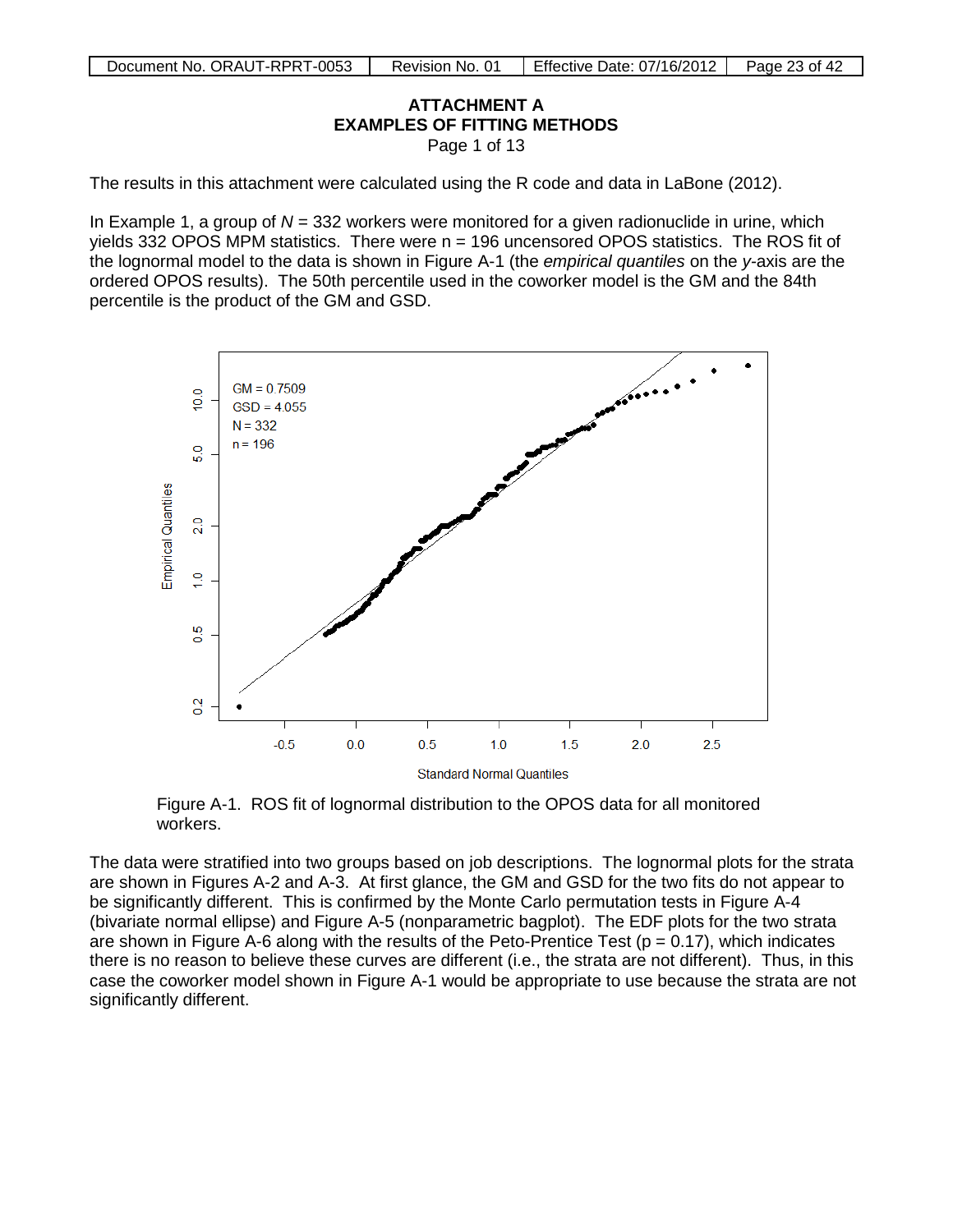

Figure A-2. Coworker model for Stratum A based on job title.



Figure A-3. Coworker model for Stratum B based on job title.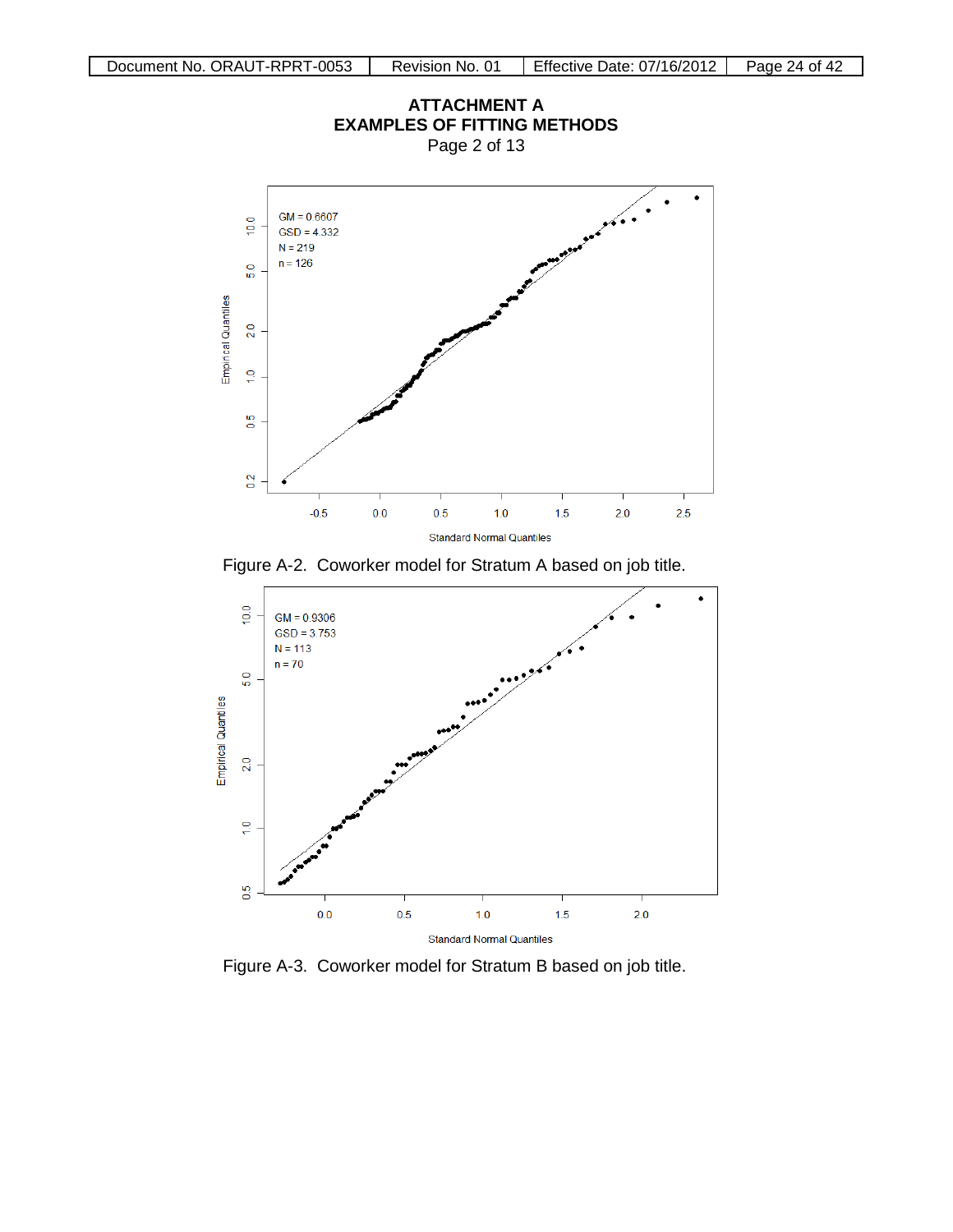

Figure A-4. Monte Carlo permutation test of coworker models for Stratum A and Stratum B (job title) using a bivariate normal probability ellipse. The large dot on the ellipse corresponds to the observed differences in GM and GSD. The p-value of the test is  $1 - 0.796 = 0.204$ , which means the strata are not significantly different at the  $\alpha$  = 0.05 confidence level.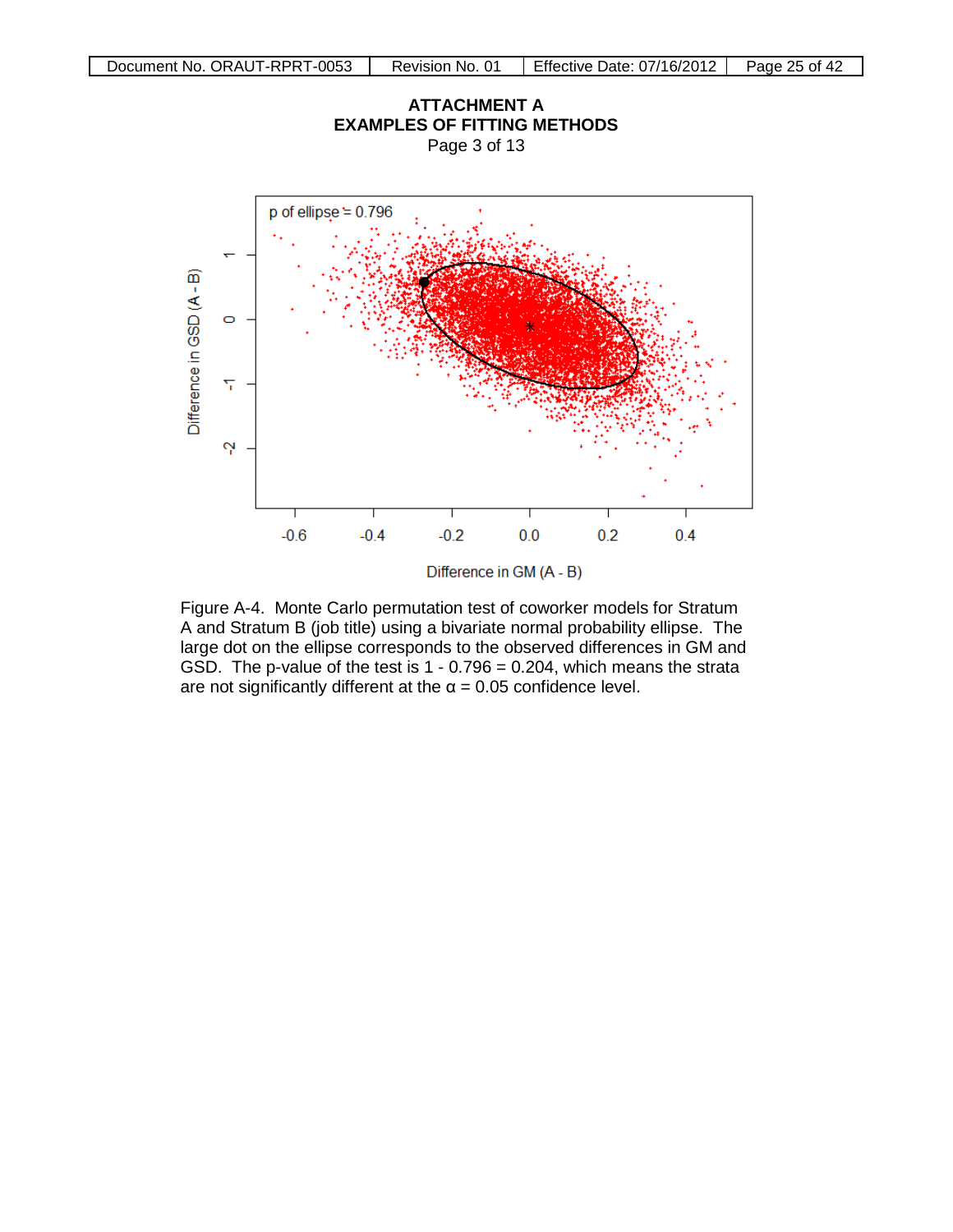

Figure A-5. Monte Carlo permutation test of coworker models for Stratum A and Stratum B (job title) using a nonparametric bagplot probability polygon. The outer polygon encloses ~95% of the points and the inner polygon encloses ~50% of the points. The strata are not significantly different at the  $\alpha$  = 0.05 confidence level. The large dot inside the outer polygon corresponds to the observed differences in GM and GSD.



Figure A-6. EDF plots and results of Peto-Prentice Test on OPOS statistics for Stratum A and Stratum B (job title). The strata are not significantly different at the  $\alpha$  = 0.05 confidence level.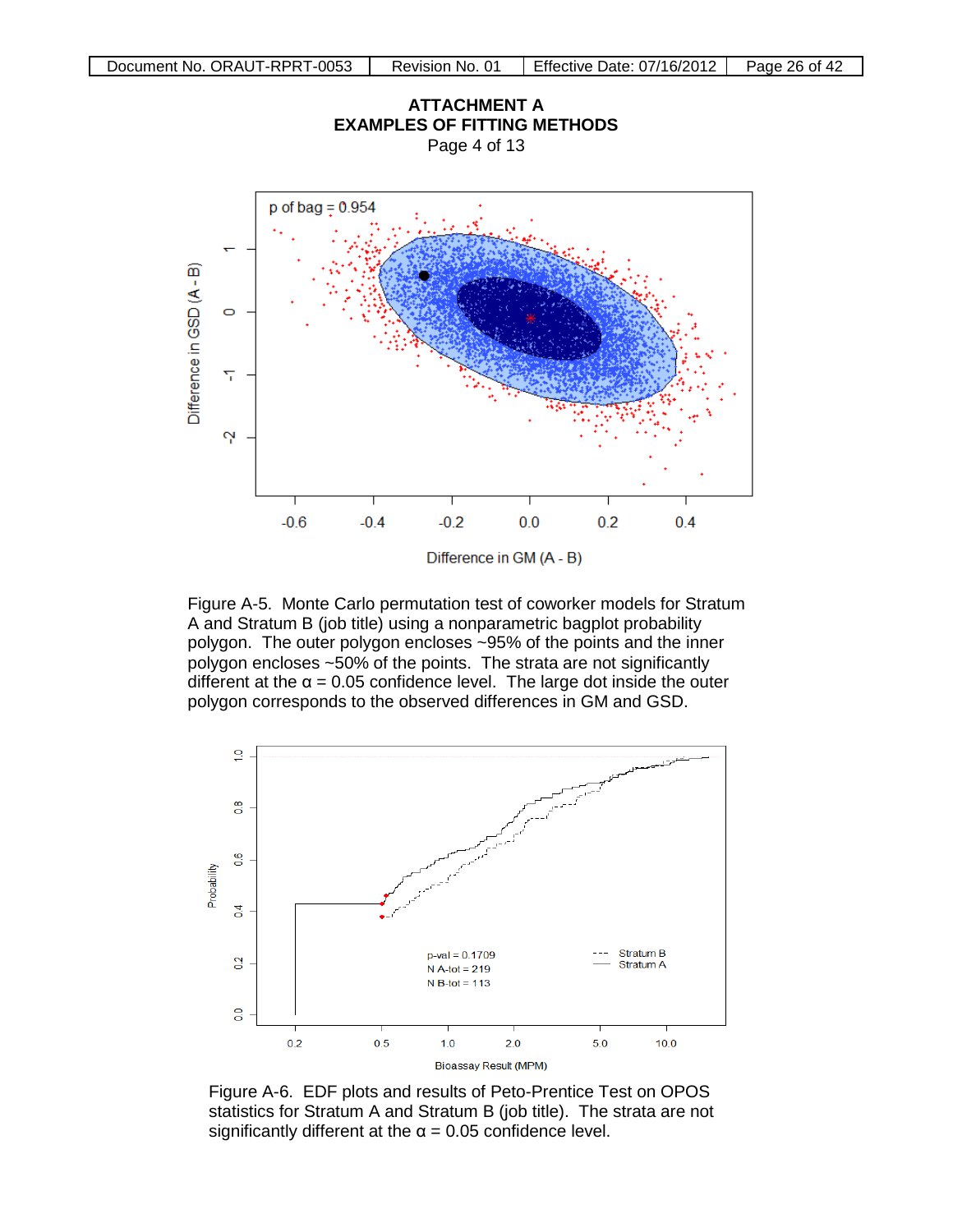#### **ATTACHMENT A EXAMPLES OF FITTING METHODS** Page 5 of 13

Next, the same data were stratified into two groups based on work location. The lognormal plots for the strata are shown in Figures A-7 and A-8. At first glance, the GM for the two fits appears to be significantly different.



Figure A-7. Coworker model for Stratum A based on work area.



Figure A-8. Coworker model for Stratum B based on work area.

This is confirmed by the Monte Carlo permutation tests in Figure A-9 (bivariate normal ellipse) and Figure A-10 (nonparametric bagplot).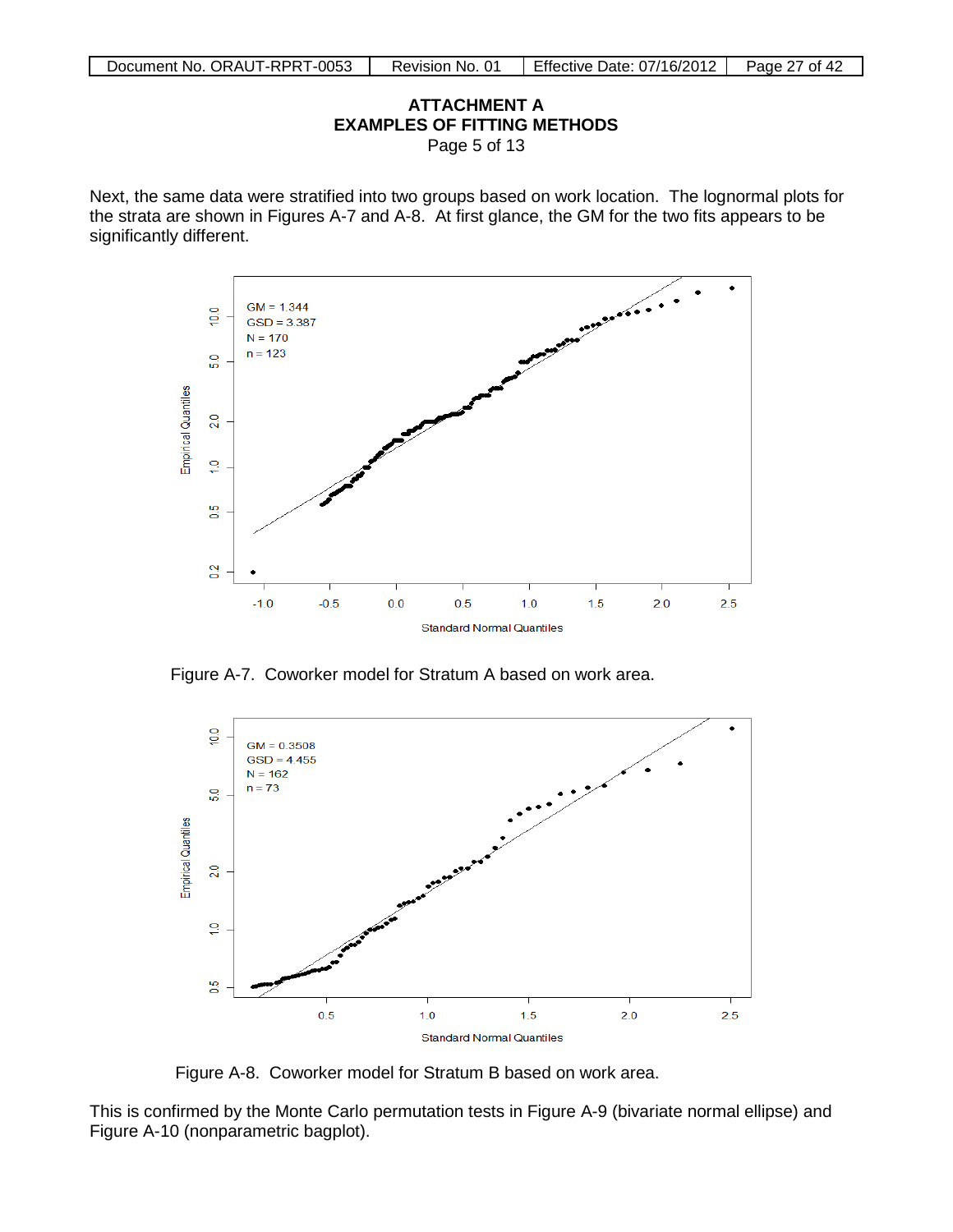

Page 6 of 13



 Figure A-9. Monte Carlo permutation test of coworker models for Stratum A and Stratum B (work area) using a bivariate normal probability ellipse. The large dot in the lower right corner corresponds to the observed differences in GM and GSD. The strata are significantly different at the  $\alpha$  = 0.05 confidence level.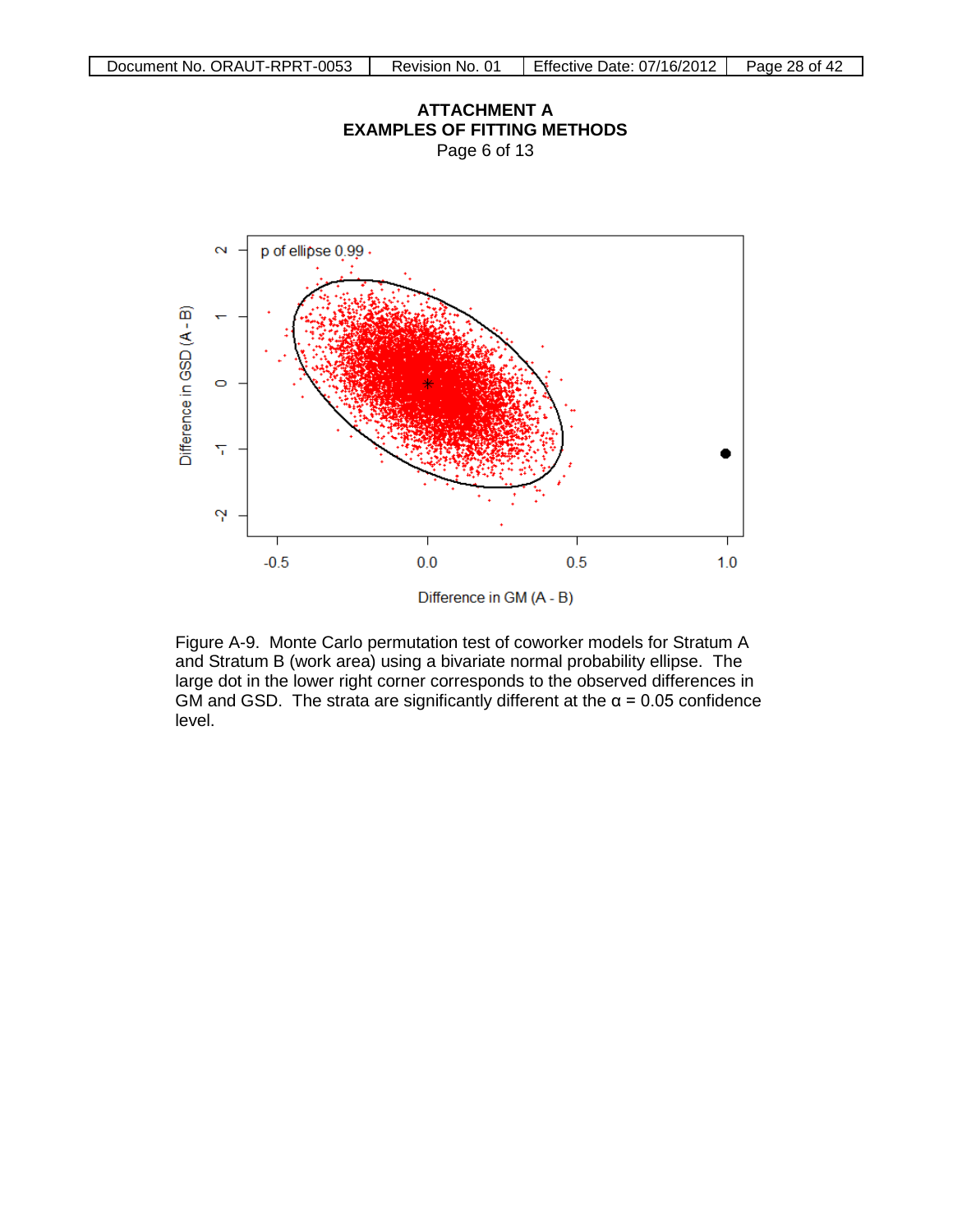

Figure A-10. Monte Carlo permutation test of coworker models for Stratum A and Stratum B (work area) using nonparametric bagplot probability polygon. The outer polygon encloses ~95% of the points whereas the inner polygon encloses ~50% of the points. The strata are significantly different at the  $\alpha$  = 0.05 confidence level. The large dot in the lower right corner corresponds to the observed differences in GM and GSD.

The GSDs of the two fits are not significantly different, whereas the GMs are. The survival curves for the two strata are shown in Figure A-11 along with the results of the Peto-Prentice Test ( $p = 0$ ), which indicates the EDF plots are significantly different. Thus, in this case the coworker model shown in Figure A-7 would be considered for workers in Stratum A and the coworker model shown in Figure A-8 would be considered for workers in Stratum B because the strata are significantly different. The final decision on whether to use the stratified coworker models would be based on the practical significance of the difference between the strata.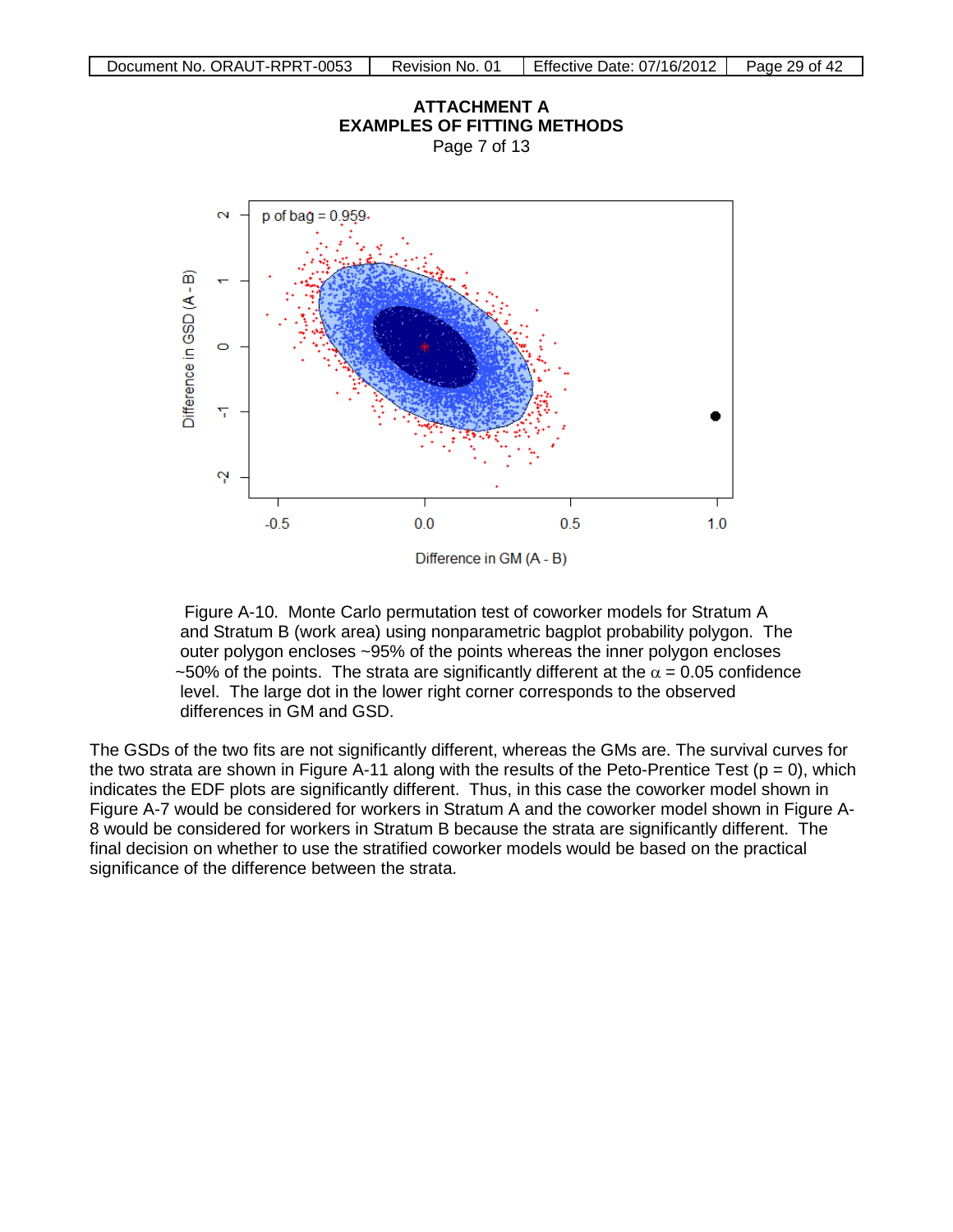

 Figure A-11. EDF plots and results of Peto-Prentice Test on OPOS statistics for Stratum A and Stratum B (work area). The strata are significantly different at the  $\alpha = 0.05$  confidence level.

In Example 2, a group of *N* = 1651 workers were monitored for a radionuclide in urine by gross alpha counting, which yielded 1,651 OPOS MPM statistics. There were  $n = 111$  uncensored OPOS statistics. The ROS fit of the lognormal model to the data is shown in Figure A-12 (the *empirical quantiles* on the *y*-axis are the ordered OPOS results). The 50th percentile used in the coworker model is the GM and the 84th percentile is the product of the GM and GSD. The GSD = 9.088 is large and ~93% of the data are censored, which suggests this is a bimodal distribution (i.e., a mixture of two distributions). The fits of lognormal distributions to Stratum A and Stratum B, which are based on job titles, are shown in Figures A-13 and A-14. At first glance, the GM and GSD of the coworker models based on the strata do not appear to be significantly different. The EDF plots for the two strata are shown in Figure A-15 along with the results of the Peto-Prentice Test ( $p = 0.093$ ), which indicates the survival curves are not significantly different. Thus, the coworker model in Figure A-12 is considered to be appropriate for all workers in the population of monitored workers. However, the standard ROS methods might not be appropriate because the distribution of the data appears to be bimodal. This issue is addressed by performing an effective fit to the data, which is discussed next.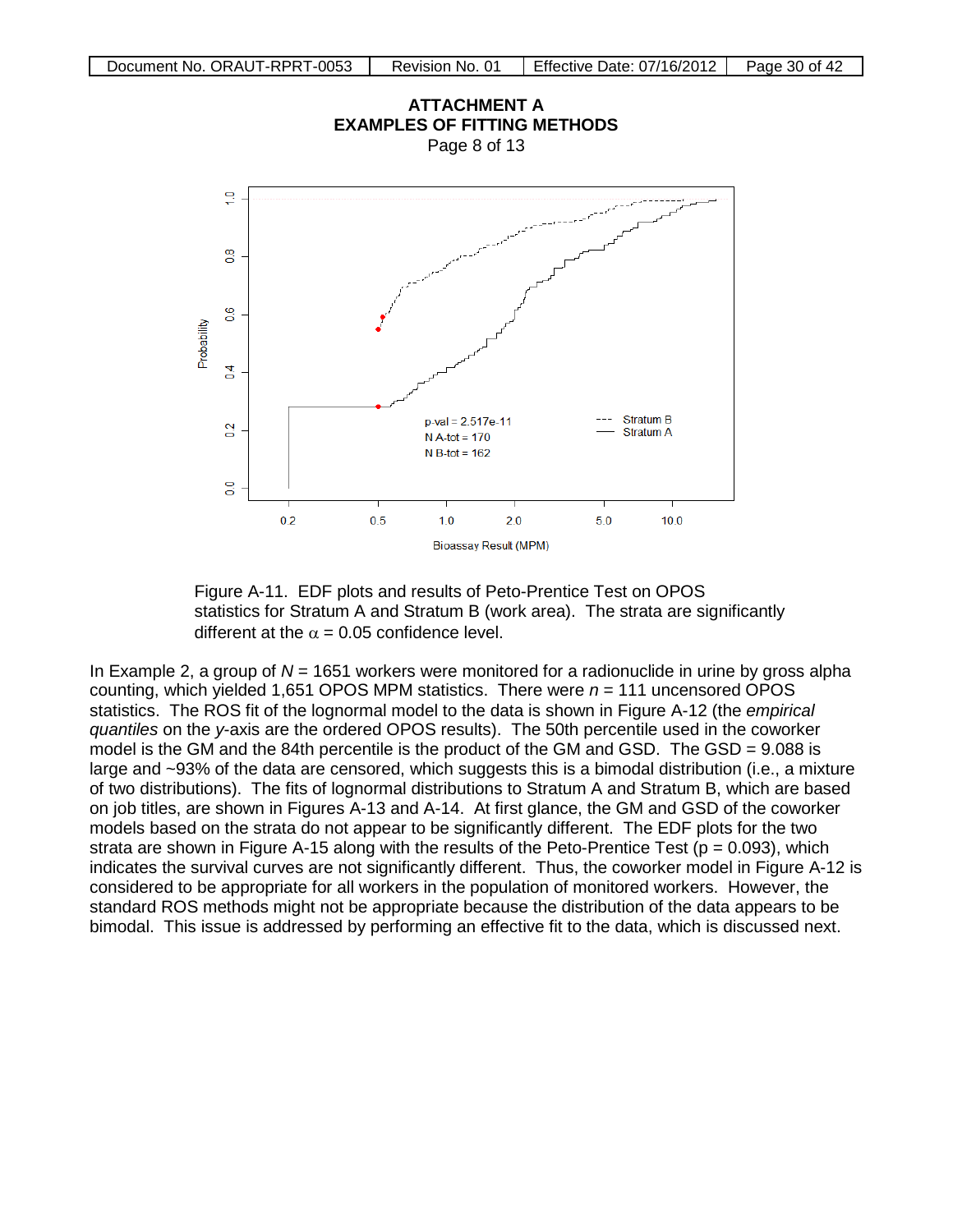

 Figure A-12. ROS fit of lognormal distribution to the OPOS data for all monitored workers.



Figure A-13. Coworker model for Stratum A based on job title.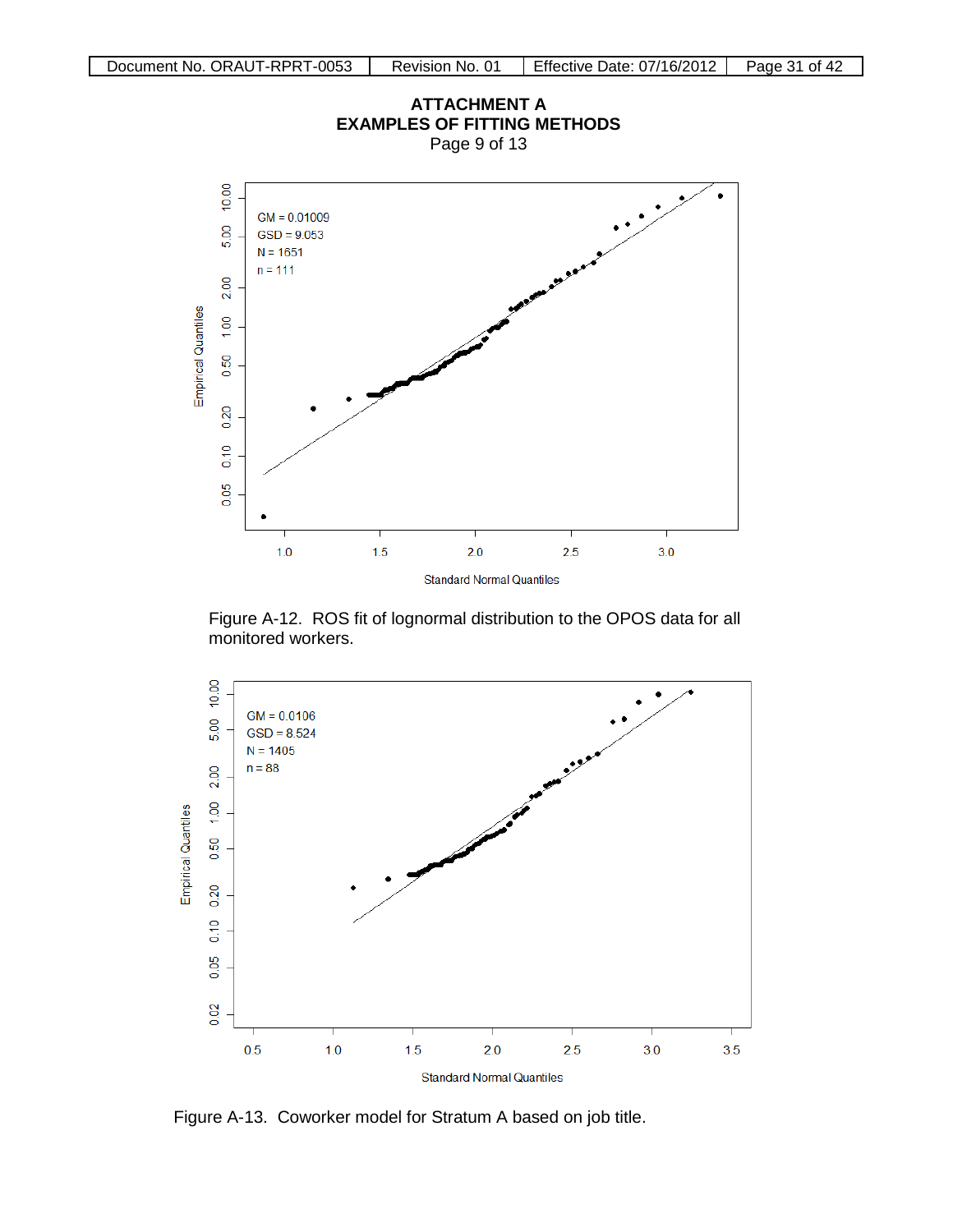

Figure A-14. Coworker model for Stratum B based on job title.



 Figure A-15. EDF plot and results of Peto-Prentice Test on OPOS statistics for Stratum A and Stratum B (based on job title). The strata are not significantly different at the  $\alpha$  = 0.05 confidence level. The points are the values of the censoring levels applied to the data.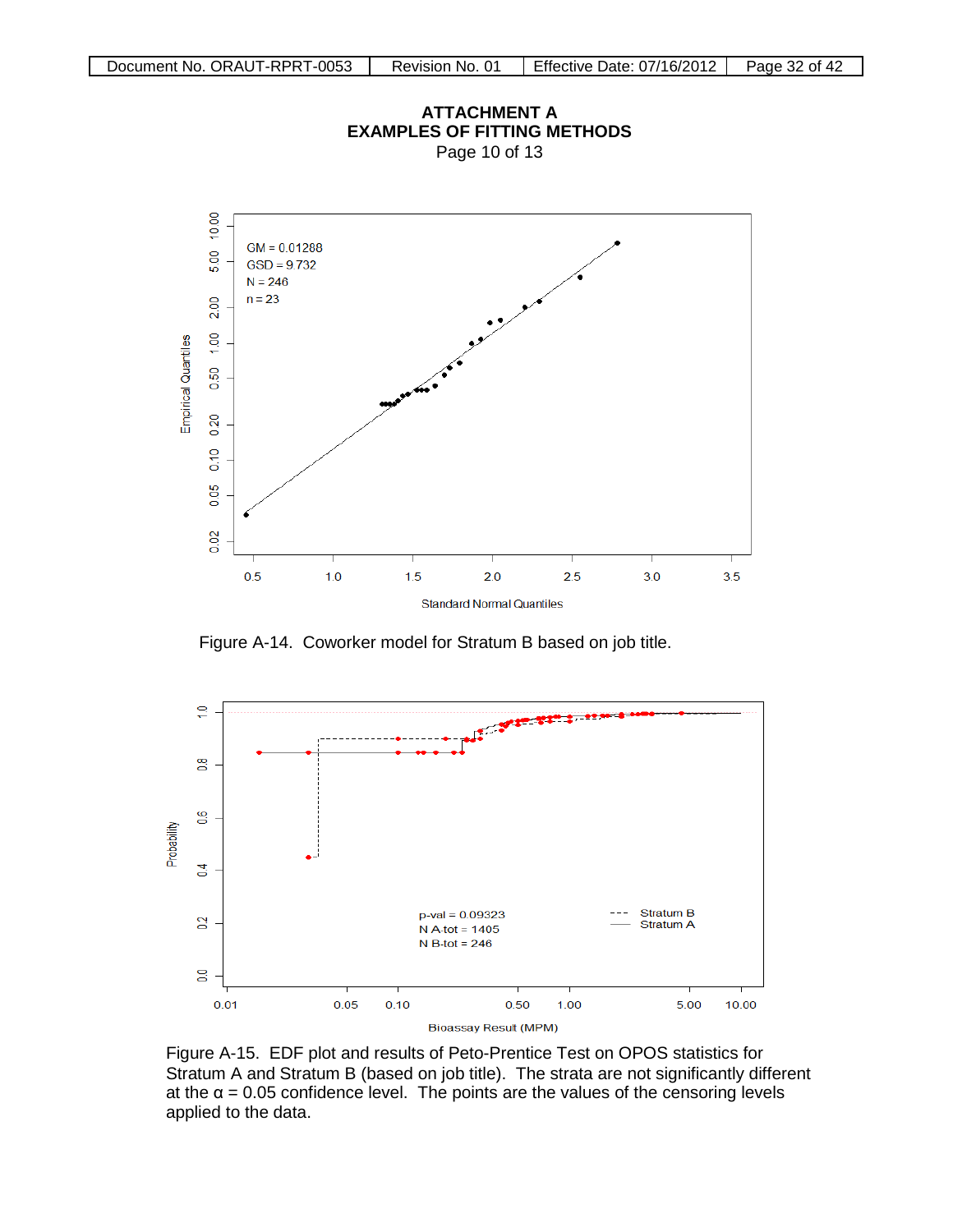# **ATTACHMENT A EXAMPLES OF FITTING METHODS**

Page 11 of 13

An effective fit to the data was performed by first using the maximum likelihood methods described in ORAUT-RPRT-0044 (ORAUT 2009b) to model the data from all monitored workers, yielding a mixture<sup>[12](#page-32-0)</sup> of distributions where 98.1% of the population has one lognormal distribution (with GM = 0.05 and GSD = 3) and 1.9% of the population has another lognormal distribution (with  $GM = 1.79$ and GSD = 2.65). A probability-probability (P-P) plot<sup>[13](#page-32-1)</sup> of the fit is shown in Figure A-16, which indicates that the model fits the data well.



 Figure A-16. P-P plot where the points are the uncensored data. The GM and GSD each have two values, one for each distribution in the mixture. For example, the first distribution has a GM = 1.79 and a GSD = 2.65. If the model fits the data, the data should fall on a straight line through the origin with a slope of 1.

The average probabilities of the censored data were imputed using this bimodal model (see P-P plot in Figure  $\overline{A}$ -17) and then these probabilities were converted<sup>[14](#page-32-2)</sup> to quantiles (bioassay results). The imputed quantiles (bioassay results) were then combined with the uncensored quantiles and a single lognormal distribution was fit to them. This effective fit is shown in Figure A-18.

<span id="page-32-0"></span> $12$  A lognormal-lognormal model is fit to the data in this example. The code (LaBone 2012) includes an example of fitting a normal-lognormal model to the data.

<span id="page-32-1"></span><sup>13</sup> In a P-P plot the empirical cumulative probability of the data is plotted on the *y*-axis and the theoretical probability of the data (as calculated with the bimodal lognormal distribution) is plotted on the *x-*axis. See Wilk and Gnanadisikan (1968) for a more detailed discussion of P-P plots.

<span id="page-32-2"></span><sup>&</sup>lt;sup>14</sup> This is basically the same process used by Helsel (2005, p. 68) in the ROS fitting technique.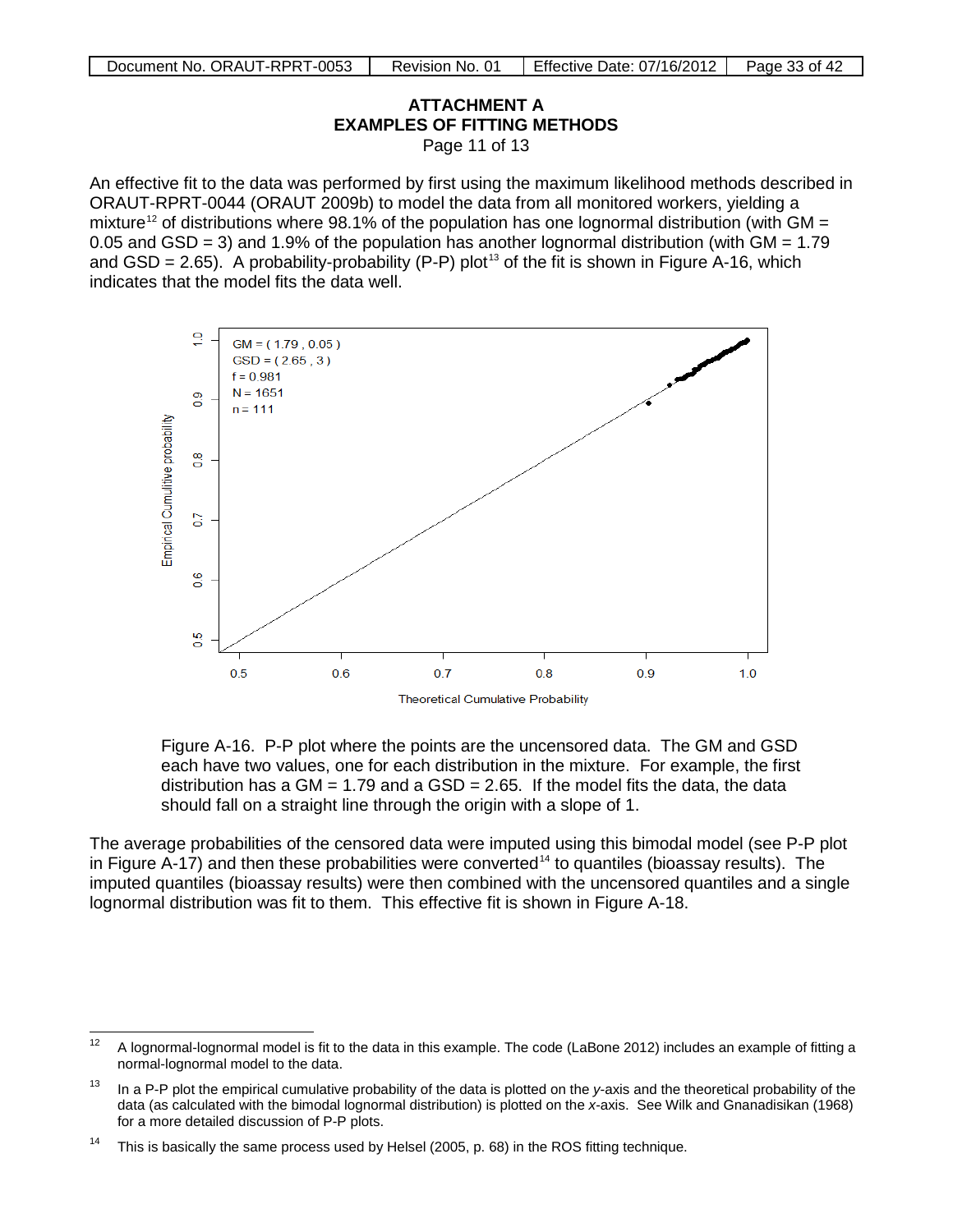

 Figure A-17. P-P plot where the dark points are the uncensored data and the smaller light points are the imputed values for the censored data. The GM and GSD each have two values, one for each distribution in the mixture.



**Standard Normal Quantiles** 

 Figure A-18. Effective fit to the uncensored data (dark points) and imputed values of the censored data (light points).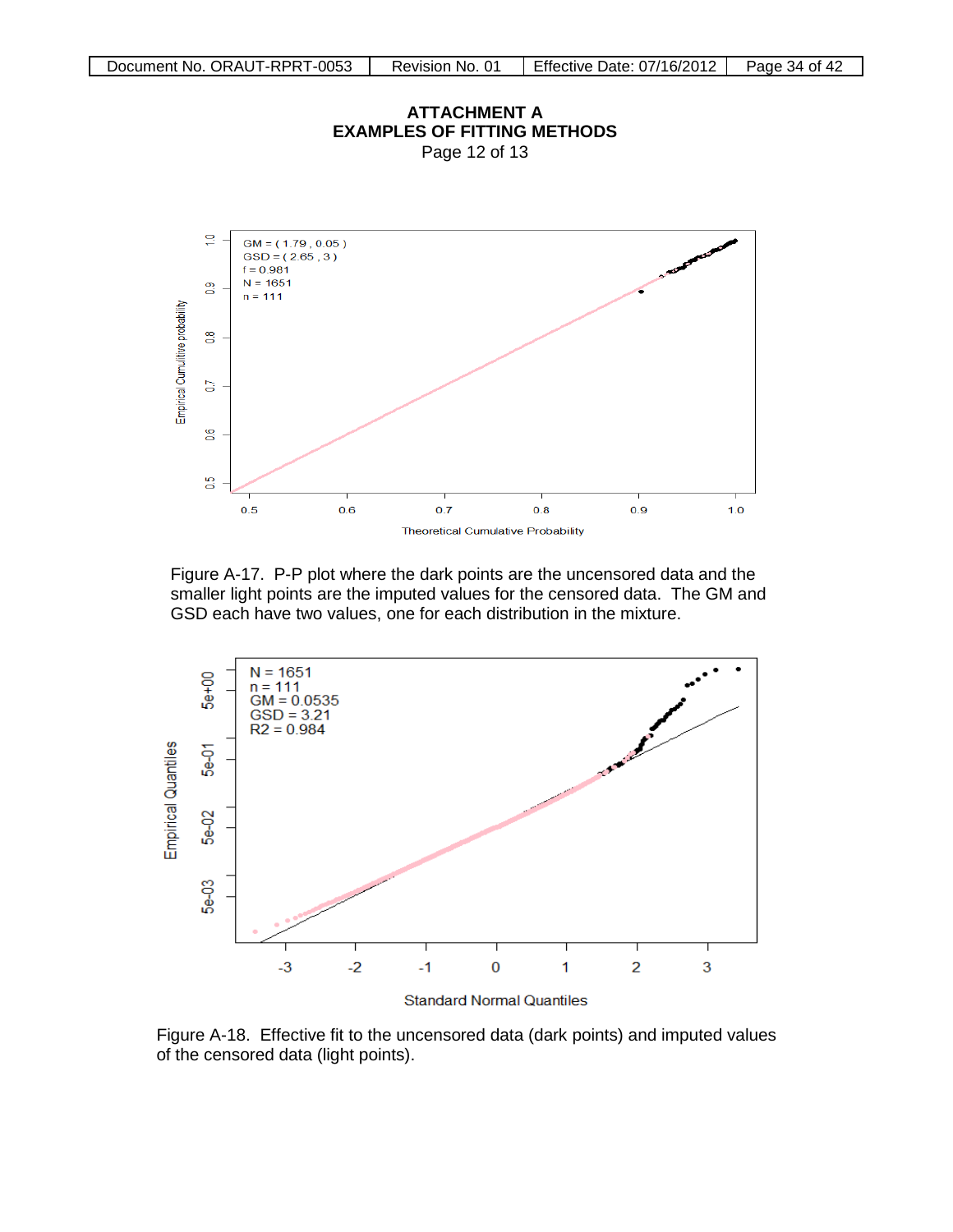# **ATTACHMENT A EXAMPLES OF FITTING METHODS**

Page 13 of 13

In Example 3, a group of *N* = 28 workers were monitored for a radionuclide in urine by gross alpha counting, which yielded a total of 28 OPOS MPM statistics. There were *n* = 1 uncensored OPOS statistics and *k* = 27 censored statistics. The censoring level is 2. As discussed in ORAUT-RPRT-0044 (ORAUT 2009b), a single censoring level is required to perform the binomial fit. The probability *pCL* associated with the censoring level is estimated to be

$$
pCL = \frac{27}{28} = 0.96429
$$
, (A-1)

i.e., the *CL* = 2 is at ~96th percentile. Assuming a GSD = 1.55 based on a normally distributed analytical background with mean of 0, the GM of the distribution is estimated using the following relationship:

$$
GM = CL \times GSD^{-qnorm(pCL)}, \qquad (A-2)
$$

thus

$$
GM = 2(1.55)^{-1.802743} = 0.908
$$
 (A-3)

$$
GM \times GSD = 1.407 \tag{A-4}
$$

These points are depicted in Figure A-19. As discussed in the body of this report, it is not feasible to stratify this dataset because of its size. Even if it could be stratified, a comparison of the strata is not considered because of the high degree of censoring.



Figure A-19. ORAUT-RPRT-0044 binomial fit to highly censored urine data (ORAUT 2009b).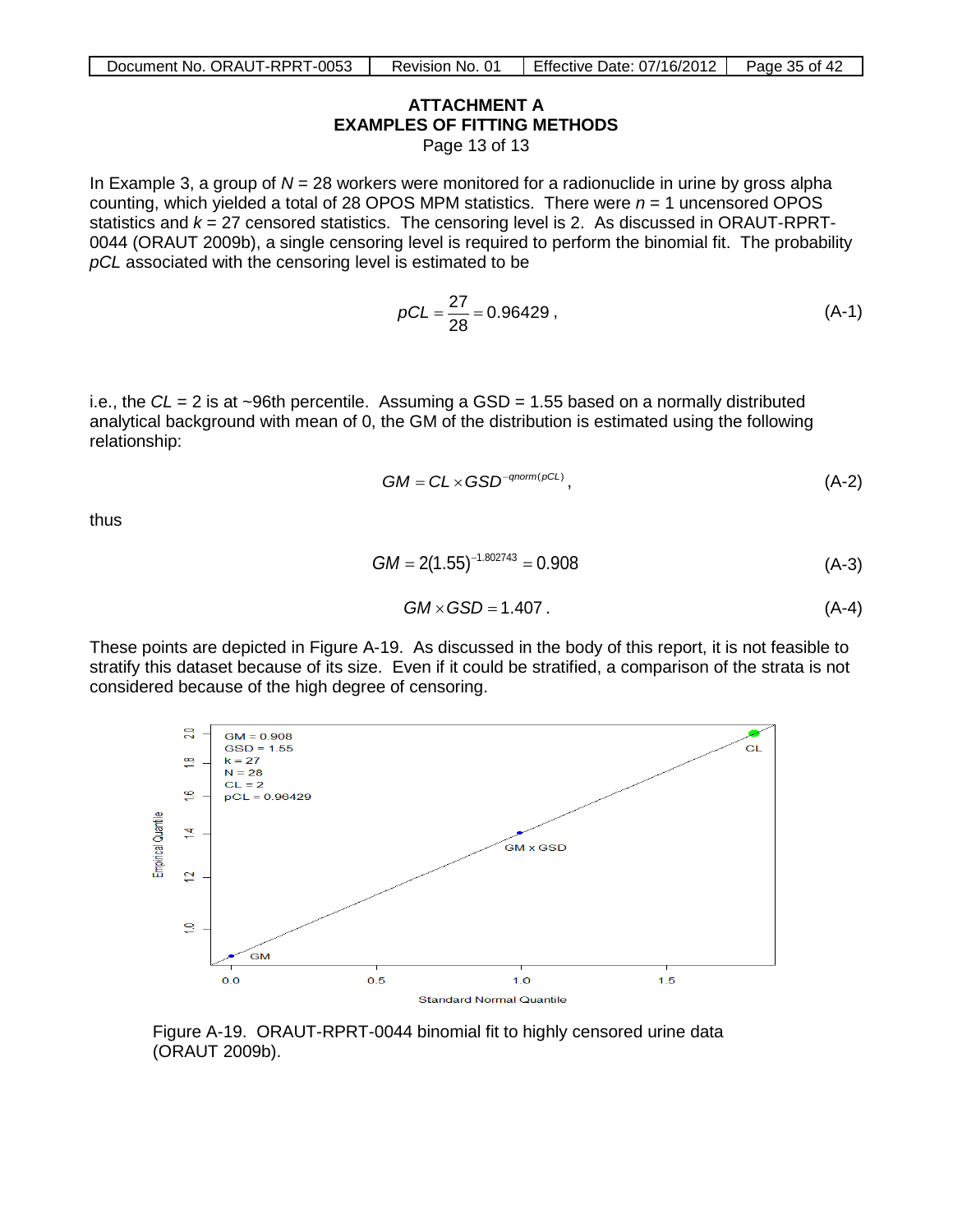### **ATTACHMENT B DISCUSSION OF THE TWO-GROUPS COMPARISON TESTS FOR CENSORED DATA**

<span id="page-35-0"></span>Page 1 of 7

The Peto-Prentice Test was selected to use for comparing strata at Step 2 in Figure 2-1 (the OPOS data). Reasons for selecting this test are discussed in this attachment.

One method to compare two groups is by using a nonparametric approach. Nonparametric methods do not require an assumption that data follow a specific distribution (like lognormal or normal distributions), and they use no information on the shape of the distribution in conducting the tests. In the nonparametric tests considered here, the data are ranked, providing information on the relative positions of each observation. Tests determine if one group generally has more frequent high or low values. For censored data, positions are represented by scores, which are ranks of data adjusted for the missing information because some values are censored. Tests based on scores (i.e., score tests) are used to determine if the distribution functions differ among groups of censored data. Score tests are designed to handle data censored at multiple detection limits, using the information in detected values between detection limits in addition to the information in the proportion of values below each detection limit. Some of these tests are designed to handle ties in the censored data, in the uncensored data, or even between censored and uncensored data.

Some score tests are direct extensions of the Wilcoxon Rank-Sum Test, including the Gehan Test, the Generalized Wilcoxon-Gehan Test, and the Peto-Prentice Test. If uncensored data are used for these Wilcoxon-type tests, the results are identical to the Wilcoxon Rank-Sum Test (and Mann-Whitney U Test). Another family of score tests used for censored data, such as the Logrank Test, the Peto-Peto Test, the Tarone-Ware family of tests, and the Fleming- Harrington family of tests were originally developed in the survival analysis field for right-censored data, based on the Kaplan-Meier (KM) nonparametric methods, but were easily adapted and implemented in the field of environmental monitoring. To apply the score tests to a left-censored dataset, the data values must be flipped first by subtracting each value from a constant chosen to be larger than the maximum value in the dataset; once the data are converted from the left-censored format to the right-censored format, all score tests from the survival analysis field can be applied directly to this right-censored dataset.

The tests from the survival analysis field were designed to compare the survival curves in the two groups. The null and alternative hypotheses being tested in this case are the following:

$$
H_0: S_1(t) = S_2(t), H_1: S_1(t) \neq S_2(t),
$$
 (B-1)

where

 $S_1(t) = 1 - F_1(t) = P(X > t), S_2(t) = 1 - F_2(t) = P(Y > t)$  denote the survival functions for the two groups,

and

 $F_t(t) = P(X \le t), F_s(t) = P(Y \le t)$  denote the cumulative distribution functions (CDFs) for the two groups (*X* and *Y* represent the random variables associated with the observations in each of the two groups).

For the left-censored data, the CDFs for the two groups are compared, with the null and alternative hypotheses tested as follows: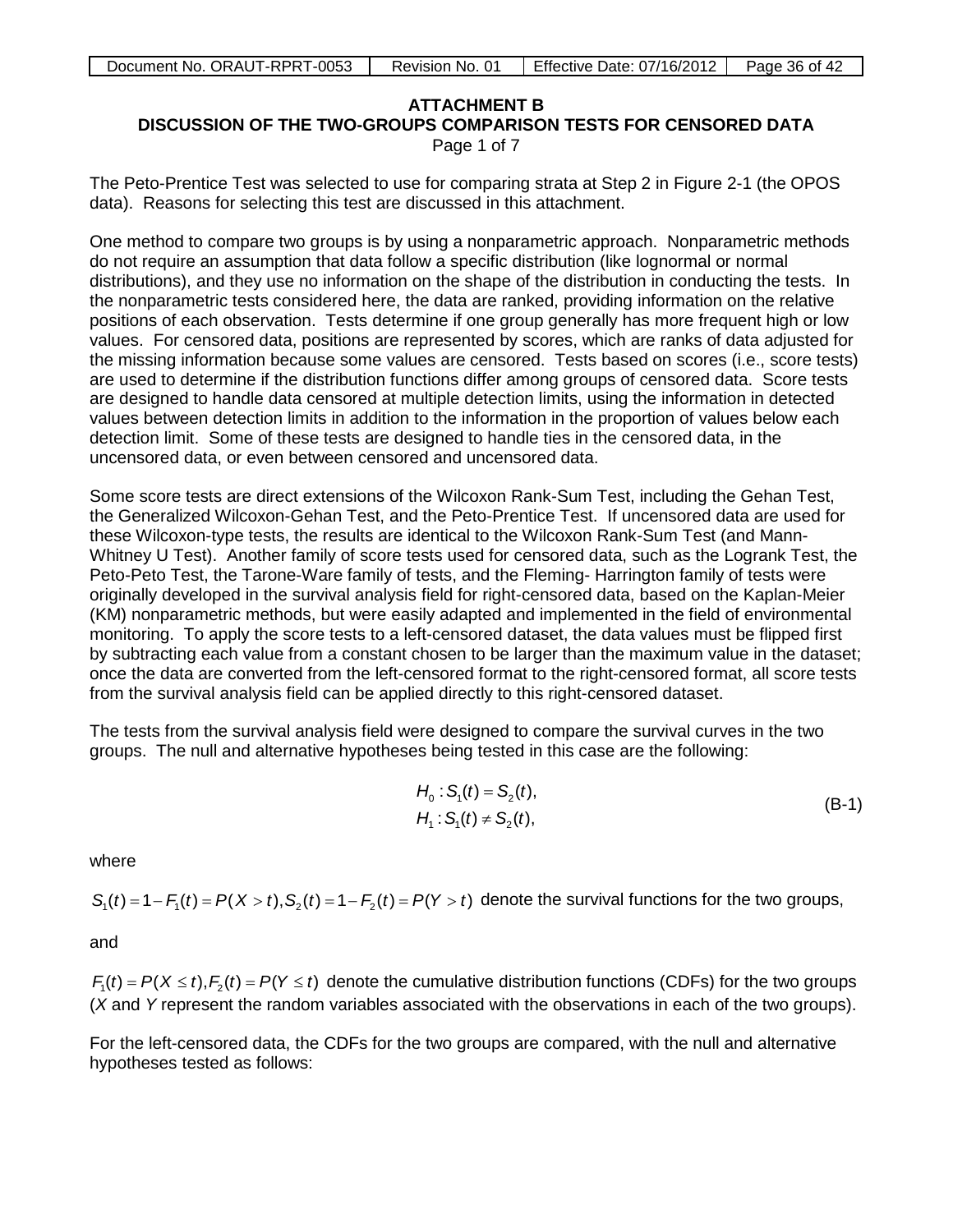# **ATTACHMENT A B DISCUSSION OF THE TWO-GROUPS COMPARISON TESTS FOR CENSORED DATA**

Page 2 of 7

$$
H_0: F_1(t) = F_2(t), H_1: F_1(t) \neq F_2(t),
$$
 (B-2)

which is equivalent to stating that the distribution functions in the two populations are equal at all values greater than the minimum observed value (Klein and Moeschberger 2003, p. 206).

The most common score test used for comparing two groups with censored data is the Gehan Test, introduced by Gehan (1965) as a generalization of the Wilcoxon Rank-Sum Test, when censored data are present. In the Gehan Test, the observations from the two groups are combined and then ranked to construct the test statistic. If we denote by  $x_i$ ,  $i = 1,...,m$  the values from the first sample, by  $y_j$ ,  $j = 1, ..., m$ 1,...,*n* the values from the second sample, and by  $v_k$ , k=1,...,m + n the values from the combined sample (both groups), the Gehan score for an observation in the combined sample is the number of observations in the combined sample that are definitely greater than the observation in question, minus the number of observations definitely smaller than this observation (Helsel 2005, p. 145; Higgins 2004, p. 233; Desu and Raghavarao 2004, p. 114):

$$
h_k = (\# \text{ of } v_i \text{ that are definitely} > v_k) - (\# \text{ of } v_i \text{ that are definitely} < v_k).
$$
 (B-3)

The sum of all Gehan scores in the combined sample is equal to zero. The Gehan Test for comparing the two groups with censored values is a permutation test applied to the Gehan scores. If no observations are censored, the test is equivalent to the Wilcoxon Rank-Sum Test and the Mann-Whitney U Test.

An alternative method to perform the Gehan Test is to compute a test statistic *W*, as the sum of all *Uij* scores obtained from the *m* × *n* matrix *U* with all the possible pair comparisons of values from the two samples. The *m* × *n* matrix *U* of scores is defined as (Helsel 2005, p. 143):

$$
U_{ij} = \begin{cases}\n-1, & \text{if } x_i > y_j \ (y_j \text{ may be a nondetect}) \\
1, & \text{if } x_i < y_j \ (x_i \text{ may be a nondetect}) \\
0, & \text{if } x_i = y_j, \text{ or for indeterminate comparisons.} \n\end{cases}
$$
\n(B-4)

and the test statistic is then computed as:

$$
W = \sum_{i=1}^{m} \sum_{j=1}^{n} U_{ij} \; . \tag{B-5}
$$

If  $h_k$  is the Gehan score attached to the  $k^{th}$  observation in the combined sample (as defined above), the variance of *W*, also called the *permutation* variance, is computed as:

$$
Var(W) = \frac{mn \sum_{k=1}^{m+n} h_k^2}{(m+n)(m+n-1)}.
$$
 (B-6)

The standardized statistic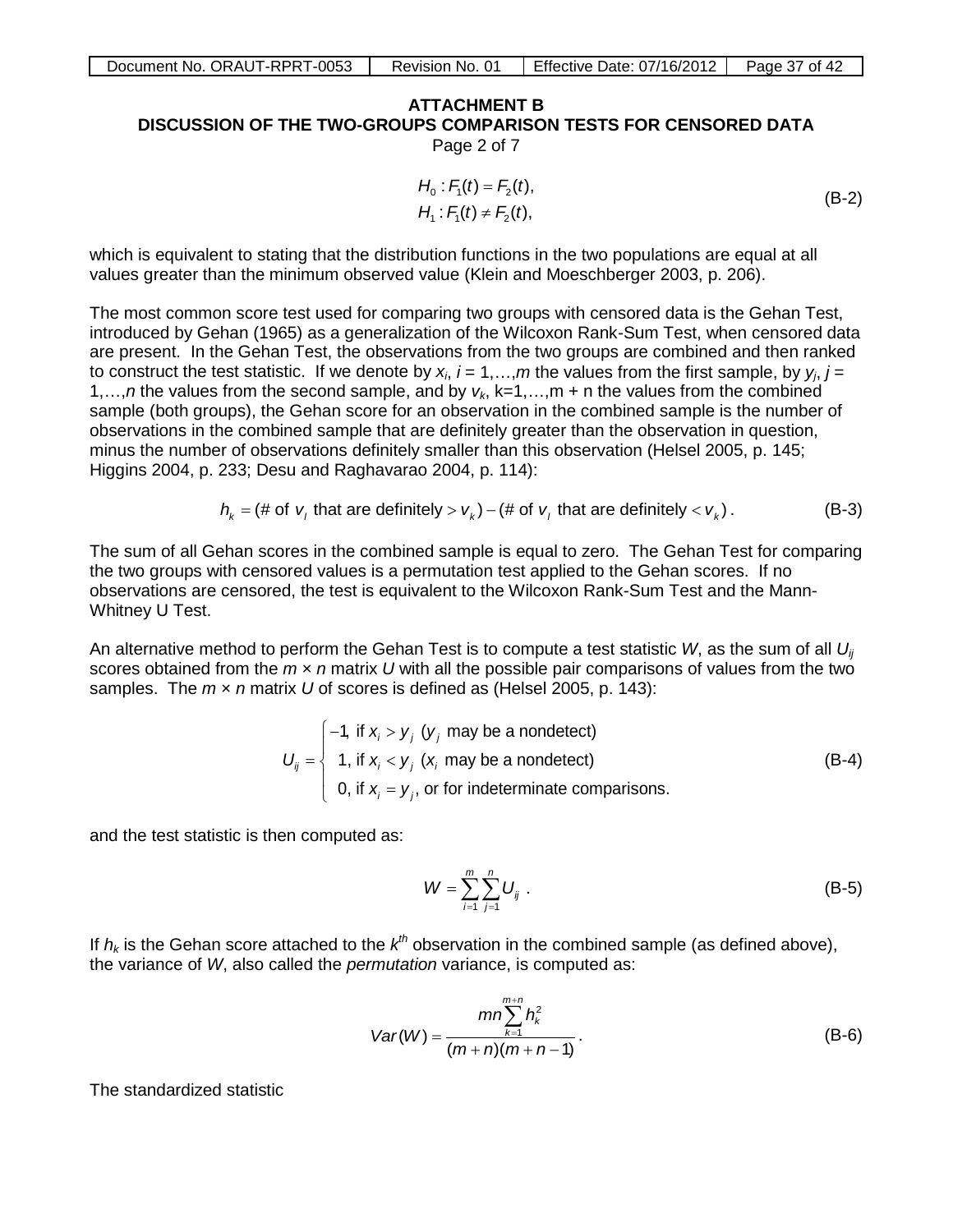# **ATTACHMENT B DISCUSSION OF THE TWO-GROUPS COMPARISON TESTS FOR CENSORED DATA**

Page 3 of 7

$$
Z_{W} = \frac{W}{\sqrt{Var(W)}}\tag{B-7}
$$

is compared with the corresponding value from the standard normal distribution to determine the statistical significance.

The Gehan Test is widely applied and implemented in most software packages, including SAS, R, StatXact, NCSS, and the ProUCL package (Singh, Armbya, and Singh 2010). The Gehan Test is widely used and has a high power when the data are lognormally distributed with equal variance in both groups but with different means. However, there are some situations in which it might not be the most appropriate test to use. Prentice and Marek (1979) showed that the Gehan Test has little power to detect differences between the groups when censoring rates are high because the test statistic is dominated by a small number of large observations.

There are two ways to define the tests that are used for the two group comparisons with censored data. One way is to define them as score tests, which assign scores to each ordered observation in the combined sample; the second way is to define them as weighted tests, which are based on weights that are assigned in the context of a contingency table, for each uncensored observation. There is an equivalence between the score tests and weighted tests (Desu and Raghavarao 2004, p. 118; Leton and Zuluaga 2001, pp. 597–599), with the test statistic obtained from a score test, being the same as the test statistic from a weighted test. The difference between the score tests and the weighted tests is that they use slightly different variances and, as a consequence, the reported z-scores and the associated p-values can be slightly different. The score tests use the *permutation variance*, which is appropriate when censoring patterns are the same in the two groups. If the censoring mechanisms in the two groups are different, the permutation variance is not appropriate, and the *hypergeometric variance* (also called *conditional permutation variance*) should be used, because it is valid in all the cases (Leton and Zuluaga 2001, p. 594; Lawless 1982, pp. 419–425). The hypergeometric variance is always smaller than the permutational variance, so the Z-value of the weighted test will be greater than the value of the score test (Leton and Zuluaga 2001, p. 594). The weighted tests tend to underestimate the variance, producing tests with higher power (anticonservative), so if one can assume independence between the censoring and groups, the tests to be used should be the score tests (Leton and Zuluaga 2002, p. 24). In general, it appears that unless censoring patterns differ somewhat between the two groups, or if the sample sizes are very small, the two variances should be in close agreement (Lawless 1982, p. 422). Sometimes, a third type of variance, the *asymptotic variance* (Brown 1984; Millard and Deverel 1998, p. 2092; Latta 1981, p. 714), is used for these types of tests. The asymptotic variance is equal to either the permutation variance or the hypergeometric variance under certain conditions (Brown 1984); for example, if most of the uncensored observations occur very shortly after their censoring times, the hypergeometric variance and the asymptotic variance are very close together (Brown 1984, p. 71).

To introduce a general definition for the weighted tests, denote by  $t_i$ ,  $j = 1, \ldots, k$  the uncensored observations in the combined (both groups) right-censored sample, and let  $m_{11}$   $(m_{2})$  be the multiplicity in the first (second) group,  $r_{i1}$   $(r_{i2})$  be the number of observations in the first (second) group that are greater than or equal to  $t_j$ , and  $m_j = m_{j1} + m_{j2}$ , and  $r_j = r_{j1} + r_{j2}$ . The statistic for the weighted test is computed as (Desu and Raghavarao 2004, pp. 118–119):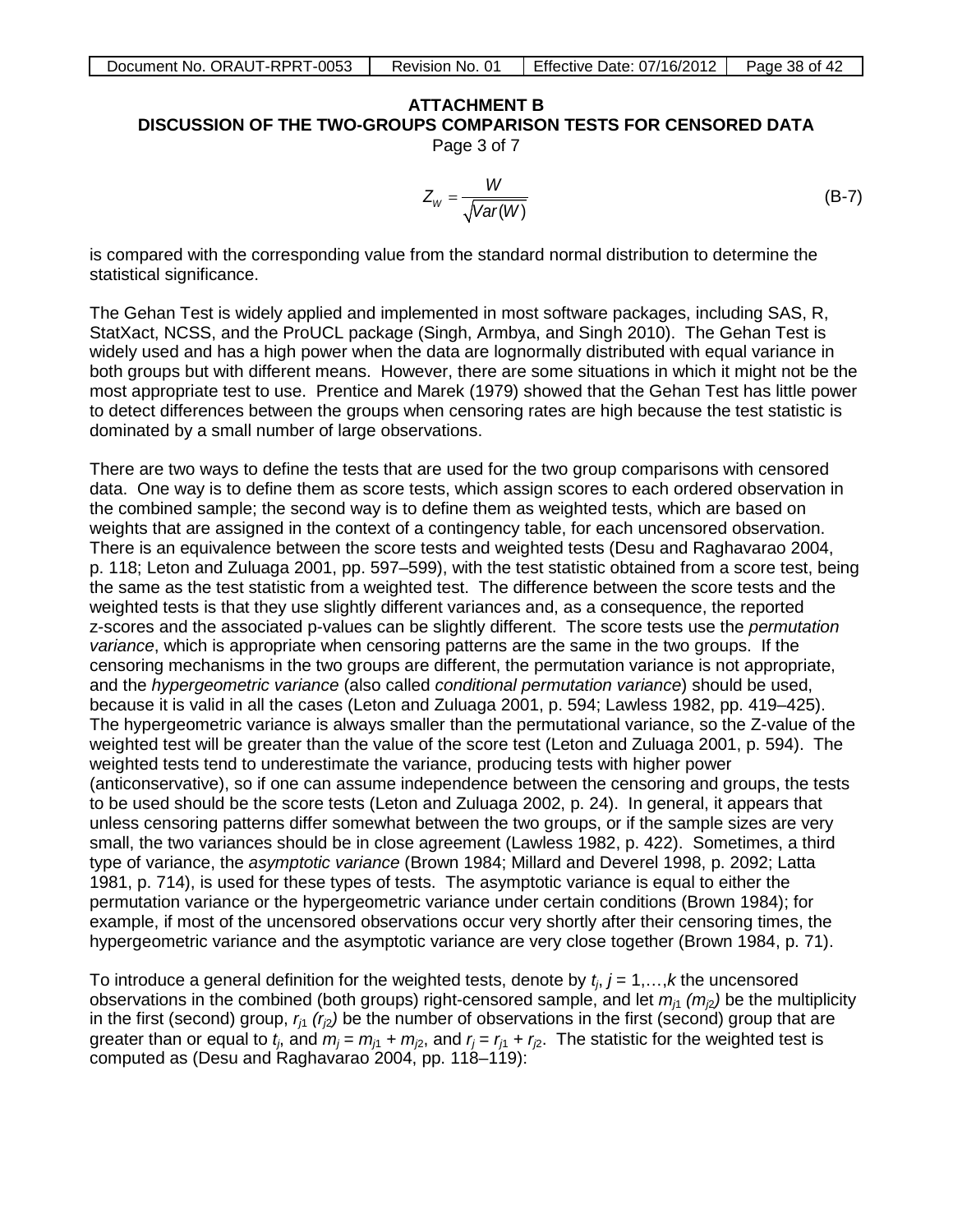# **ATTACHMENT B DISCUSSION OF THE TWO-GROUPS COMPARISON TESTS FOR CENSORED DATA**

Page 4 of 7

$$
U = \sum_{j=1}^{k} w(r_j) \left[ m_{j2} - r_{j2} \frac{m_j}{r_j} \right],
$$
 (B-8)

where  $w(t)$  is a weight function, which differs from test to test. The variance of the weighted test, also called the *hypergeometric variance*, is computed as:

$$
Var(U) = \sum_{j=1}^{k} w^2(r_j) \frac{r_{j1}r_{j2}}{r_j^2(r_j - 1)} m_j(r_j - m_j),
$$
 (B-9)

and the standardized statistic is computed as:

$$
Z_{U} = \frac{U}{\sqrt{Var(U)}}.
$$
 (B-10)

One of the main differences between all the tests mentioned above is how they weigh the observations in the combined sample; for example, the Logrank Test assigns equal weights to all the observations:

$$
w(r_j) = 1, \tag{B-11}
$$

the Gehan Test places very heavy weight on large observations:

$$
w(r_j) = r_j, \tag{B-12}
$$

the Tarone-Ware Test places heavy weight on large observations, but the weights are smaller in comparison with the weights used by the Gehan Test:

$$
w(r_j) = \sqrt{r_j} \tag{B-13}
$$

while the Peto-Peto and Peto-Prentice Tests assign just a little bit more weight on large observations than on small observations (Klein and Moeschberger 2003, p. 211).

In general, the various weightings should provide similar results, and will usually lead to the same decision on whether the null hypothesis is rejected. Although most of the software packages will provide by default the results of multiple tests, only one test chosen *a priori* should be used in deciding the significance between the two groups. The choice of which test to use should be based on the statistical power of each test, the best test being the one with the most power (i.e., the test that is more likely to reject a false null hypothesis).

There is a lot of discussion in the literature on the topic of choosing the most powerful test, but there is not a clear winner in the sense that it has the most power in all possible scenarios (including situations with different sample sizes between the two groups, different censoring proportions in each of the groups, different censoring mechanisms in the groups, etc.). Helsel (2005, p. 150) mentions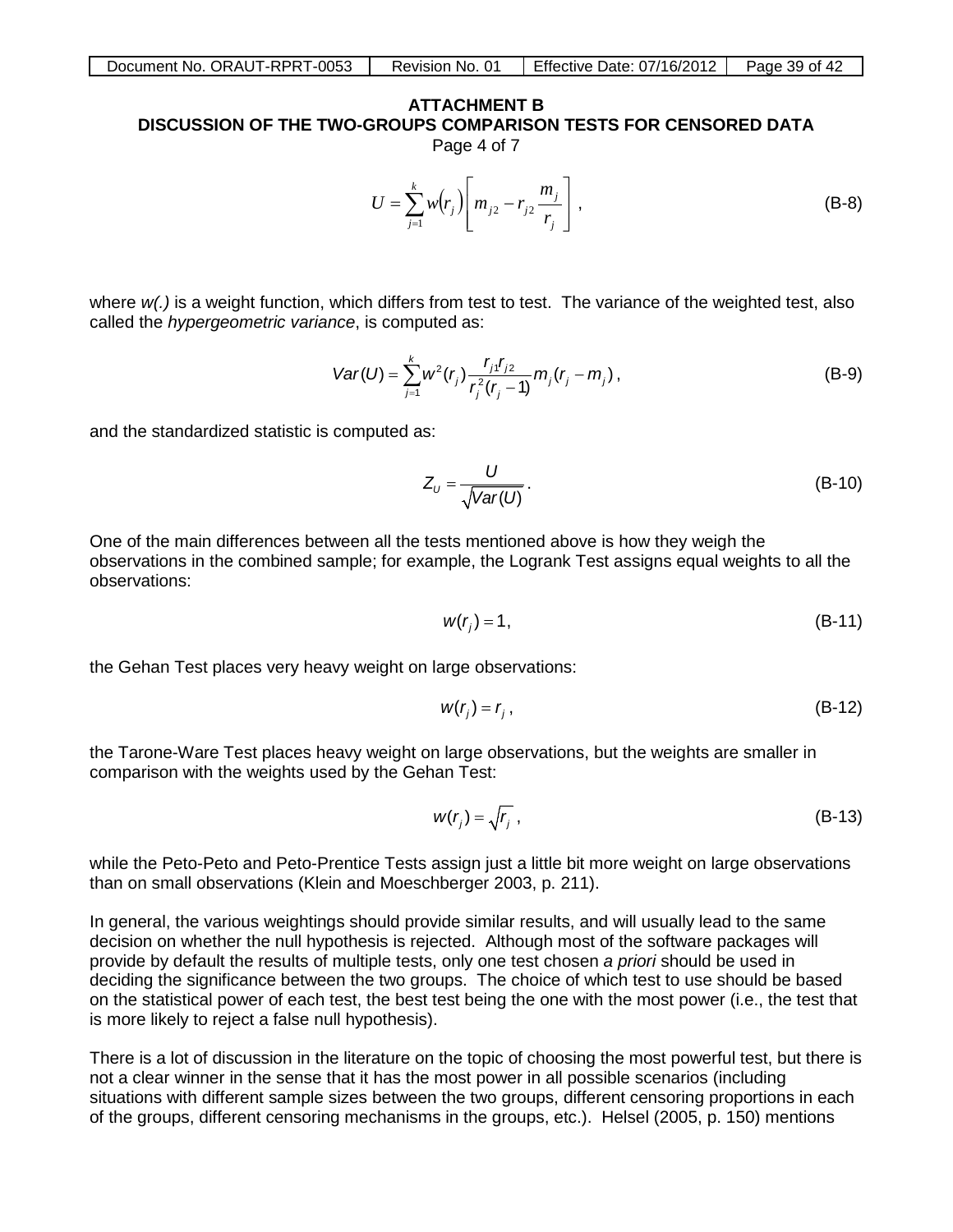# **ATTACHMENT B**

**DISCUSSION OF THE TWO-GROUPS COMPARISON TESTS FOR CENSORED DATA**

Page 5 of 7

that the Peto-Prentice Test with asymptotic variance is most powerful when underlying data are lognormal. The Peto-Prentice Test is a modification of the Gehan Test, based on improvements suggested by Peto and Peto (1972) and Prentice (1978). Helsel's recommendation is based primarily on papers by Latta (1981) and Millard and Deverel (1988).

Latta (1981, p. 719) gives specific recommendations for two different scenarios:

- Situations with heavy censoring and samples sizes that are far apart, or censoring mechanisms that differ greatly; in this case the Peto-Prentice Test with asymptotic variance is the one recommended, being the most powerful;
- Situations with heavy censoring, approximately equal sample sizes, and censoring mechanisms that are similar; in this case the Gehan Test and the Peto-Prentice Test are the most powerful, when the data follow a lognormal distribution.

At the end of his article, Latta (1981, p. 719) concluded that the test with the overall best performance is the Peto-Prentice Test with the asymptotic variance estimate.

Millard and Deverel (1988, pp. 2095-2096) showed that the Peto-Prentice Test with the asymptotic variance is the most powerful (or almost the most powerful among the tests analyzed) in two different scenarios:

- When sample sizes and censoring proportions in the two groups are the same;
- When the sample size in the first group is smaller than the sample size in the second group, and the censoring proportion in the first group is larger than the censoring proportion in the second group.

Millard and Deverel (1988, p. 2097) also concluded that the Peto-Prentice Test with the asymptotic variance might be the most powerful test for cases in which sample sizes and censoring mechanisms do not differ greatly between the two groups.

Based on these recommendations (Latta 1981; Millard and Deverel 1988; Helsel 2005), it was decided to use in our analysis the Peto-Prentice Test with the asymptotic variance because it exhibits the most power if the underlying data are lognormal and in situations involving different sample sizes and censoring proportions between the two groups.

The Peto-Prentice score test is described in detail by Helsel (2005, p. 146). Scores for the Peto-Prentice Test are a weighted version of the scores used in the Gehan Test, adjusting the *U* scores from the Gehan Test by the survival function at each observation to create a new score. The survival function for an uncensored observation  $t_i$  is computed according to the KM Product-Limit estimator (Helsel 2005, p. 65; Desu and Raghavarao 2004, p. 32; Leton and Zuluaga 2001, p. 594):

$$
S(t_j) = \prod_{i=1}^{j} \frac{r_i - m_i}{r_i} \,. \tag{B-14}
$$

The scores for the Peto-Prentice Test are computed as follows (Helsel 2005, p. 146):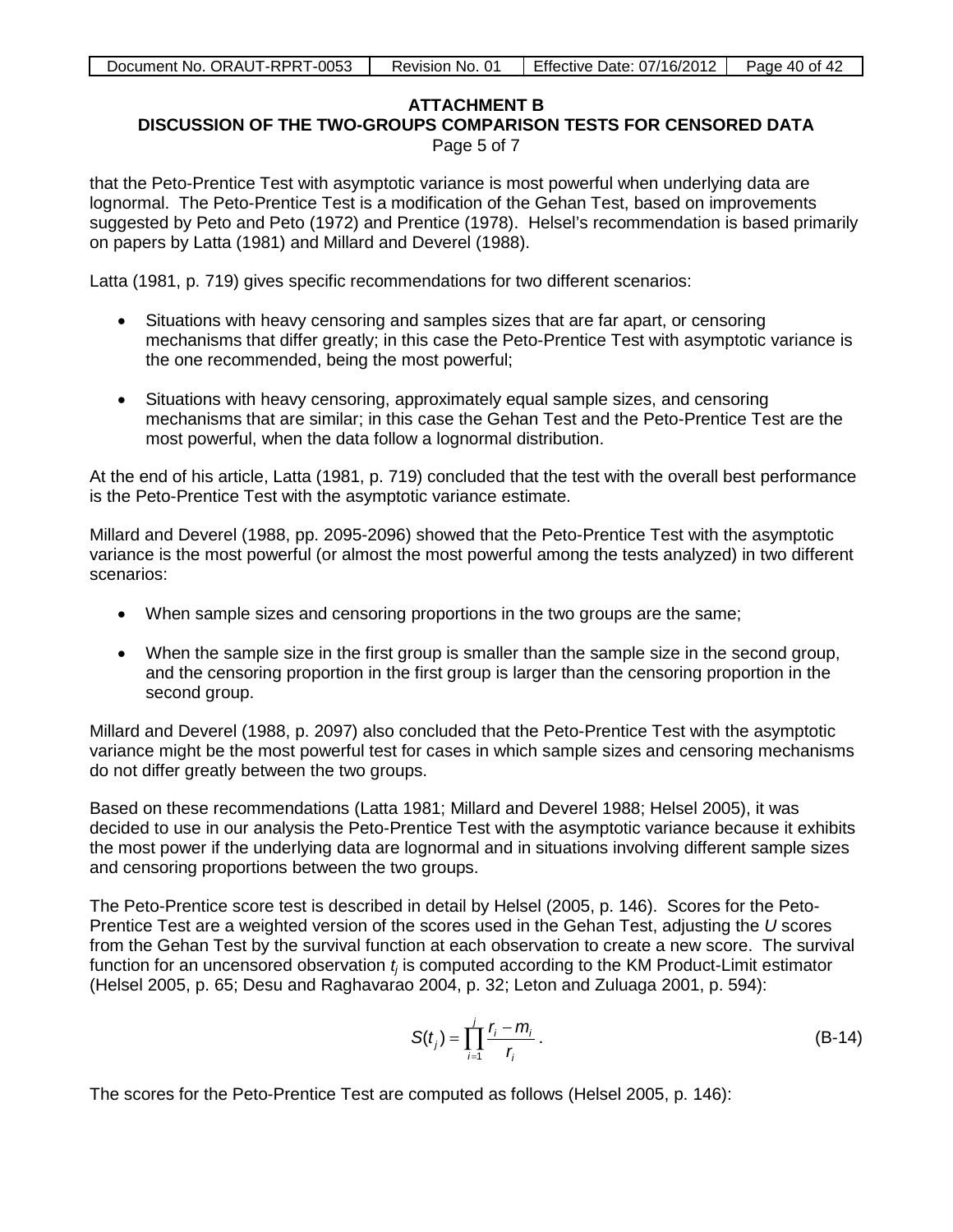#### **ATTACHMENT B DISCUSSION OF THE TWO-GROUPS COMPARISON TESTS FOR CENSORED DATA** Page 6 of 7

$$
\mathcal{L} = \mathcal{L} \left( \mathcal{L} \right) \left( \mathcal{L} \right) \left( \mathcal{L} \right) \left( \mathcal{L} \right) \left( \mathcal{L} \right) \left( \mathcal{L} \right) \left( \mathcal{L} \right) \left( \mathcal{L} \right) \left( \mathcal{L} \right) \left( \mathcal{L} \right) \left( \mathcal{L} \right) \left( \mathcal{L} \right) \left( \mathcal{L} \right) \left( \mathcal{L} \right) \left( \mathcal{L} \right) \left( \mathcal{L} \right) \left( \mathcal{L} \right) \left( \mathcal{L} \right) \left( \mathcal{L} \right) \left( \mathcal{L} \right) \left( \mathcal{L} \right) \left( \mathcal{L} \right) \left( \mathcal{L} \right) \left( \mathcal{L} \right) \left( \mathcal{L} \right) \left( \mathcal{L} \right) \left( \mathcal{L} \right) \left( \mathcal{L} \right) \left( \mathcal{L} \right) \left( \mathcal{L} \right) \left( \mathcal{L} \right) \left( \mathcal{L} \right) \left( \mathcal{L} \right) \left( \mathcal{L} \right) \left( \mathcal{L} \right) \left( \mathcal{L} \right) \left( \mathcal{L} \right) \left( \mathcal{L} \right) \left( \mathcal{L} \right) \left( \mathcal{L} \right) \left( \mathcal{L} \right) \left( \mathcal{L} \right) \left( \mathcal{L} \right) \left( \mathcal{L} \right) \left( \mathcal{L} \right) \left( \mathcal{L} \right) \left( \mathcal{L} \right) \left( \mathcal{L} \right) \left( \mathcal{L} \right) \left( \mathcal{L} \right) \left( \mathcal{L} \right) \left( \mathcal{L} \right) \left( \mathcal{L} \right) \left( \mathcal{L} \right) \left( \mathcal{L} \right) \left( \mathcal{L} \right) \left( \mathcal{L} \right) \left( \mathcal{L} \right) \left( \mathcal{L} \right) \left( \mathcal{L} \right) \left( \mathcal{L} \right) \left( \mathcal{L} \right) \left(
$$

$$
U_i = S(t_i) + S(t_{i-1}) - 1
$$
 for all unconsorted observations  $t_i$ , (B-15)

$$
U_j = S(t_{j-1}) - 1
$$
 for all censored observations  $t_j^*$  (where  $t_{j-1} \leq t_j^*$ ), (B-16)

where

 $S(t_i)$  = the value of the survival function for the uncensored observation  $t_i$ ,  $S(t_{i-1})$  = the value of the survival function for the previous uncensored observation  $t_{i-1}$ , and  $S(t_0) = 1$ 

The sum of scores for all the observations in the combined sample is equal to zero. The *W* statistic for the Peto-Prentice Test is the sum of scores for the second group:

$$
W = \sum_{i=1}^{n} U_i \,. \tag{B-17}
$$

The permutation variance of *W* is computed as:

$$
Var(W) = \frac{mn \sum_{i=1}^{m+n} U_i^2}{(m+n)(m+n-1)},
$$
 (B-18)

the standardized statistic of the Peto-Prentice Test is computed as:

$$
Z_W = \frac{W}{\sqrt{Var(W)}},
$$
 (B-19)

and the associated two-sided p-value is computed as:

$$
P = \text{Prob}(|Z| > Z_w),\tag{B-20}
$$

where  $Z \sim N(0,1)$ . Some software packages will report, rather than the  $Z_W$  statistic, a chi-square statistic, which is approximately equal to the square of the  $Z_W$  statistic, and the p-values obtained from the two approaches should be about the same (Helsel 2005, p. 147).

The Peto-Prentice weight test is obtained using the general approach described above (see equations B-8 to B-9), and with the weight based on the survival time for the previous uncensored observation in the combined sample, as a way to ensure that these weights are known just before the time at which the comparison is to be made (Leton and Zuluaga 2001, p. 600; Klein and Moeschberger 2003, p. 208):

$$
w(r_j) = S(t_{j-1}) = \prod_{i=1}^{j-1} \frac{r_i - m_i}{r_i} \,.
$$
 (B-21)

In case of no censoring, the Peto-Prentice statistic reduces to one that is equivalent to the Wilcoxon Rank-Sum (or Mann-Whitney U Test) statistic (Millard and Deverel 1988, p. 2091). In practice, there is little difference between the p-value reported by the Peto-Prentice score test (using the permutation variance), the p-value reported by the Peto-Prentice weight test (using the hypergeometric variance),